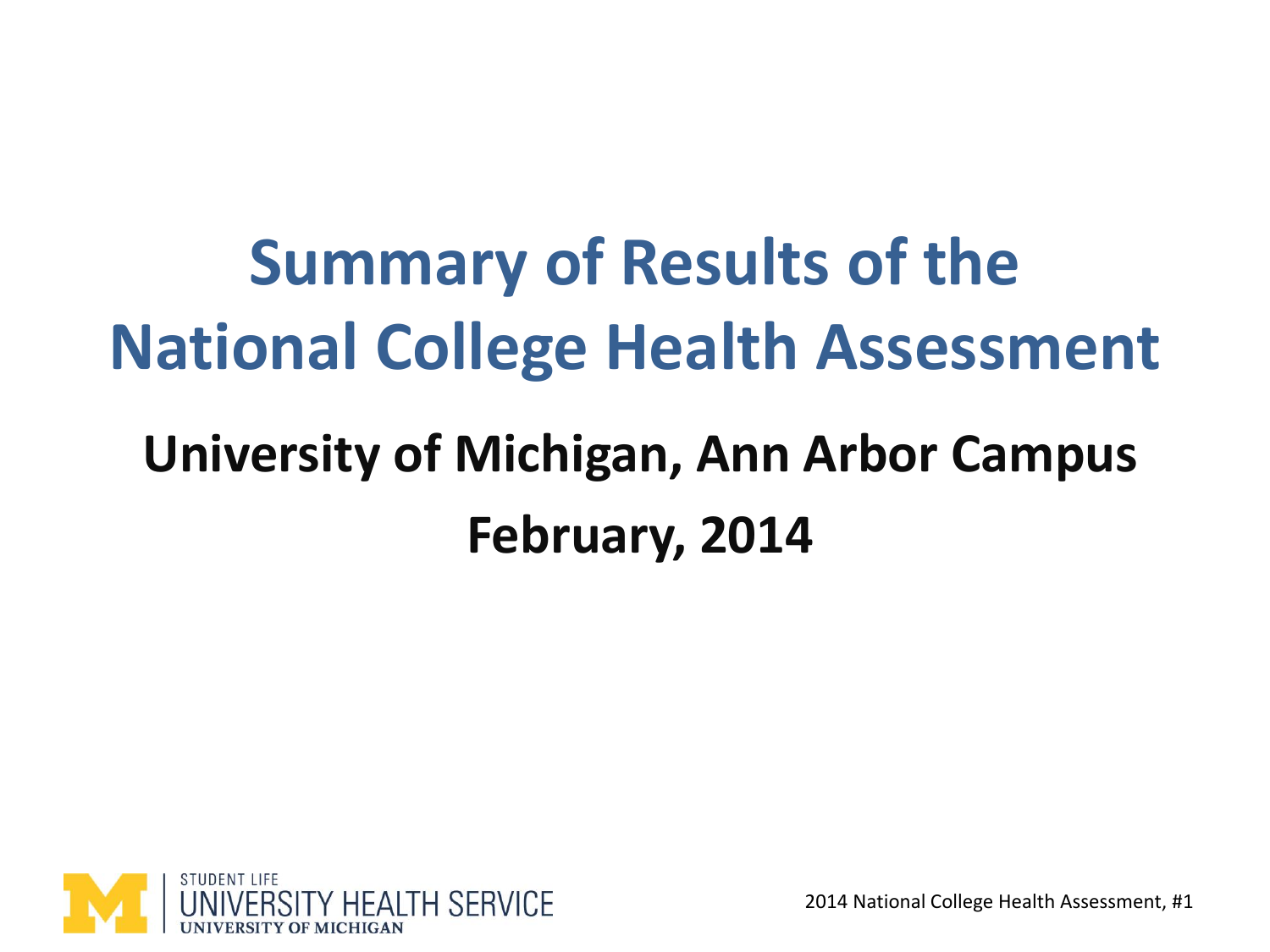## **What is the NCHA Survey**

- Designed by the American College Health Association (ACHA) to align with Healthy Campus goals
- Measures prevalence of health risk and protective behavior among college students
- UM previously conducted it in 1998 (pilot), 2006 (NCHA I) and 2010 (NCHA II: revised questionnaire)– Undergraduates only
- National data compiled by ACHA (comparability issues: sampling, college types, seasonal variations, weighting)

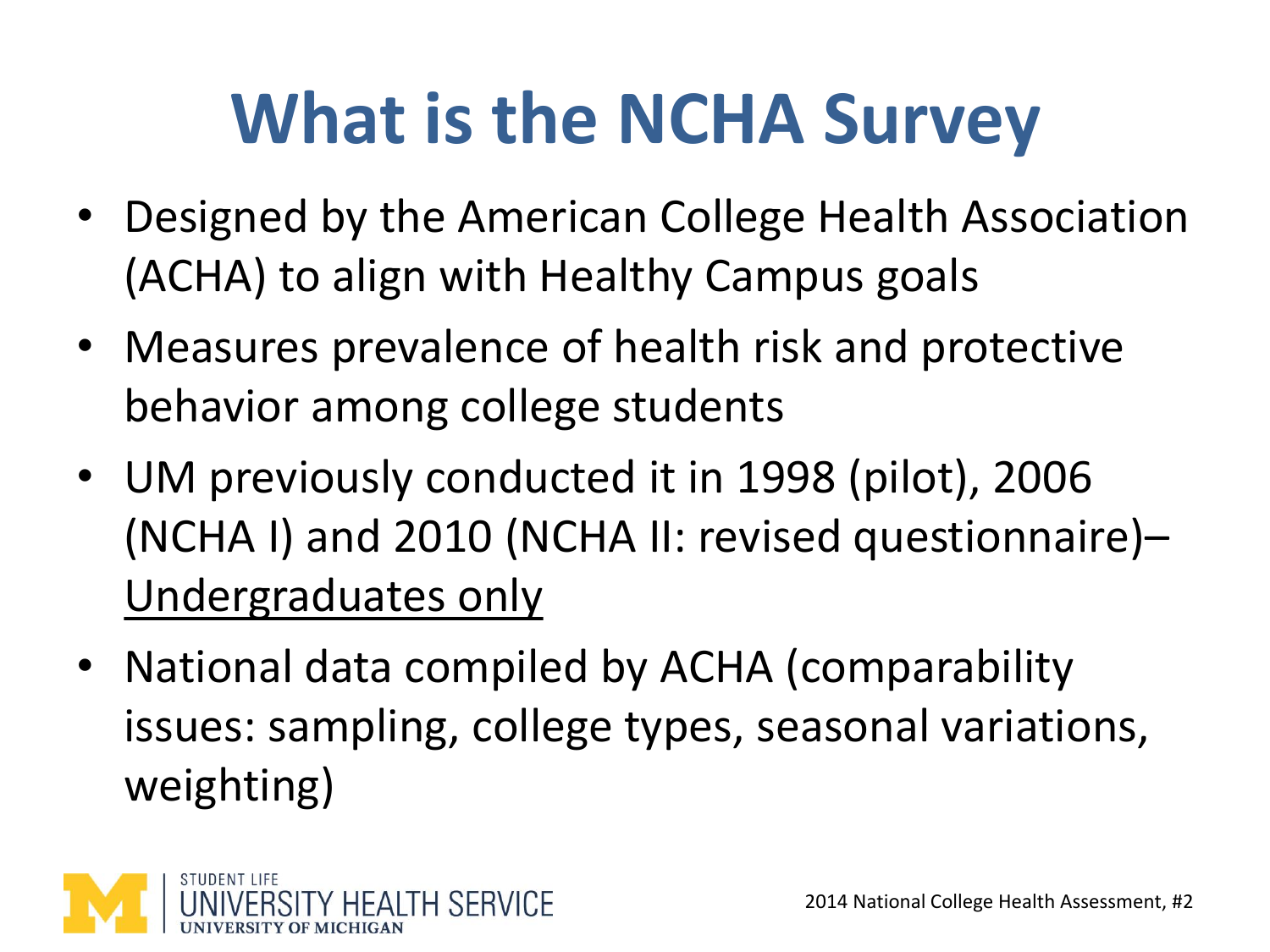### **How Can the Data be Used?**

- To provide a "snapshot" in time of the behaviors, attitudes and beliefs of students with regard to health
- To compare with findings from other surveys and (especially) prior years at UM
- To develop goals to improve health outcomes and assess progress, evaluate impact

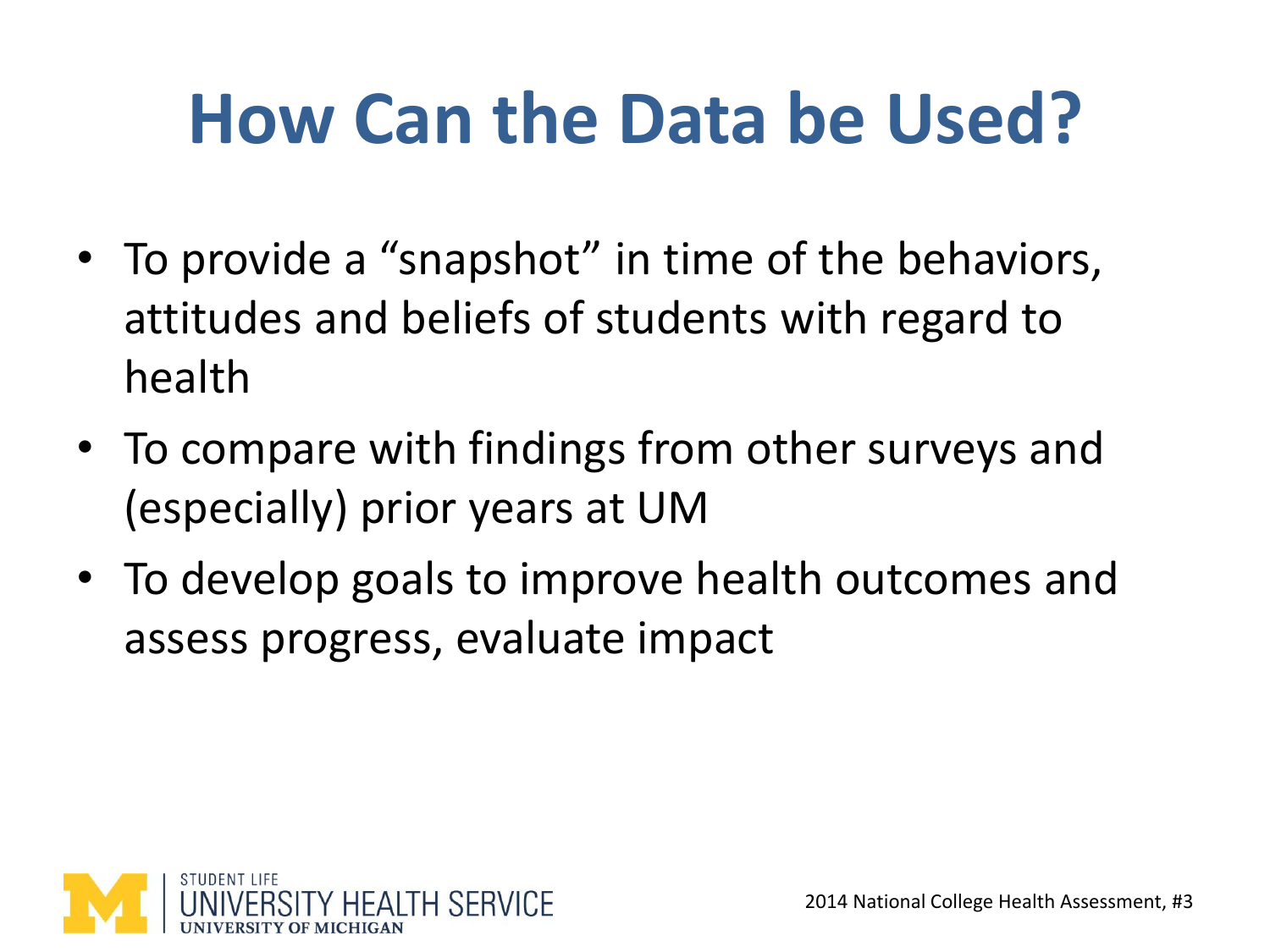## **Methodology**

- Conducted in February 2014 (same as in 2010)
- Random sample of 7,000 undergraduates and 5,000 graduate/professional students
- Males and undergrad minority students oversampled because of lower response rates (as in 2010)
- Email invitation with two reminder emails
- Incentives offered for participation

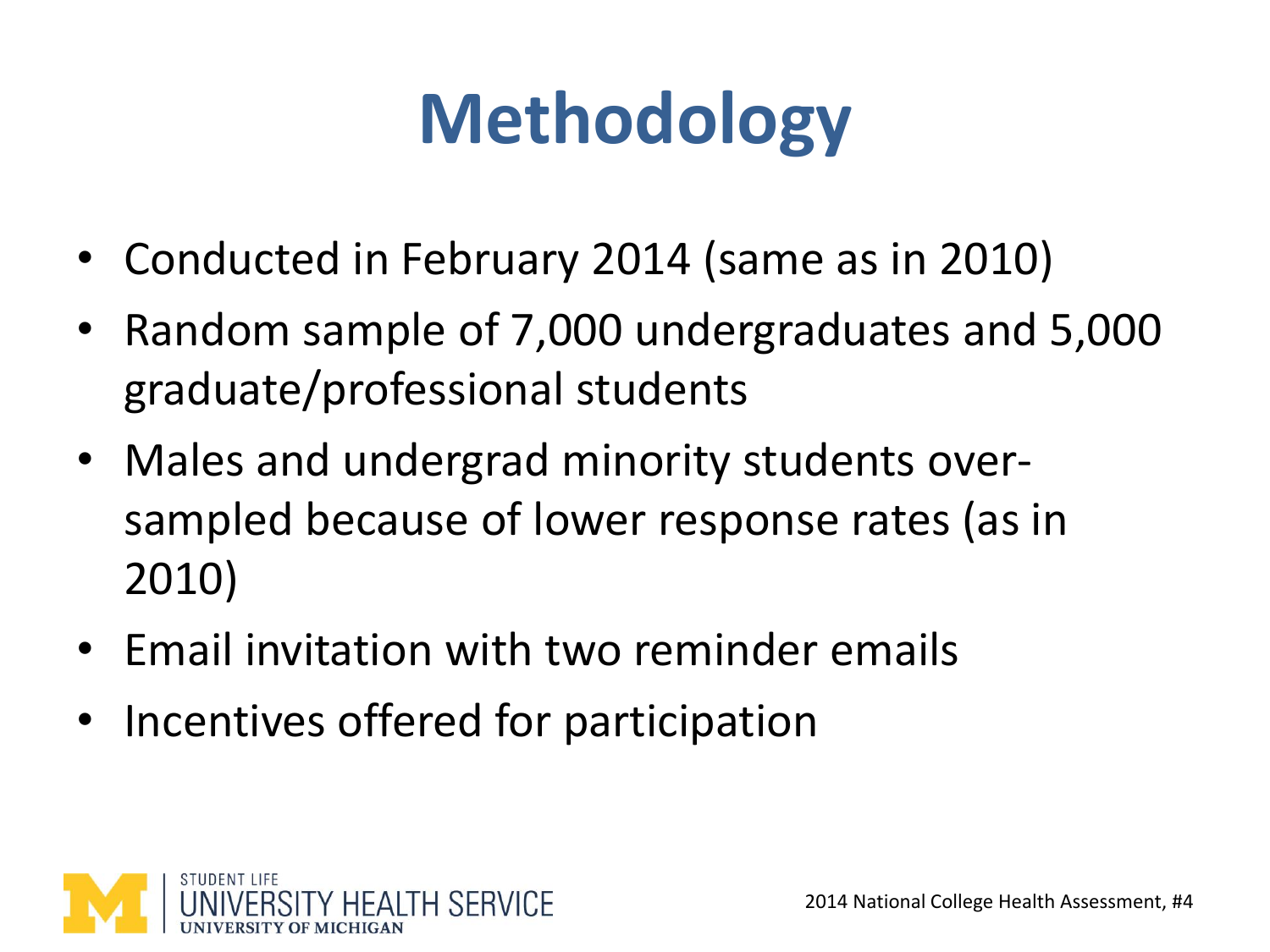#### **Response Rate & Analysis**

- **3,351 respondents** (59 excluded as too incomplete)
- **Working data file**: 3,292 (1,561 undergrads, 1,731 grad/prof)
- **Response rate:** 28% overall, 22% among undergrads, 35% among grad/prof
- **Margin of sampling error:** + 1.8% overall, + 2.9% undergrads, + 2.2% grad/prof
- **Data weighted** by gender, race, student status, and citizenship to match UM Winter 2014 enrollment
- **Analyses conducted on the weighted data**

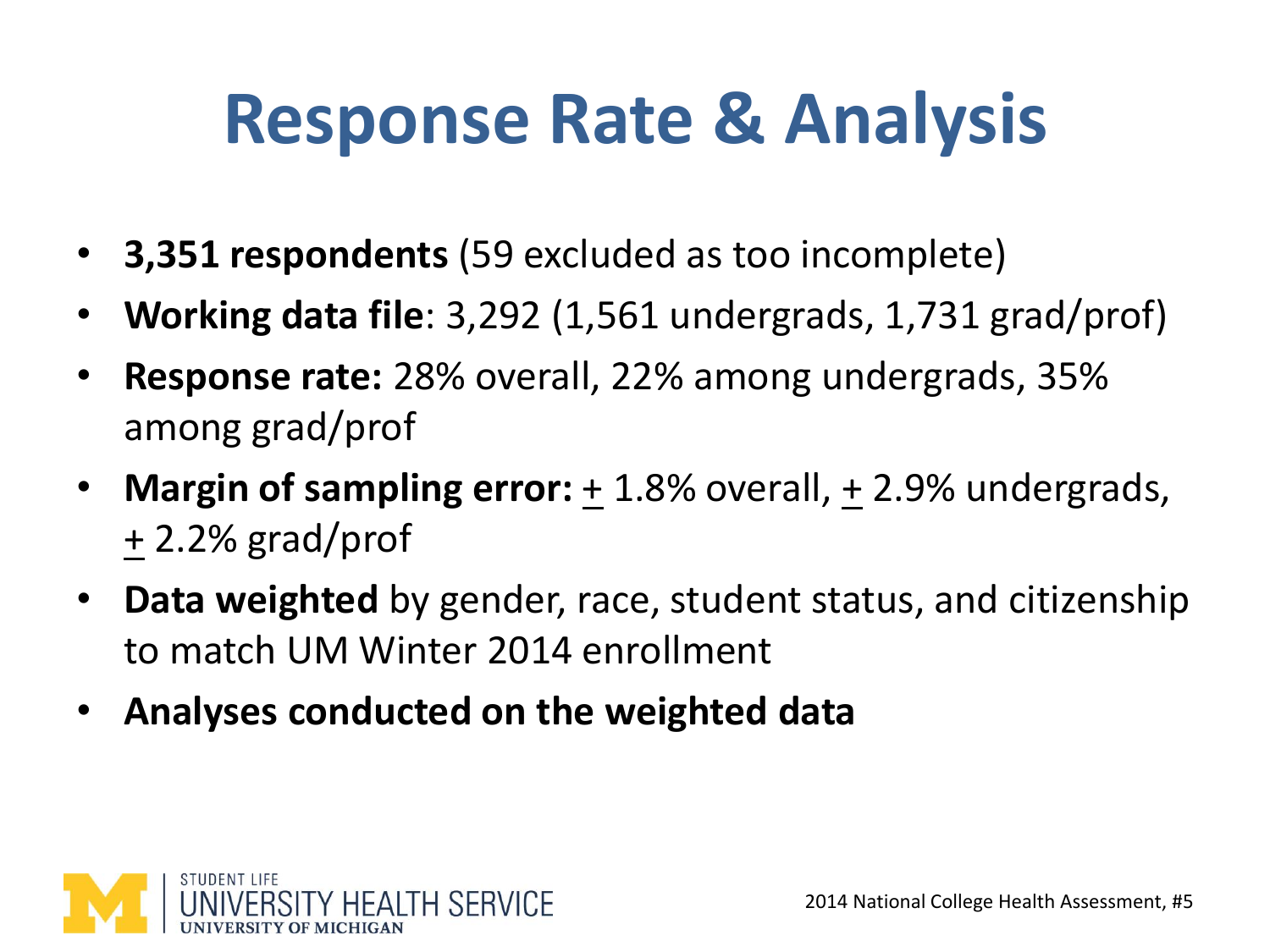#### **Respondent Profiles**





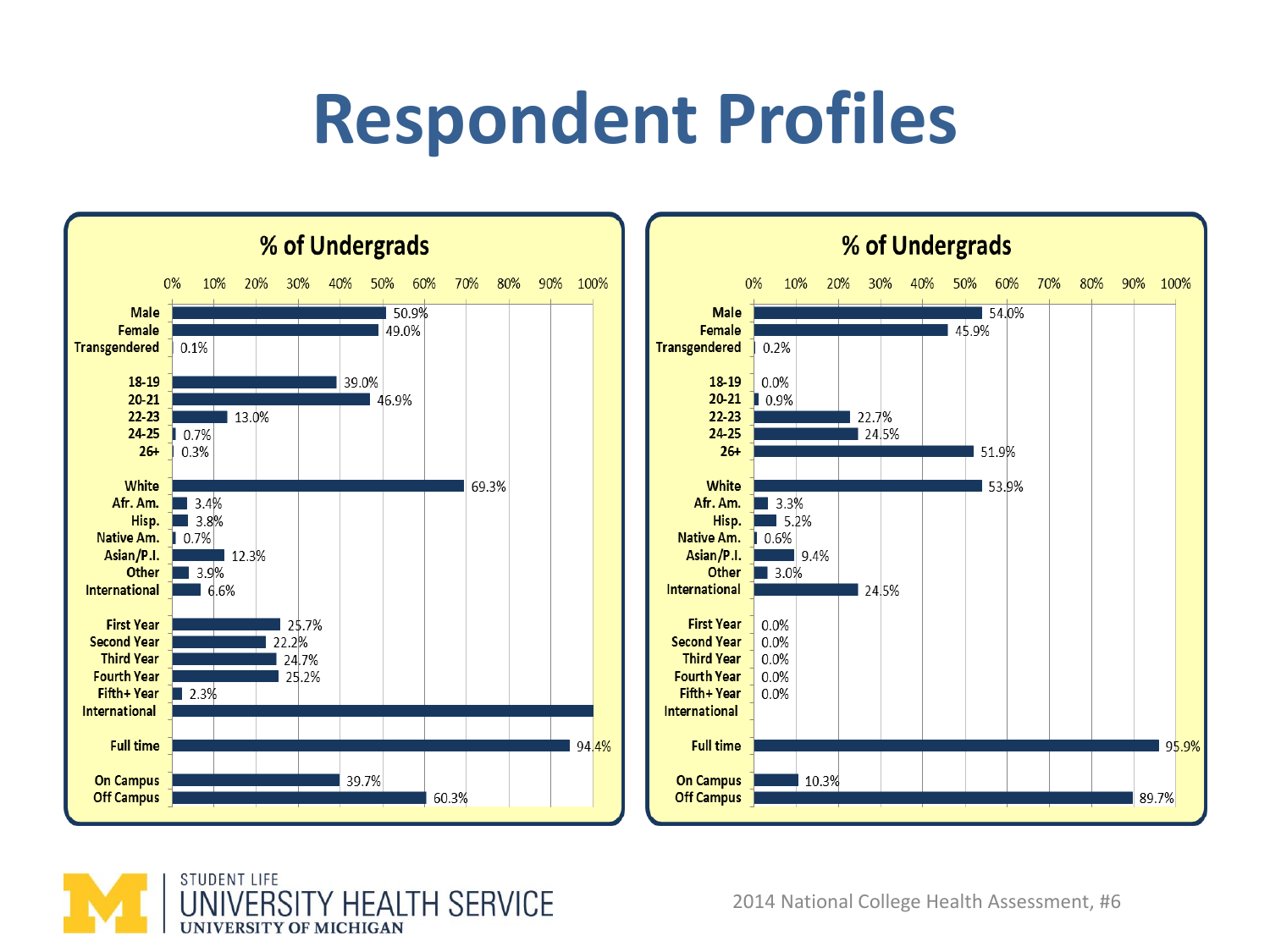#### **Respondent Profiles**





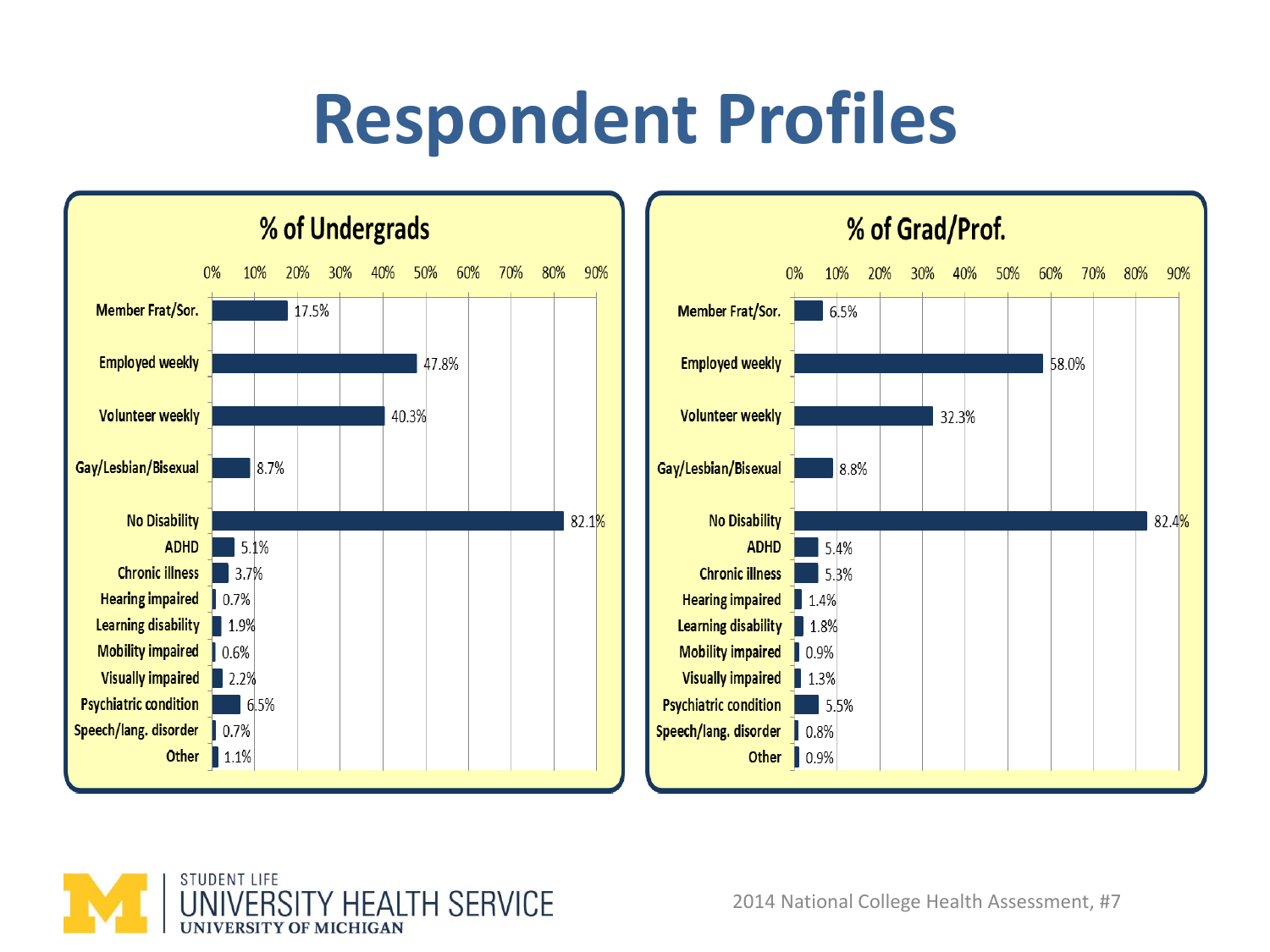#### **Perceived Health Status**



2010: 93% of Undergrads rated their health as good, very good or excellent vs. 92% in 2014 Males, white (non-Hisp), those with higher GPA rated health better

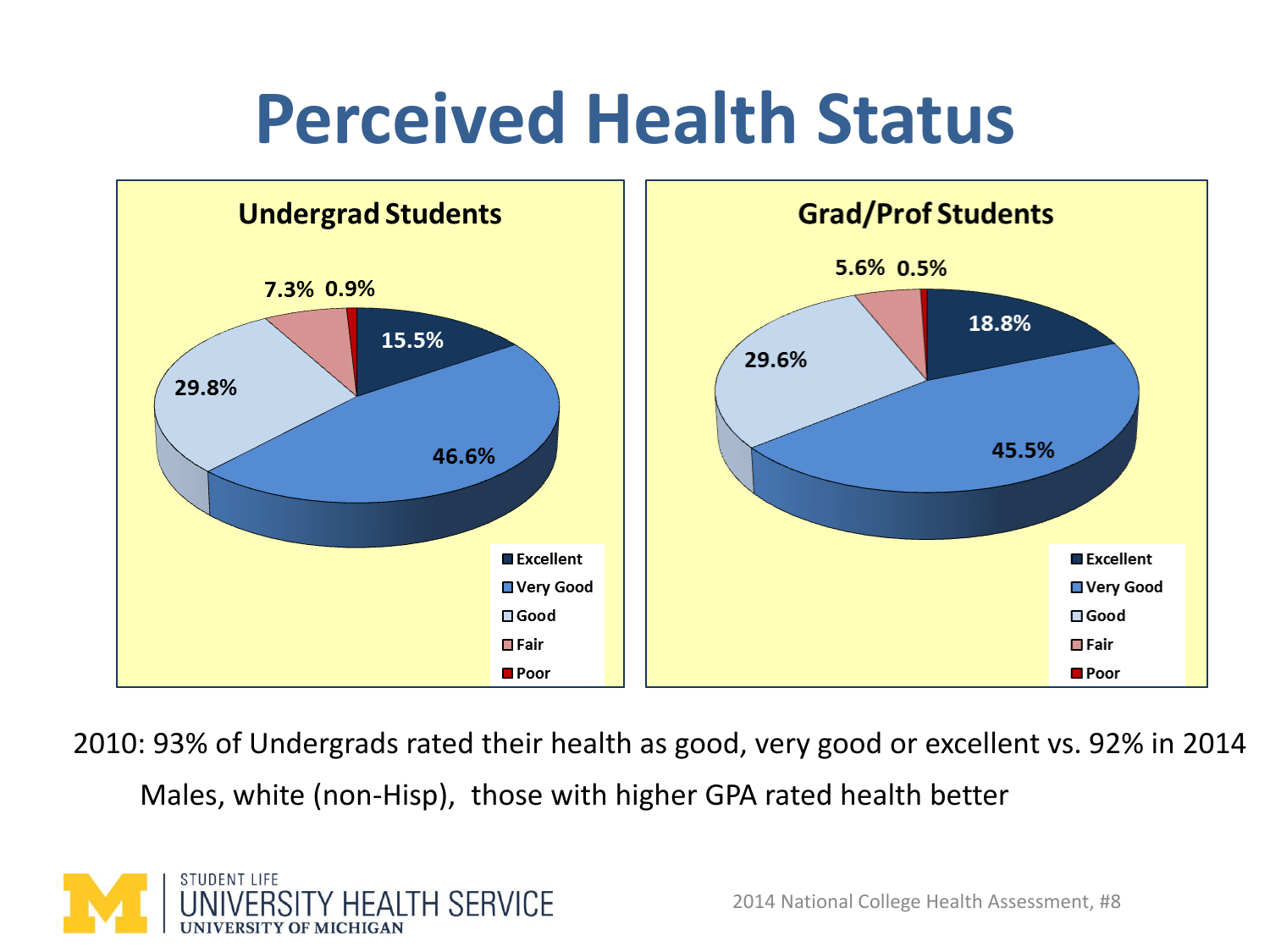



2014 National College Health Assessment, #9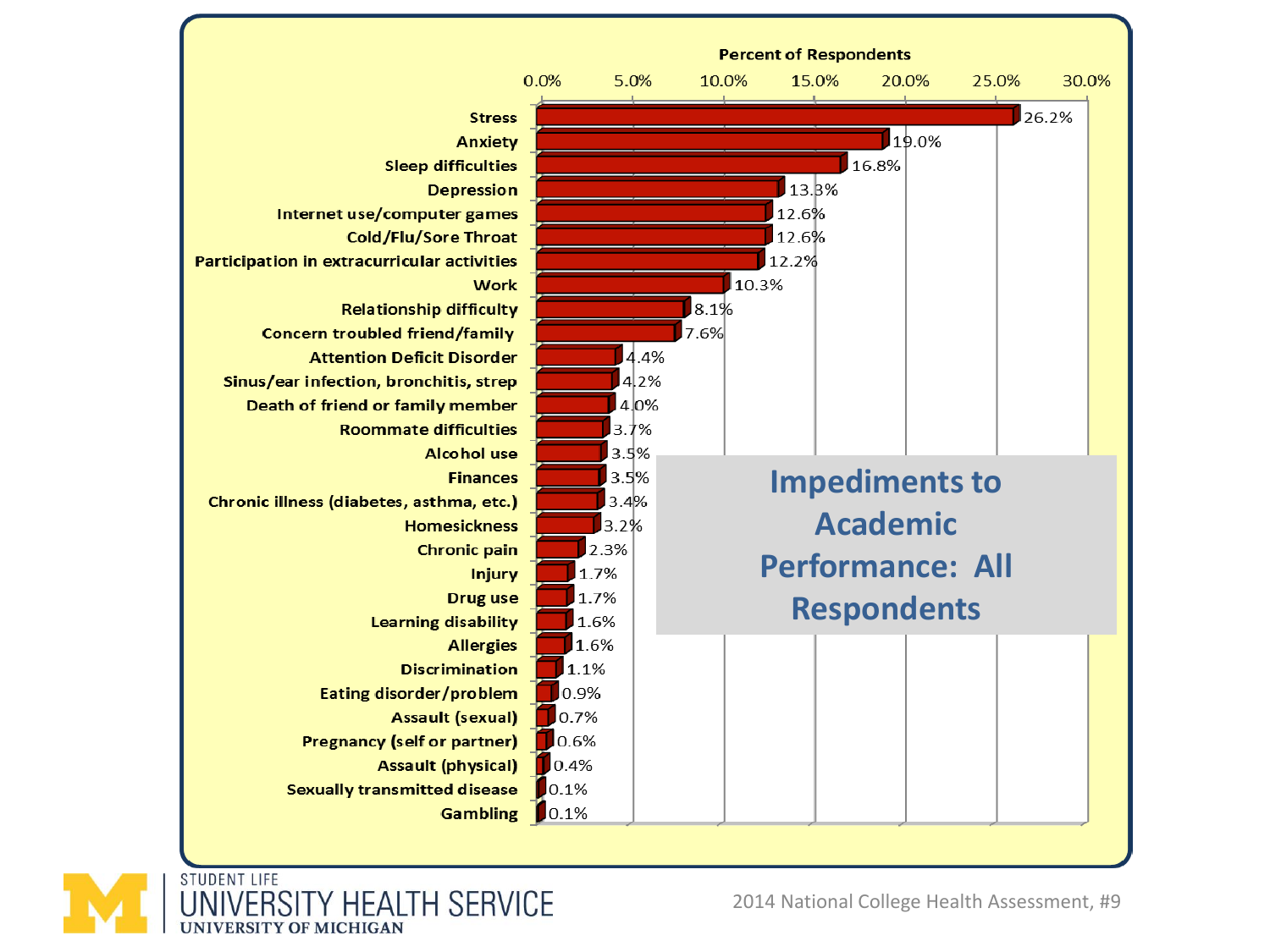#### **Top Reported Impediments to Academic Performance**

#### Undergraduates (UG) [vs. 2010]

- Stress (31%) [25%]
- Anxiety (22%) [17%]
- Sleep difficulties (20%) [19%]
- Extra-curricular activities  $(16%)$   $[13%]$
- Cold/flu/sore throat (15%) [18%]
- Depression  $(15%)$   $[10%]$
- Internet/games (15%) [14%]
- Work (12%)
- Relationship difficulty (9%)
- Concern for troubled friend (8%)

#### **Grad/Professional (G/P)**

- Stress (18%)
- Anxiety (14%)
- Sleep difficulties (11%)
- Depression (10%)
	- Internet/games (8%)
	- Work (8%)
	- Cold/flu/sore throat (7%)
	- Concern for troubled friend (7%)
	- Relationship difficulty (6%)
	- Extra-curricular activities (5%)

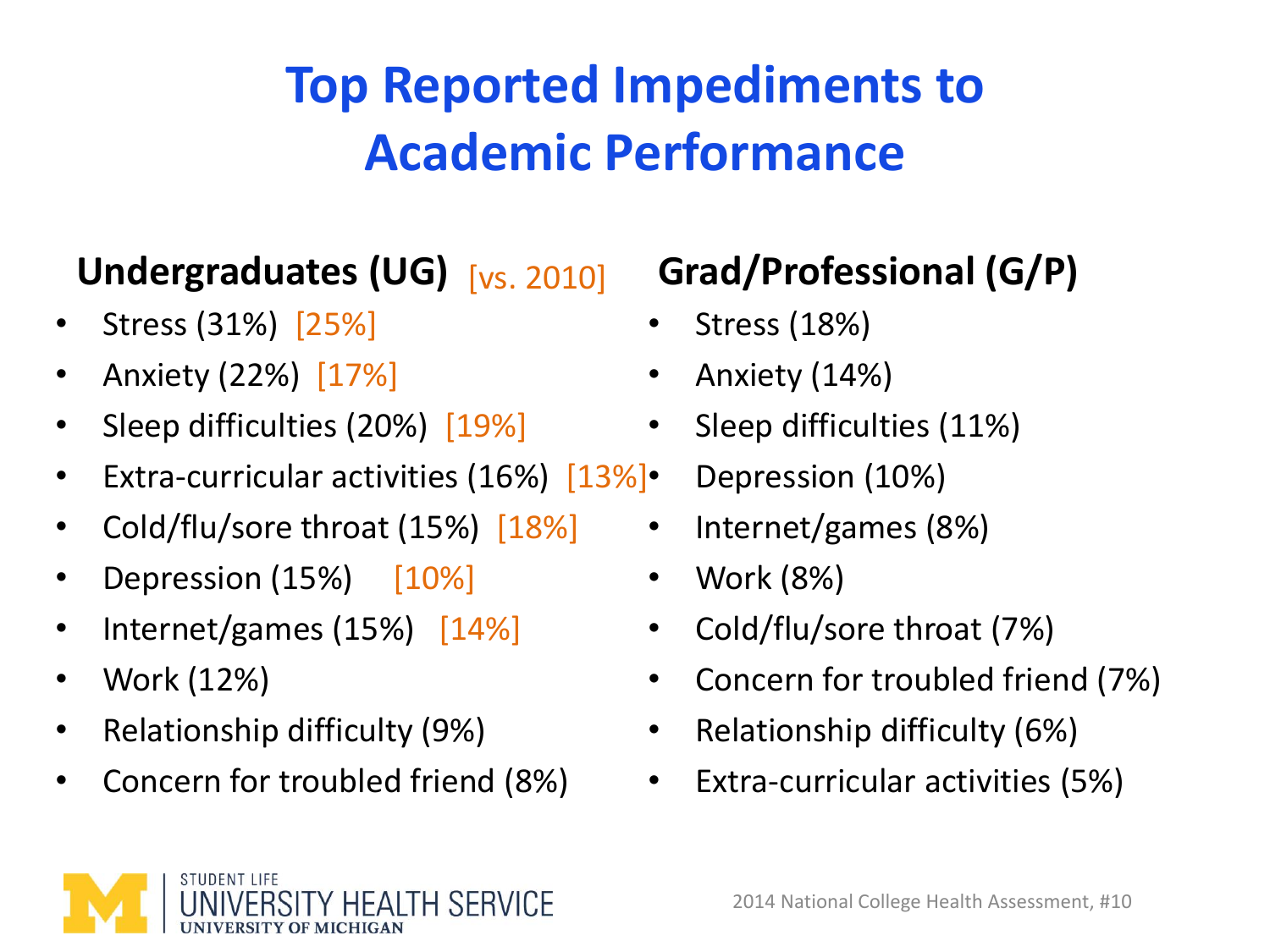## **Protective Health Behaviors**

#### Past 30-day behaviors:

- 33% of G/P, 26% of UG [vs. 31% in 2010] females reported Breast Self Exam
- 29% of G/P, 33% of UG [vs. 31% in 2010] male respondents reported Testicular Self Exam;
	- Whites, those with lower GPAs more likely to perform TSE

#### Past 12-month behaviors:

- 62% of G/P, 44% of UG  $[vs. 48% in 2010]$  females reported a routine gynecological exam;
	- Whites, more likely to have had a gynecological exam
- 70% of G/P, 83% of UG [vs. 84% in 2010] reported a dental exam/cleaning

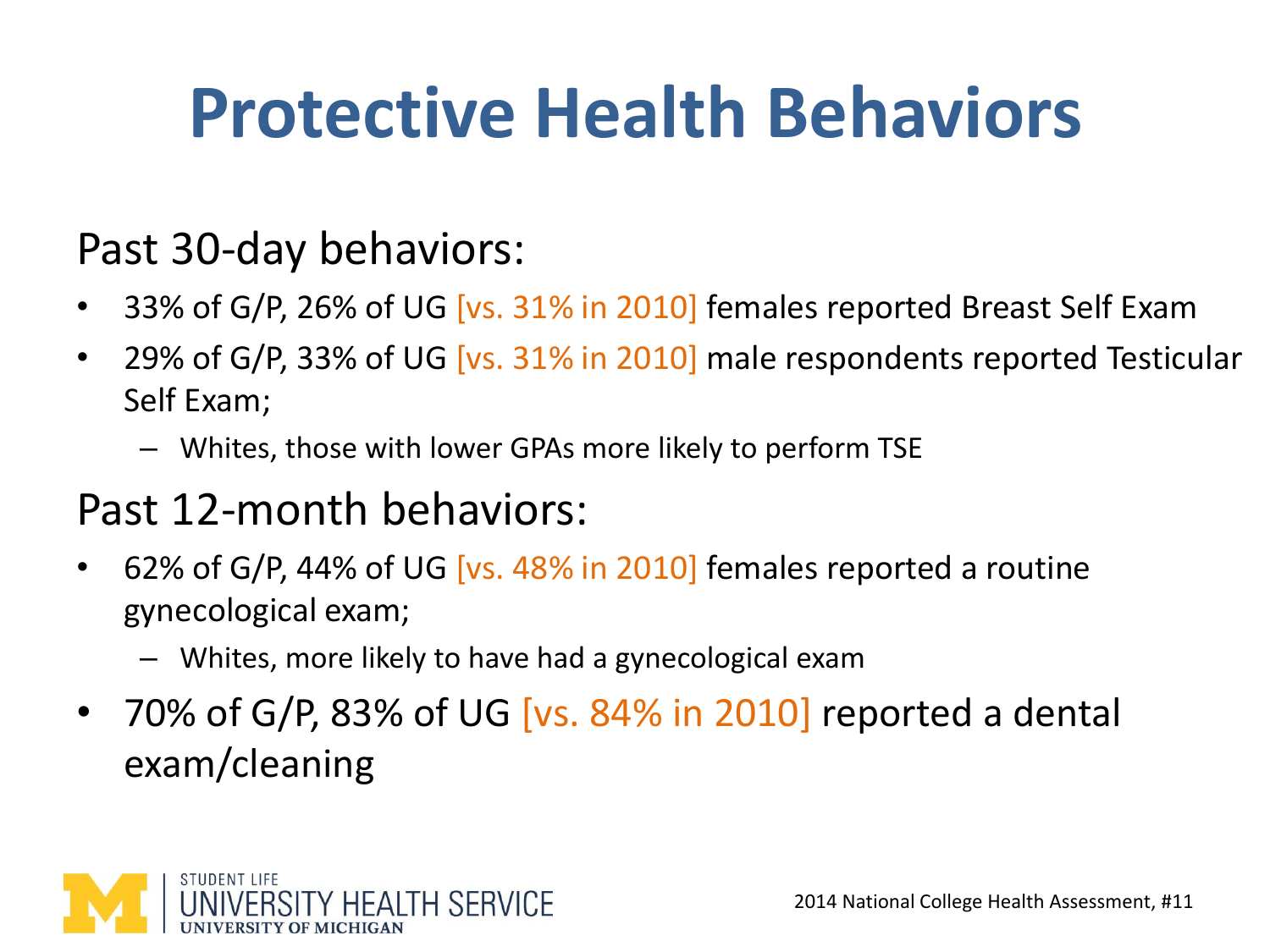## **Protective Health Behaviors**

- 59% of G/P, 54% of UG [vs. 46% in 2010] reported using sunscreen regularly
	- More likely among those with higher grades, female
- 91% of G/P, 81% of UG [81% in 2010] report "always" using a seatbelt
- 57% of G/P, 28% [30% in 2010] of UG bike riders wear a helmet "most of the time" or "always"
	- **Healthy Campus 2020 goal is 37.7%**
- 86% of G/P, 78% of UG motorcycle riders wear a helmet "most of the time" or "always"
	- **Healthy Campus 2020 goal is 94.4%**

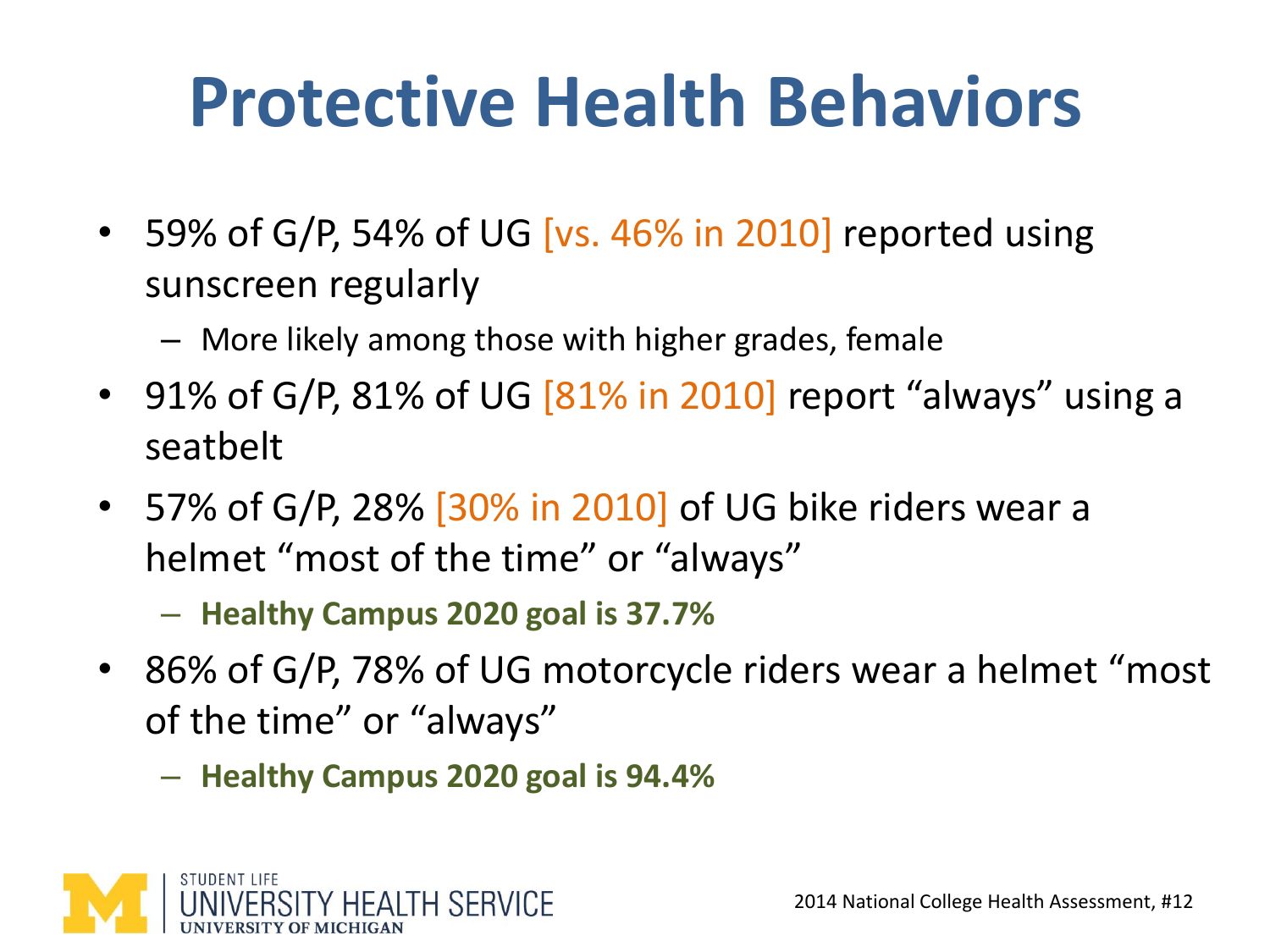#### **IMMUNIZATION**

|                                 | <b>UM</b> | <b>UM</b> | <b>UM</b> | <b>UM</b> |
|---------------------------------|-----------|-----------|-----------|-----------|
| Have you received the following | Grad/Prof | Undergrad | Undergrad | Undergrad |
| vaccinations (shots)?           | 2014      | 2014      | 2010      | 2006      |
| Hepatitis B                     | 73%       | 67%       | 70%       | 70%       |
| Measles, Mumps & Rubella        | 78%       | 68%       | 68%       | 80%       |
| Meningitis                      | 60%       | 62%       | 62%       | 70%       |
| HPV (women only)                | 53%       | 63%       | 48%       | <b>NA</b> |
| Influenza (past year)           | 50%       | 48%       | 41%       | 23%       |
| Varicella (chicken pox)         | 43%       | 59%       | 38%       | 44%       |
| HPV (men only)                  | 15%       | 32%       | 11%       | <b>NA</b> |

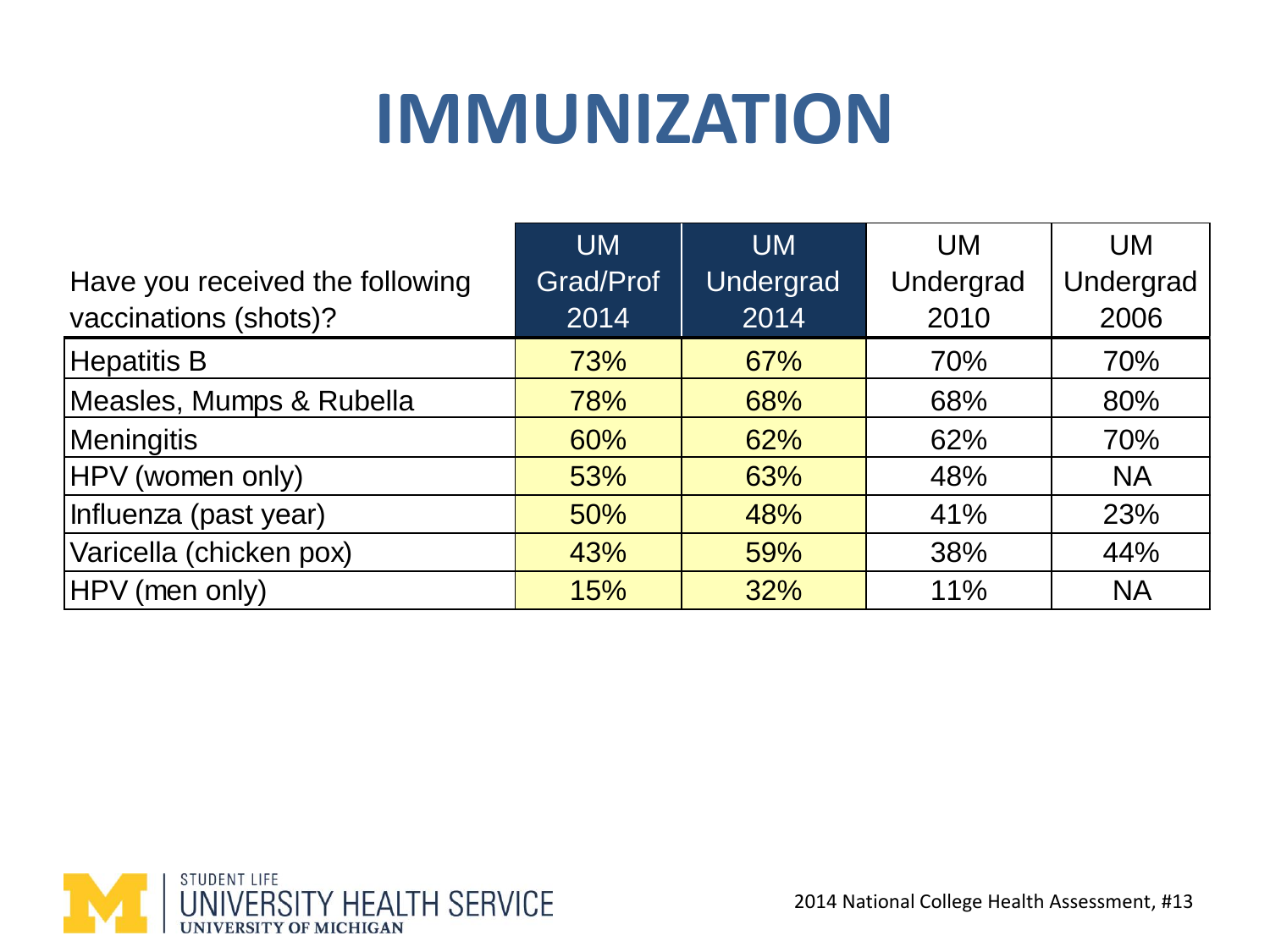#### **Perception of Safety**

Percent of respondents who feel "very safe:"

- 92% of G/P; 93% of UG on-campus during the day – [vs.92% in 2010]
- 34% of G/P; 40% of UG on-campus at night
	- [vs. 32% in 2010]
	- 2020 Healthy Campus goal is 35.1%
- 69% of G/P; 75% of UG in Ann Arbor during the day

 $-$  [vs. 66% in 2010]

- 21% of G/P; 28% of UG in Ann Arbor at night
	- $-$  [vs. 20% in 2010]

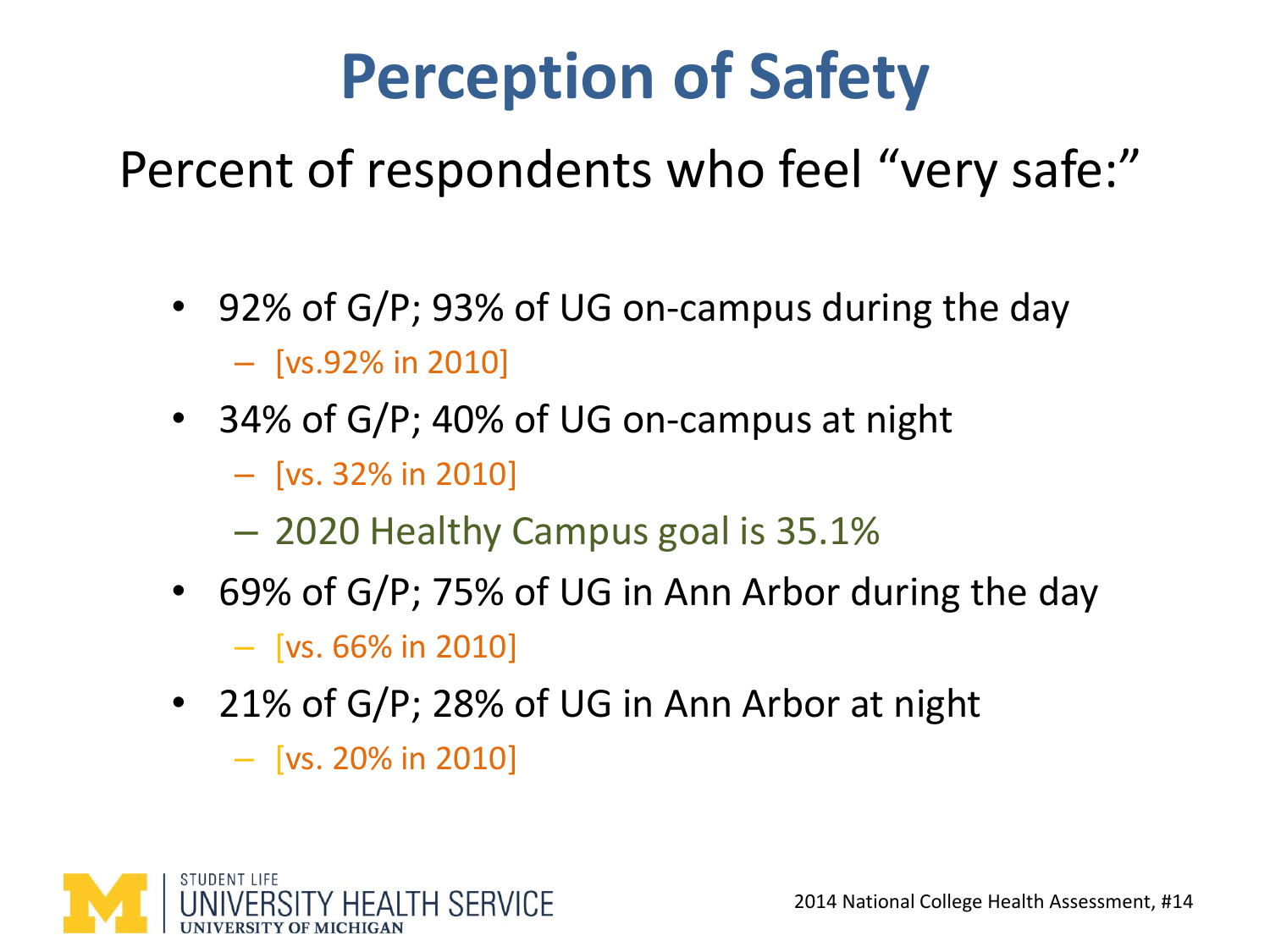#### **Abuse and Violence**

|                                      |           |           |           |           | <b>Healthy</b> |
|--------------------------------------|-----------|-----------|-----------|-----------|----------------|
|                                      | <b>UM</b> | <b>UM</b> |           |           | <b>Campus</b>  |
|                                      | G/P       | <b>UG</b> | <b>UM</b> | <b>UM</b> | 2020           |
| Within the last 12 months were you:  | 2014      | 2014      | 2010      | 2006      | <b>Goals</b>   |
| Verbally threatened*                 | 10%       | 15%       | 21%       | <b>NA</b> |                |
| In emotionally abusive relationship  | 5%        | 6%        | 5%        | 9%        | 9.0%           |
| In a physical fight*                 | 2%        | 6%        | 7%        | 7%        |                |
| Sexually touched against will*       | 2%        | 7%        | 5%        | 9%        | 5.4%           |
| Physically assaulted (non-sexually)* | 1%        | 3%        | 4%        | 4%        | 4.2%           |
| Victim of stalking                   | 2%        | 3%        | 3%        | <b>NA</b> |                |
| Attempted sexual penetration against |           |           |           |           |                |
| will*                                | 0.7%      | 3.0%      | 2%        | 3%        |                |
| In physically abusive relationship   | 0.8%      | 0.9%      | 0.8%      | 0.7%      | 2.3%           |
| Sexually penetrated against will*    | 0.4%      | 1.6%      | 0.6%      | 2.0%      | 1.4%           |
| In sexually abusive relationship*    | 0.5%      | 1.6%      | 0.6%      | 0.5%      | 1.4%           |

\* Significant at p<.05 UM G/P 2014 vs. UM UG 2014

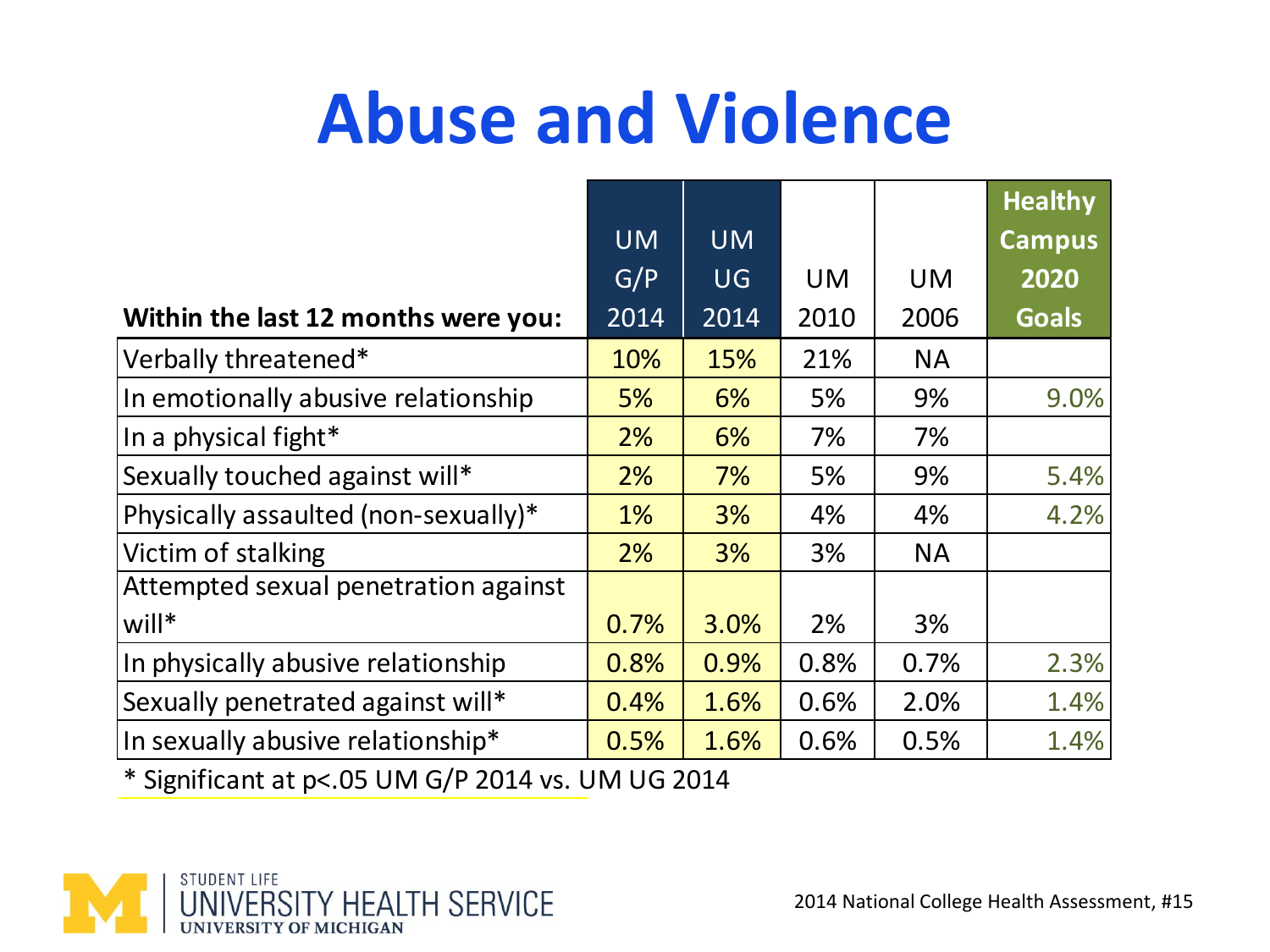## **Non-Physical Victimization**

17% of UG, 11% of G/P respondents reported nonphysical victimization (being verbally threatened or stalked) in the last 12 months [vs. 22% in 2010]

Victimization more likely among

–Those with lower GPA

–Those in a fraternity/sorority

–Males than females

–Those who used alcohol during the previous 30 days

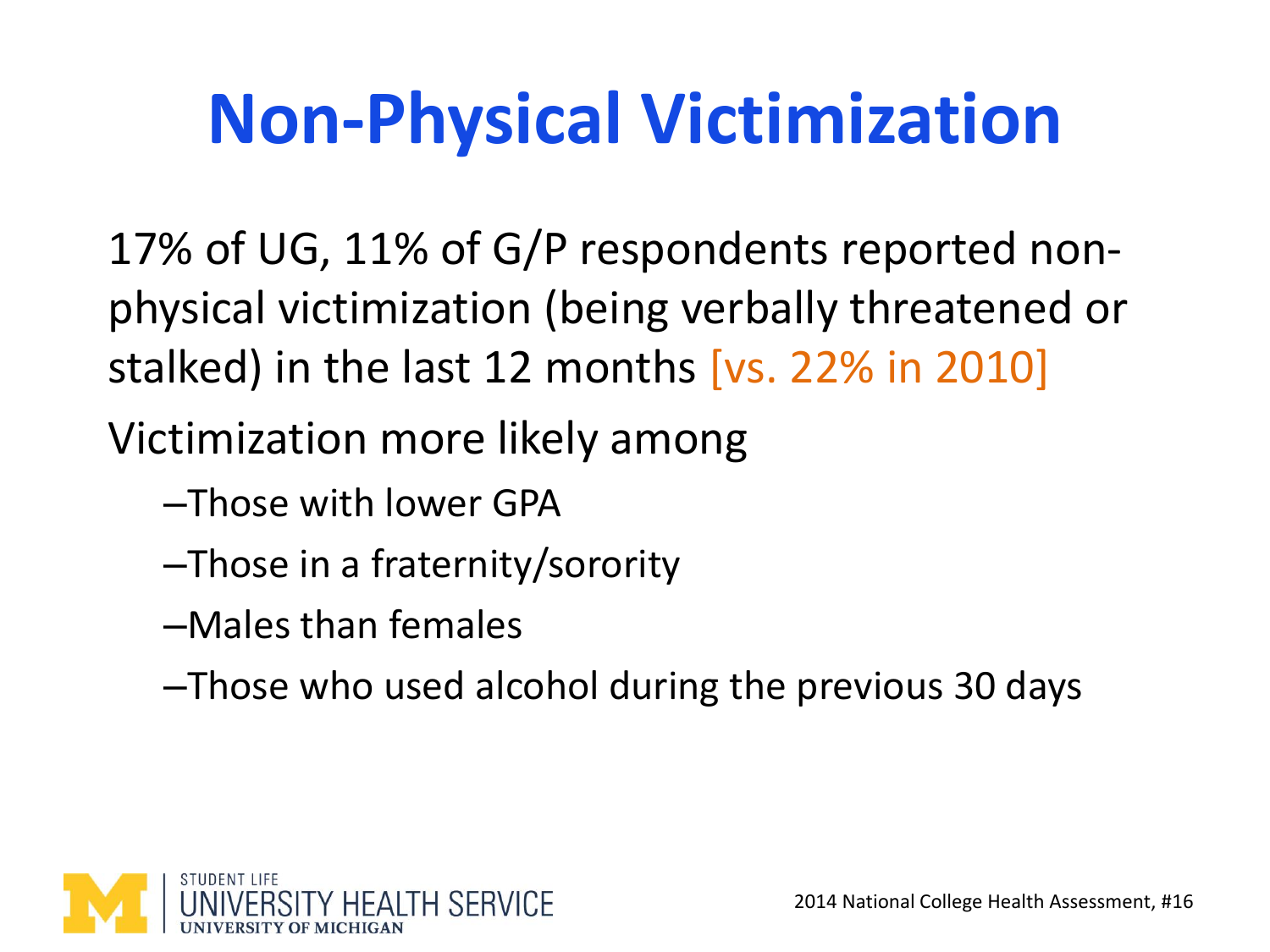#### **Past 30-Day Substance Use & Perception**

|                                                  | % Used at least 1 day in past month |                                |                   |            |                                                         |                          | Perceived "typical"<br>student uses 1+<br>days/month |            | % who perceived<br>"typical" student use<br>greater than their own |                                |            |
|--------------------------------------------------|-------------------------------------|--------------------------------|-------------------|------------|---------------------------------------------------------|--------------------------|------------------------------------------------------|------------|--------------------------------------------------------------------|--------------------------------|------------|
|                                                  | <b>UM</b><br>G/P<br>$ 2014* $       | <b>UM</b><br><b>UG</b><br>2014 | <b>UM</b><br>2010 | UM<br>2006 | <b>Healthy</b><br><b>Campus</b><br>2020<br><b>Goals</b> | <b>UM</b><br>G/P<br>2014 | <b>UM</b><br><b>UG</b><br>2014                       | UM<br>2010 | <b>UM</b><br>G/P<br>2014                                           | <b>UM</b><br><b>UG</b><br>2014 | UM<br>2010 |
| Alcohol                                          | 77%                                 | 70%                            | 69%               | 73%        | <b>NA</b>                                               | 94%                      | 96%                                                  | 96%        | 67%                                                                | 70%                            | 73%        |
| Cigarettes                                       | 8%                                  | 10%                            | 12%               | 16%        | 14.4%                                                   | 60%                      | 66%                                                  | 77%        | 73%                                                                | 77%                            | 82%        |
| Hookah                                           | 3%                                  | 9%                             | 10%               | <b>NA</b>  | 7.4%                                                    | 49%                      | 63%                                                  | 69%        | 65%                                                                | 75%                            | 78%        |
| Cigars                                           | 3%                                  | 6%                             | 6%                | 7%         | <b>NA</b>                                               | 41%                      | 49%                                                  | 59%        | 62%                                                                | 69%                            | 76%        |
| Smokeless tobacco                                | 2%                                  | 5%                             | 3%                | 2%         | 3.5%                                                    | 37%                      | 44%                                                  | 46%        | 58%                                                                | 66%                            | 68%        |
| Marijuana                                        | 9%                                  | 21%                            | 20%               | 18%        | 15%                                                     | 69%                      | 87%                                                  | 82%        | 77%                                                                | 82%                            | 82%        |
| Cocaine                                          | 0%                                  | 3%                             | 1%                | 1%         | <b>NA</b>                                               | 20%                      | 28%                                                  | 30%        | 42%                                                                | 49%                            | 51%        |
| Amphetamines                                     | 1%                                  | 3%                             | 2%                | 3%         | <b>NA</b>                                               | 23%                      | 27%                                                  | 31%        | 44%                                                                | 45%                            | 42%        |
| Ecstasy                                          | 1%                                  | 2%                             | 0%                | 0%         | <b>NA</b>                                               | 27%                      | 30%                                                  | 27%        | 46%                                                                | 52%                            | 52%        |
| * All Significant at p<.05 UM G/P vs. UM UG 2014 |                                     |                                |                   |            |                                                         |                          |                                                      |            |                                                                    |                                |            |

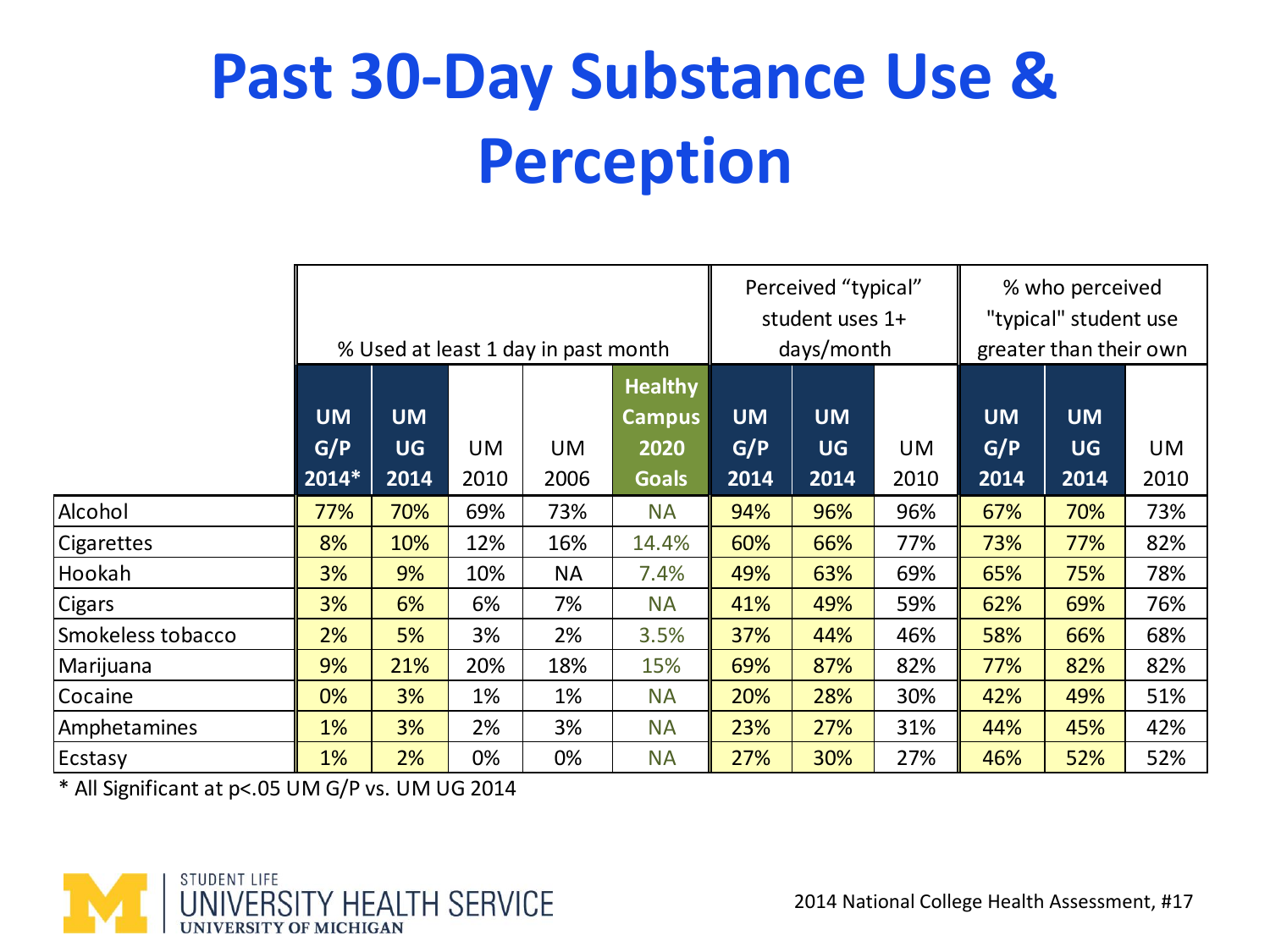## **Past 30-Day Substance Use**

- Alcohol use more likely among:
	- "A or B" students, grad students, white, females, domestic students, live in fraternity/sorority house or off campus
- Cigarette use more likely among:
	- Undergrads, white, lower grades, live in fraternity/sorority house or off campus
- Marijuana use more likely among:
	- Undergrads, males, lower grades, live in fraternity/sorority house or off campus

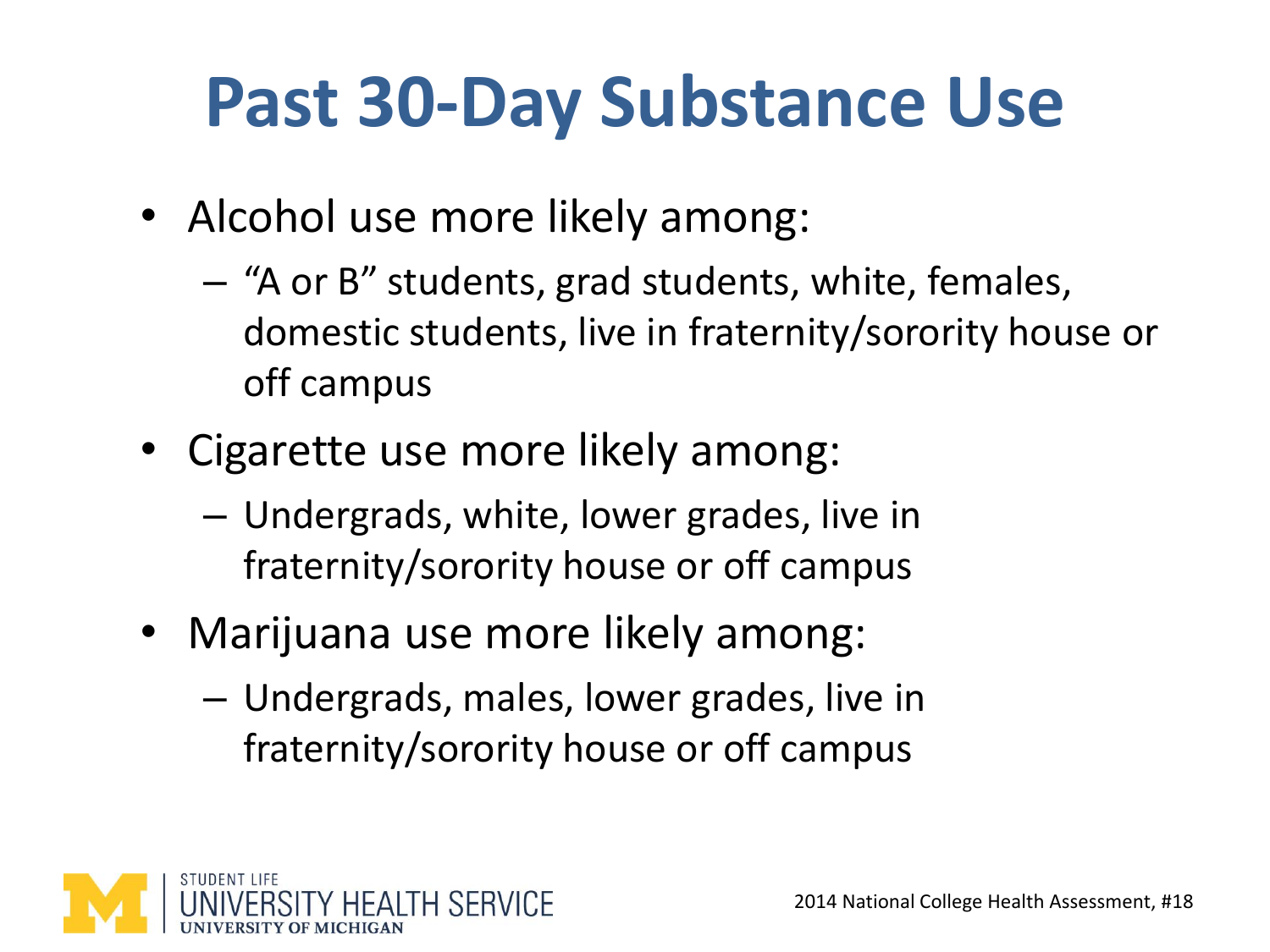#### **Blood Alcohol Content**

**(Last Time Partied/Socialized, Drinkers Only)**





2014 National College Health Assessment, #19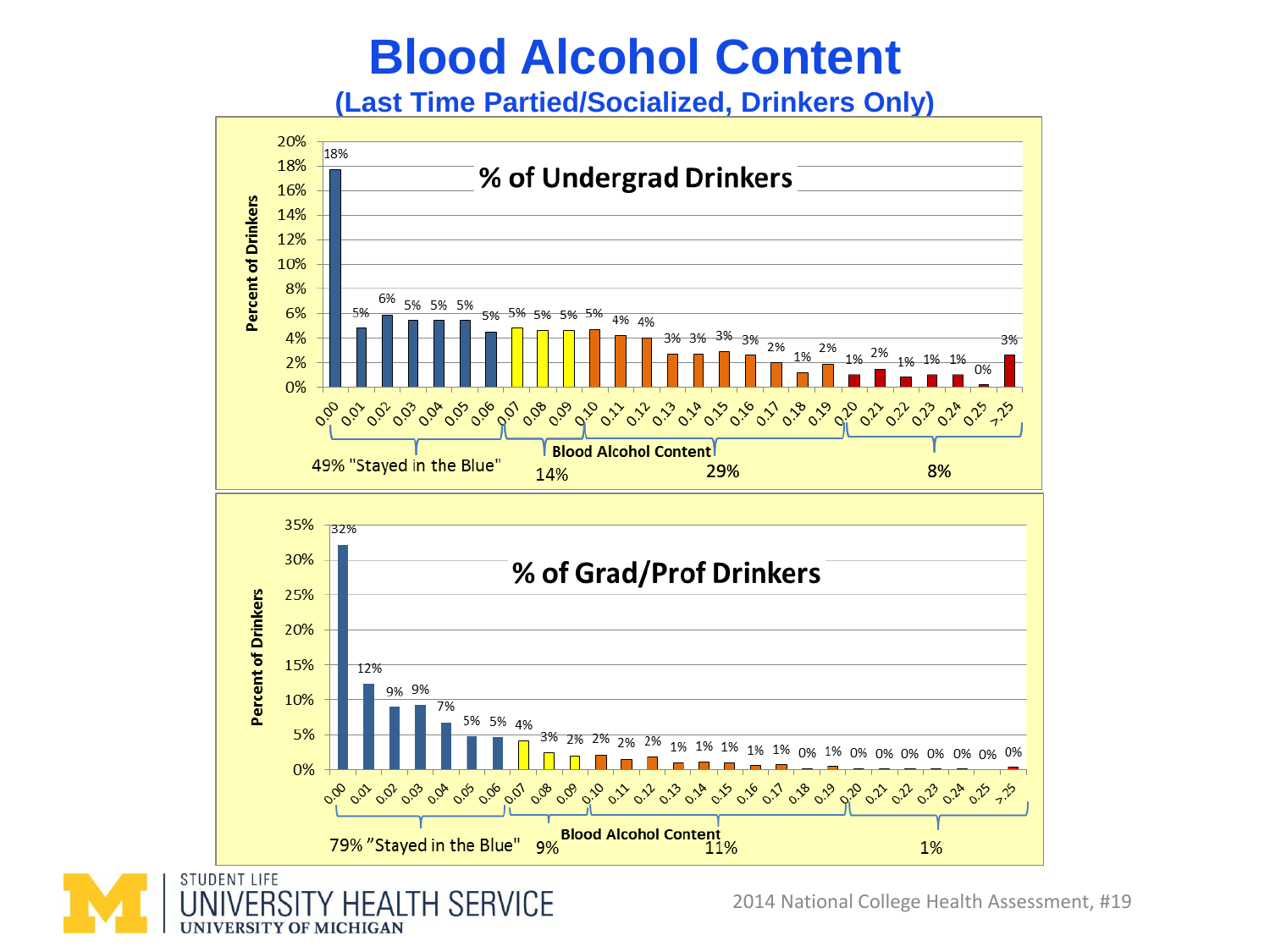## **Use of Protective Strategies\*\***

|                                                          | <b>UM</b> | <b>UM</b> |           |
|----------------------------------------------------------|-----------|-----------|-----------|
| During the last 12 months, when you "partied or          | G/P       | <b>UG</b> | <b>UM</b> |
| socialized" how often did you (drinkers only):           | 2014      | 2014      | 2010      |
| Stay with same group of friends while drinking           | 96%       | 95%       | 95%       |
| Eat before/during drinking*                              | 97%       | 96%       | 94%       |
| Use a designated driver                                  | 88%       | 89%       | 87%       |
| Keep track of how many drinks you had*                   | 84%       | 79%       | 80%       |
| Stick with only one kind of alcohol*                     | 86%       | 77%       | 75%       |
| Choose not to drink alcohol                              | 61%       | 57%       | 60%       |
| Determine, in advance, not to exceed a set # of drinks * | 64%       | 56%       | 54%       |
| Alternate non-alcoholic beverages*                       | 69%       | 60%       | 54%       |
| Avoid drinking games*                                    | 73%       | 55%       | 53%       |
| Have a friend let you know when you had enough*          | 39%       | 51%       | 47%       |
| Pace drinks to 1 or less per hour                        | 68%       | 45%       | 43%       |

\* Significant at p<.05 UM G/P vs. UM UG 2014

\*\* Report doing 'always', 'most of the time', or 'sometimes'

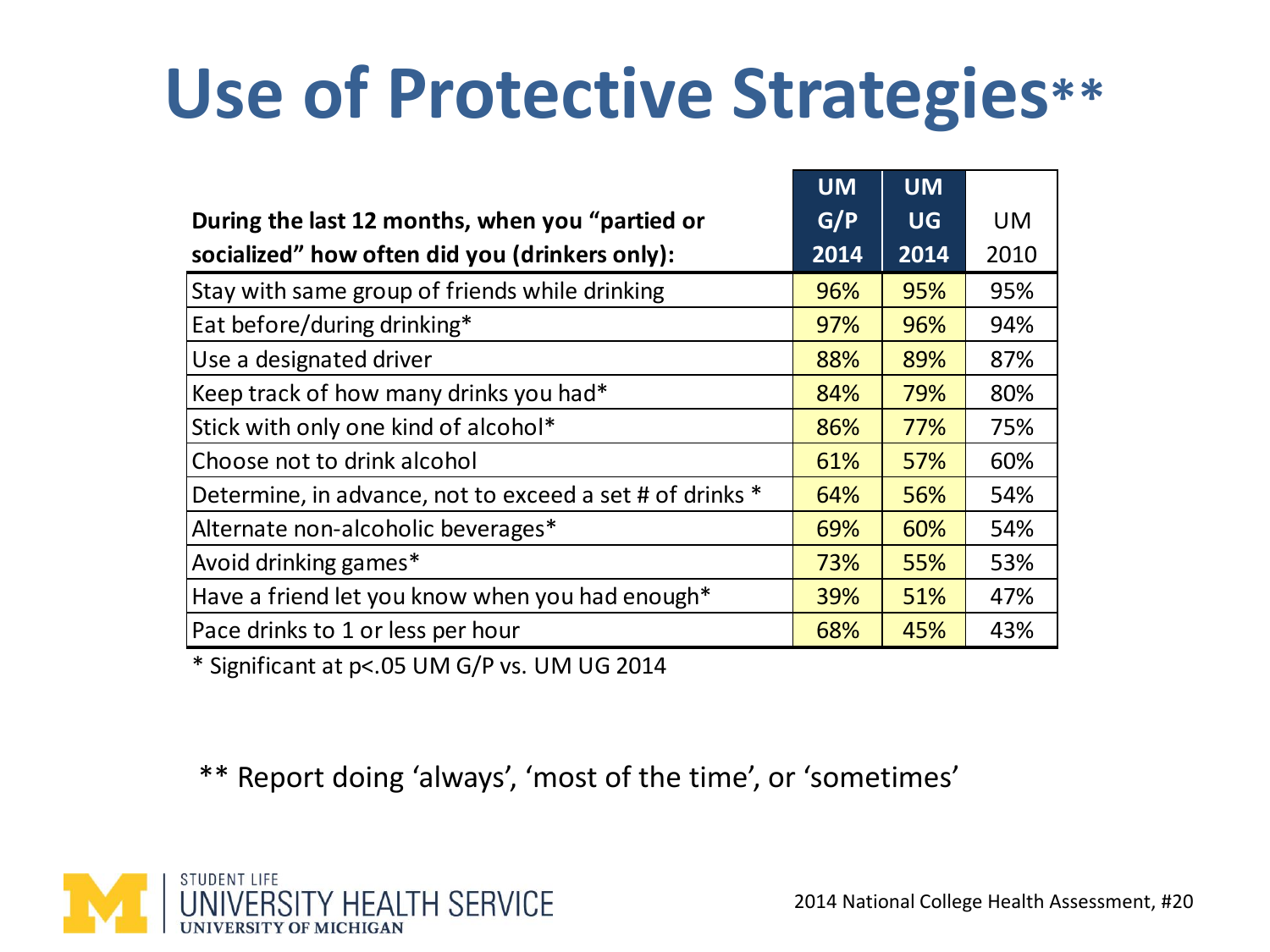# **Undesirable Consequences of Drinking**

|                                             |           |           |           |           | <b>Healthy</b> |
|---------------------------------------------|-----------|-----------|-----------|-----------|----------------|
| In past year, % of drinkers who             | <b>UM</b> | <b>UM</b> |           |           | <b>Campus</b>  |
| experienced consequences as a result        | G/P       | <b>UG</b> | <b>UM</b> | <b>UM</b> | 2010           |
| of their drinking:                          | 2014      | 2014      | 2010      | 2006      | Goal           |
| Injured yourself*                           | 7%        | 17%       | 20%       | 25%       | 2.50%          |
| Did something you later regretted*          | 29%       | 43%       | 42%       | 42%       | No goal        |
| Forgot where you were, what you did*        | 21%       | 39%       | 38%       | 39%       |                |
| Had unprotected sex*                        | 14%       | 18%       | 10%       | 11%       |                |
| Got in trouble with the police*             | 0.8%      | 4%        | 3%        | <b>NA</b> |                |
| Injured another person                      | 0.7%      | 2%        | 3%        | 5%        |                |
| Had sex without giving consent*             | 0.5%      | 2%        | $1\%$     | <b>NA</b> |                |
| Had sex without getting consent             | 0.2%      | 0.4%      | 0.1%      | <b>NA</b> |                |
| * Significant at p<.05 2014 G/P vs. 2014 UG |           |           |           |           |                |

\* Significant at p<.05 2014 G/P vs. 2014 UG

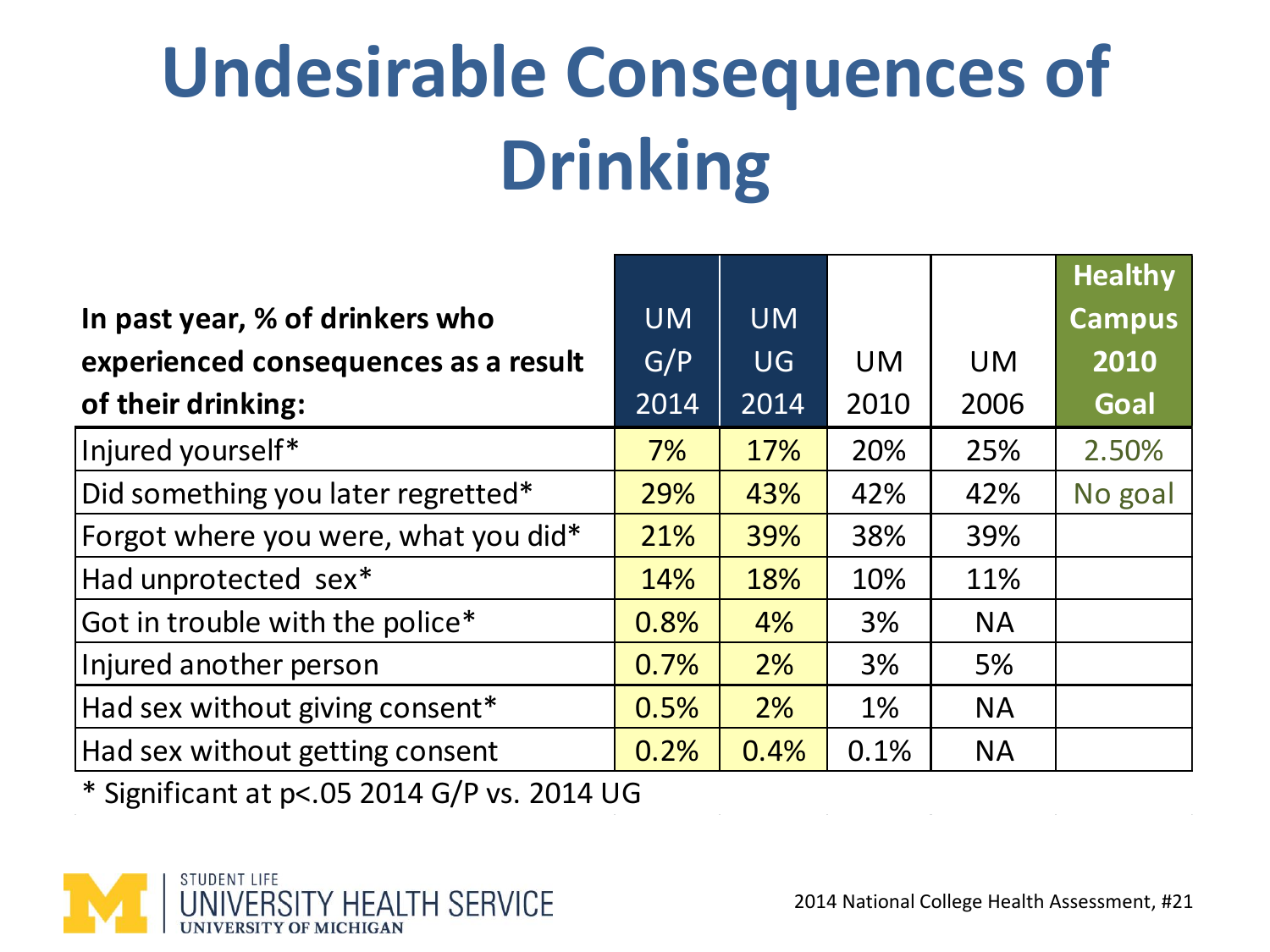#### **Prevalence of at Least One Undesirable Consequence of Drinking by Number of Drinks at Last Time Partied**



| <b>Number Drinks</b> |     |     |     |     |     |     |     |          |     |    |    |           |    |         |    |                                |    |
|----------------------|-----|-----|-----|-----|-----|-----|-----|----------|-----|----|----|-----------|----|---------|----|--------------------------------|----|
| Number of            |     |     |     |     |     |     |     |          |     | a  | 10 | 44<br>. . | 12 | "<br>IJ | 14 | $\overline{\phantom{a}}$<br>17 | 16 |
| Undergrads           | 537 | 134 | 206 | 234 | 215 | 228 | 160 | 95       | 115 | 28 | 88 |           | 47 |         | 10 | 14                             | 10 |
| <b>Grad/Prof</b>     | 216 | 157 | 202 | 176 | 123 | 77  | 64  | n۵<br>44 | 26  | w  | 26 |           |    |         |    |                                |    |

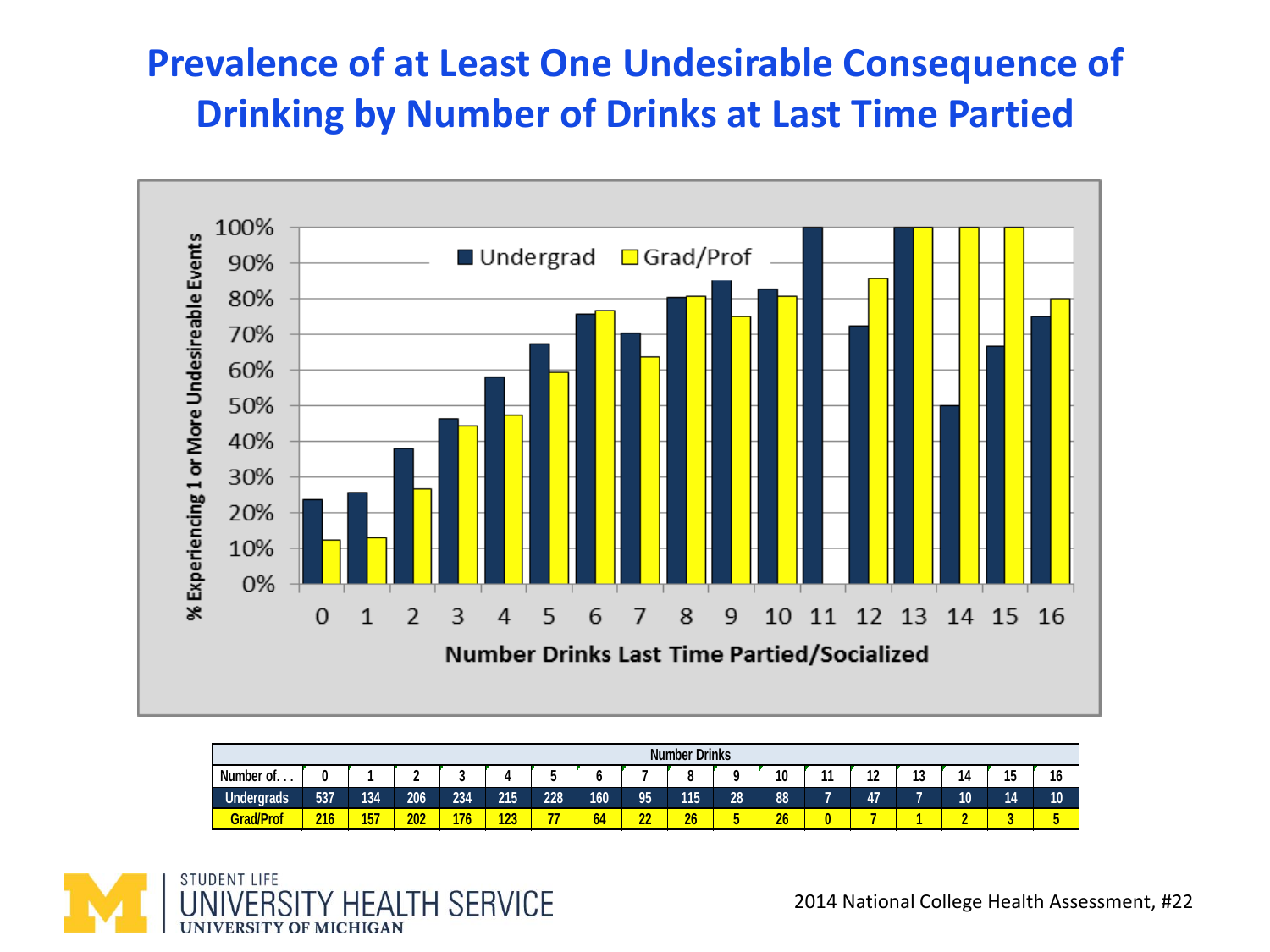## **Binge Drinking**

|                                      |           |           |           | <b>UM</b> |           |                |
|--------------------------------------|-----------|-----------|-----------|-----------|-----------|----------------|
|                                      |           |           |           | Student   |           | <b>Healthy</b> |
|                                      | <b>UM</b> | <b>UM</b> |           | Life      |           | <b>Campus</b>  |
| Over the Past 2 Weeks, At Least One  | G/P       | <b>UG</b> | <b>UM</b> | Survey    | <b>UM</b> | 2020           |
| <b>Occasion Drank</b>                | 2014      | 2014      | 2010      | 2009      | 2006      | Goal           |
| 5+ Drinks*                           | 28%       | 41%       | 41%       |           | 45%       | 31.6%          |
| 4+ Drinks (if Female), 5+ Drinks (if |           |           |           |           |           |                |
| Male)*                               | 33%       | 45%       |           | 46%       |           |                |

\* Significant at p<.05 UM G/P vs. UM UG 2014

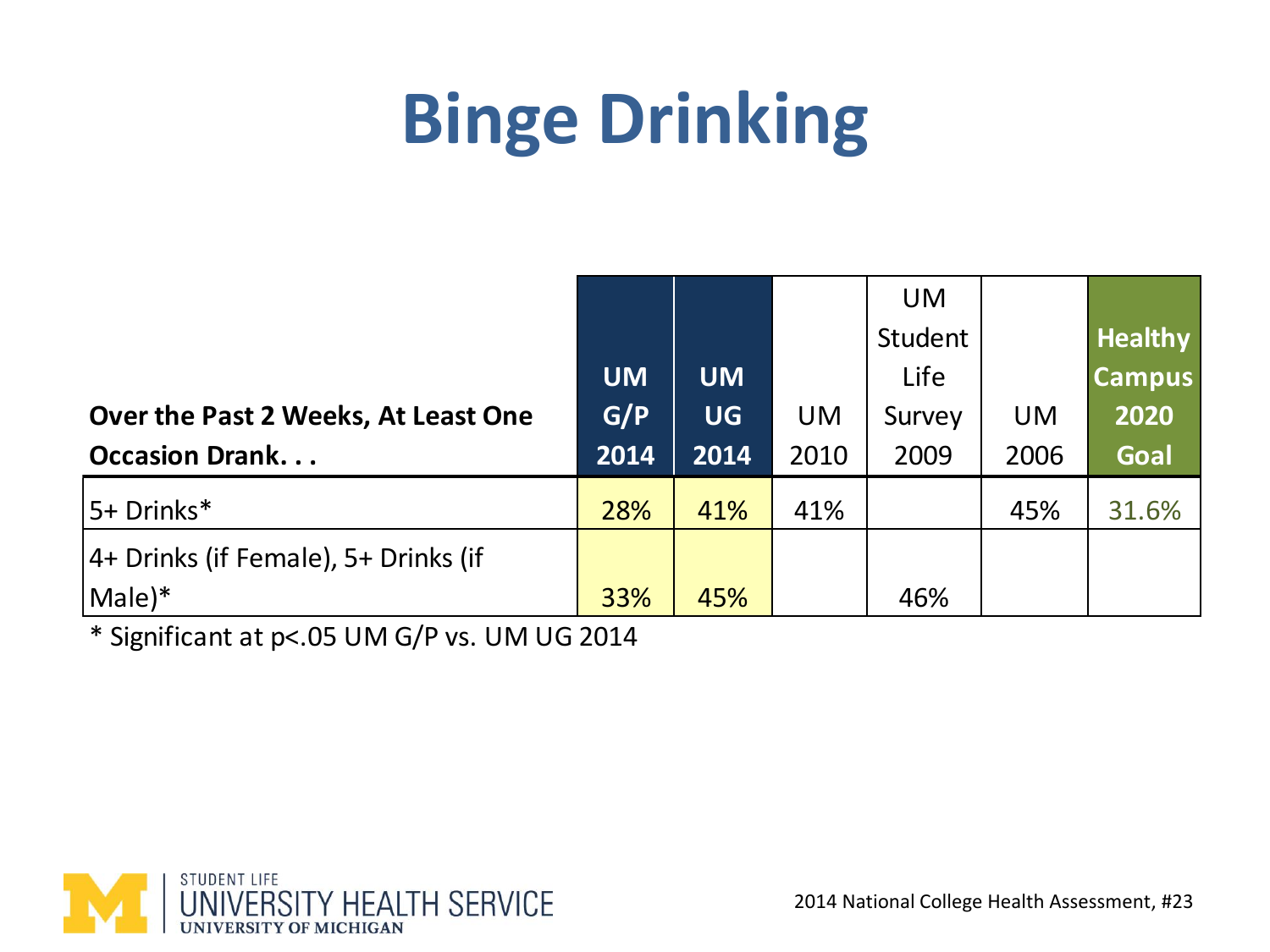## **Binge Drinking in Last 2 Weeks**

Positively correlated with:

- Number of sexual partners
- Number of types of physical victimization
- Prescription drug misuse

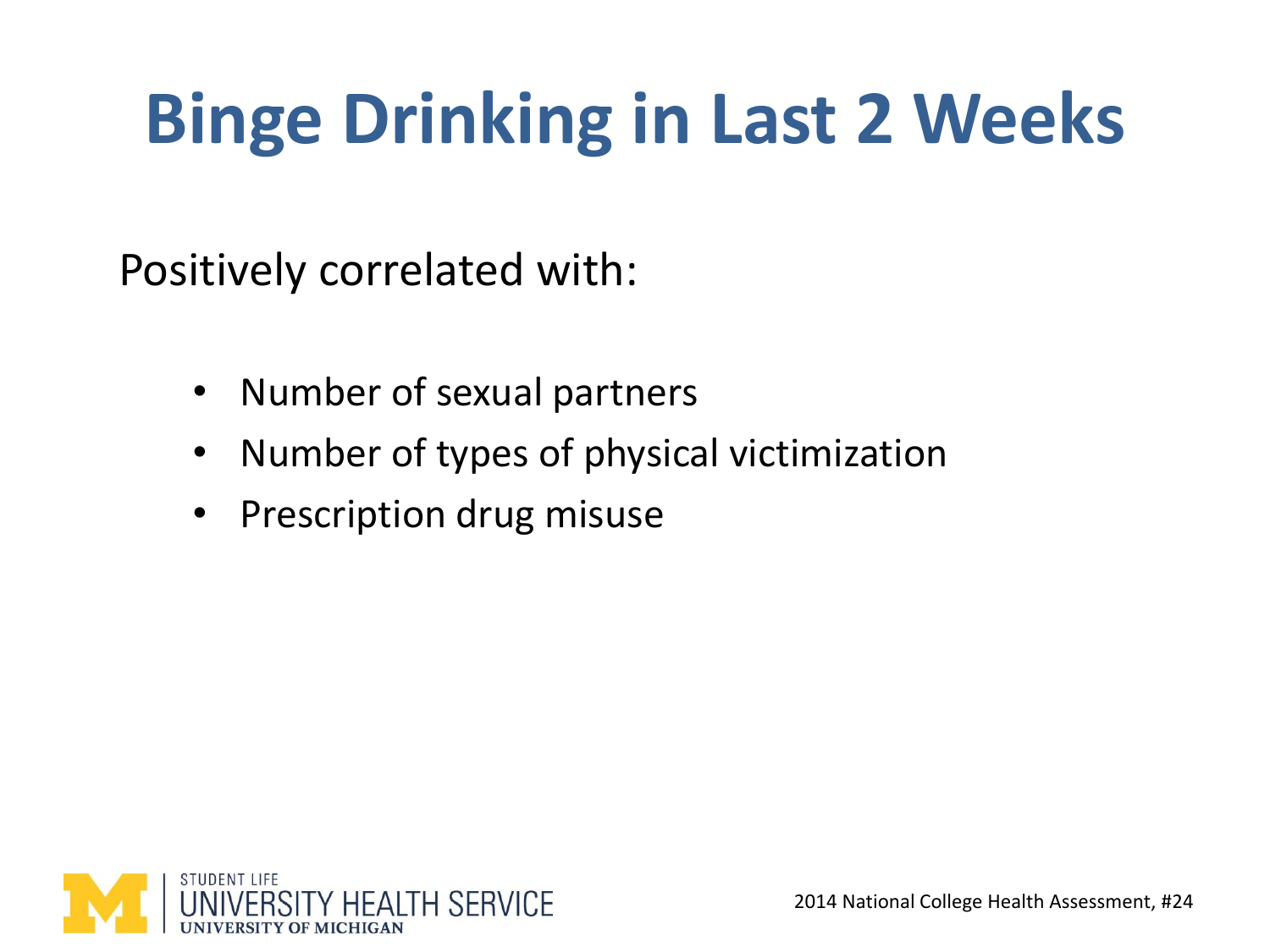#### **Undesirable Consequences of Drinking: Undergrads, Fraternity/Sorority Members vs. Non-Members**

|                                                                                            | <b>UM Undergrads 2014</b> |                      |                           |               |
|--------------------------------------------------------------------------------------------|---------------------------|----------------------|---------------------------|---------------|
| In past year, % of drinkers who experienced<br>consequences as a result of their drinking: | <b>Overall</b>            | Non-<br><b>Greek</b> | Frat/Sor<br><b>Member</b> | UM UG<br>2010 |
| Injured yourself*                                                                          | 17%                       | 14%                  | 25%                       | 20%           |
| Did something you later regretted*                                                         | 43%                       | 40%                  | 52%                       | 42%           |
| Forgot where you were, what you did*                                                       | 39%                       | 34%                  | 58%                       | 38%           |
| Had unprotected sex*                                                                       | 18%                       | 16%                  | 27%                       | 10%           |
| Got in trouble with the police*                                                            | 4%                        | 3%                   | 6%                        | 3%            |
| Injured another person*                                                                    | 2%                        | 1%                   | 4%                        | 3%            |
| Had sex without giving consent*                                                            | 2%                        | 1%                   | 3%                        | 1%            |
| Had sex without getting consent                                                            | 0.4%                      | 0.4%                 | 0.3%                      | 0.1%          |

\* Significant at p<.05 2014 Frat/Sor Member vs. Non-Member

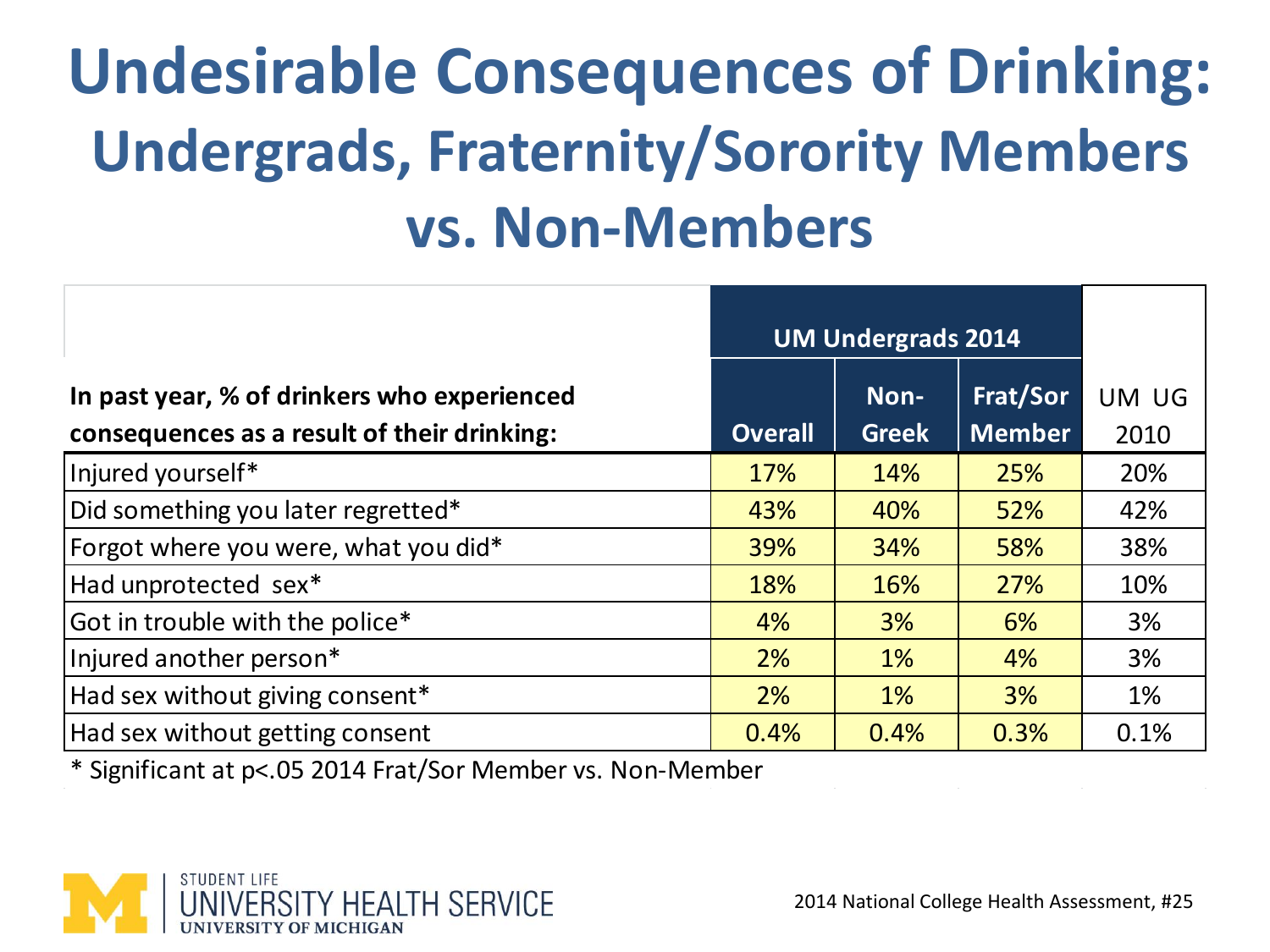#### **Use of Protective Strategies:\*\* Undergrads, Fraternity/Sorority Members vs. Non-Members**

|                                                        |                | <b>UM Undergrads 2014</b> |               |                |
|--------------------------------------------------------|----------------|---------------------------|---------------|----------------|
| During the last 12 months, when you "partied or        |                | Non-                      | Frat/Sor      |                |
| socialized" how often did you (drinkers only):         | <b>Overall</b> | <b>Greek</b>              | <b>Member</b> | <b>UM 2010</b> |
| Stay with same group of friends while drinking         | 95%            | 96%                       | 94%           | 95%            |
| Eat before/during drinking                             | 96%            | 95%                       | 97%           | 94%            |
| Use a designated driver                                | 89%            | 89%                       | 92%           | 87%            |
| Keep track of how many drinks you had*                 | 79%            | 81%                       | 72%           | 80%            |
| Stick with only one kind of alcohol                    | 77%            | 77%                       | 75%           | 75%            |
| Choose not to drink alcohol*                           | 57%            | 60%                       | 45%           | 60%            |
| Determine, in advance, not to exceed a set # of drinks | 56%            | 57%                       | 54%           | 54%            |
| Alternate non-alcoholic beverages*                     | 60%            | 64%                       | 49%           | 54%            |
| Avoid drinking games*                                  | 55%            | 58%                       | 43%           | 53%            |
| Have a friend let you know when you had enough         | 51%            | 45%                       | 55%           | 47%            |
| Pace drinks to 1 or less per hour*                     | 45%            | 48%                       | 35%           | 43%            |

\* Significant at p<.05 2014 Frat/Sor Member vs. Non-Member

\*\* Report doing 'always', 'most of the time', or 'sometimes'

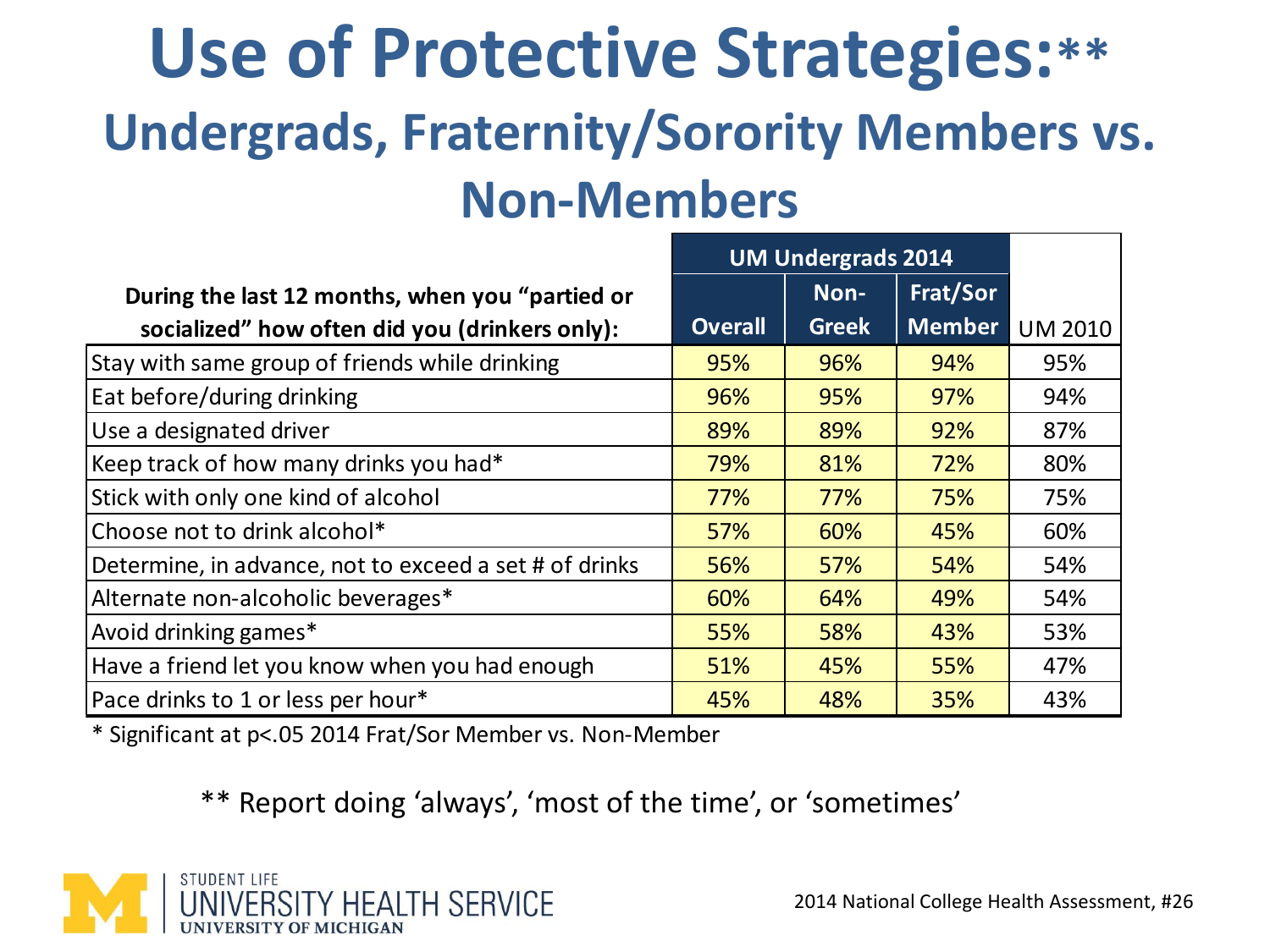#### **Prescription Drug Misuse**

|                                           | <b>UM</b> | <b>UM</b> |           |
|-------------------------------------------|-----------|-----------|-----------|
| Percent taking prescription drugs not     | G/P       | <b>UG</b> | <b>UM</b> |
| prescribed to them in the last 12 months: | 2014      | 2014      | 2010      |
| Stimulants (Ritalin, Adderall)*           | 4%        | 10%       | 9%        |
| Painkillers (OxyCotin, Vicodin)*          | 4%        | 5%        | 6%        |
| Sedatives (Xanax, Valium)*                | 3%        | 5%        | 3%        |
| Antidepressants                           | 3%        | 2%        | 2%        |
| <b>Erectile dysfunction drugs</b>         | $1\%$     | 1%        | 0.6%      |
| $ 1$ or more of the above*                | 9%        | 14%       |           |

\* Significant at p<.05 UM G/P vs. UM UG 2014

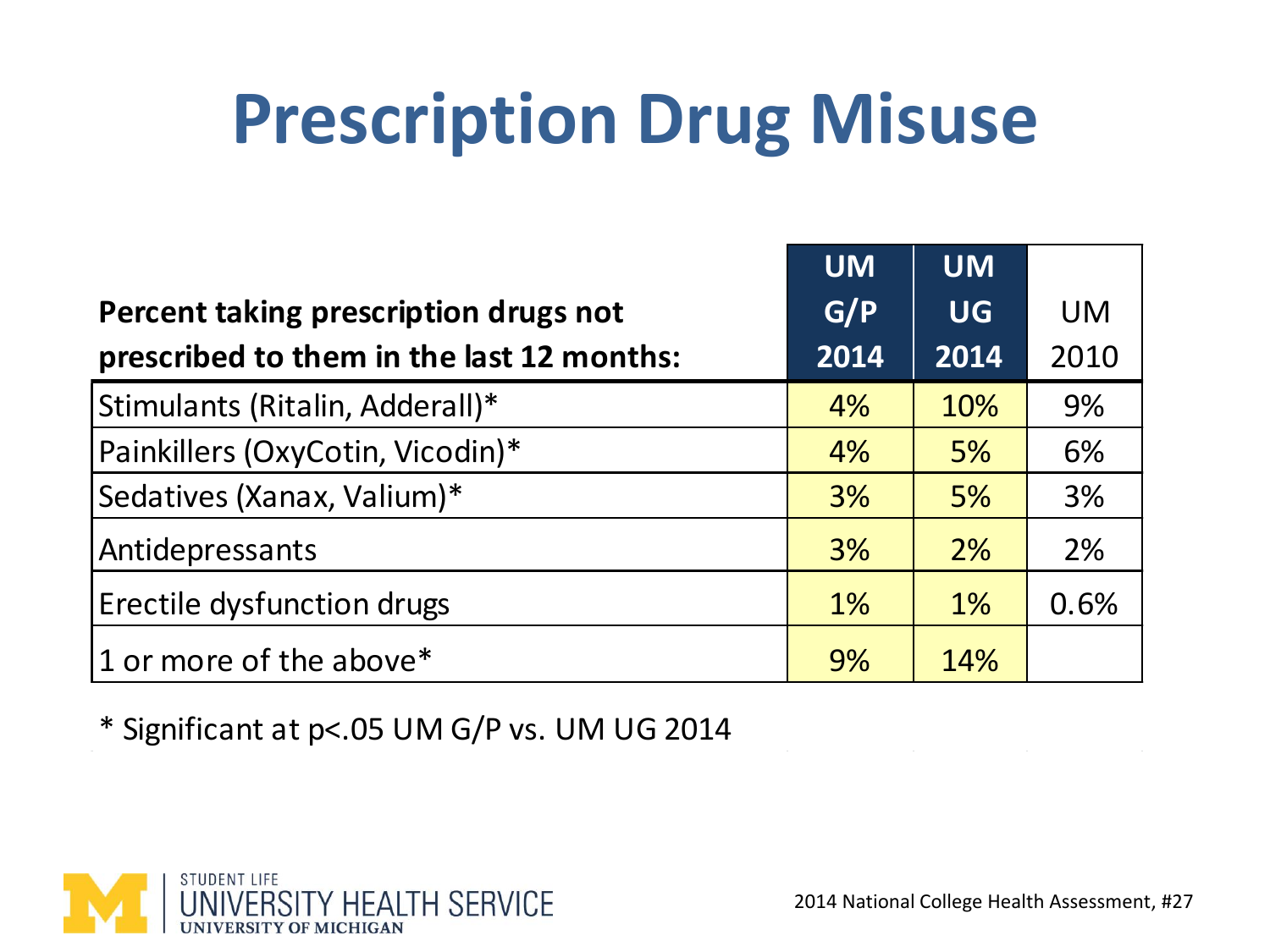### **Prescription Drug Misuse**

Positively correlated with:

- Increased BAC at last time partied or socialized
- Difficulty getting to sleep
- Number of emotional problems
- Number of health problems
- Number adverse outcomes from drinking
- Sexually abusive relationships
- Physical victimization
- Non-physical victimization
- Number of sexual partners

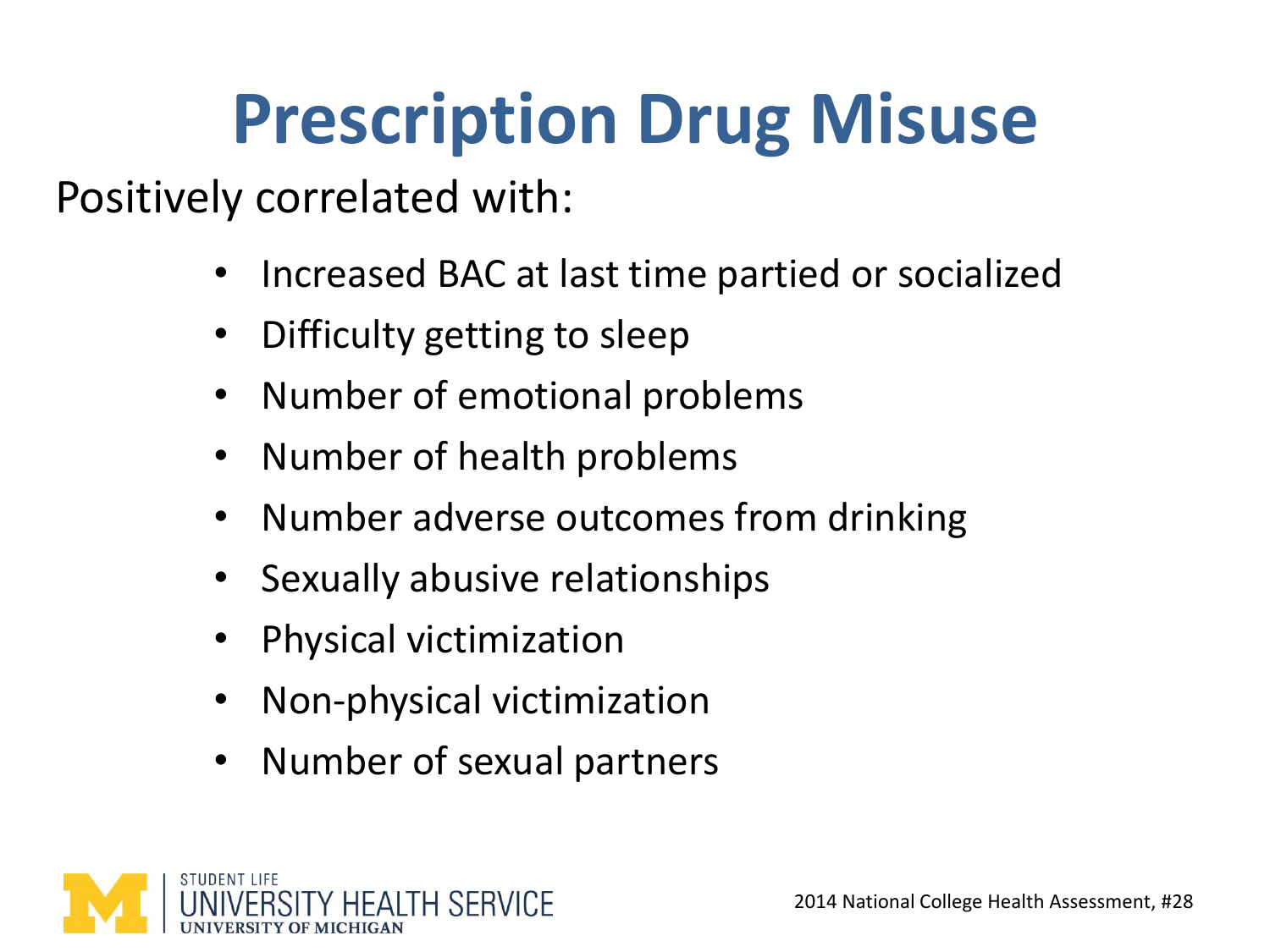## **Type of Sexual Activity**

|                      |           | Oral Sex  |      |           | <b>Vaginal Sex</b> |         | <b>Anal Sex</b> |           |           |  |
|----------------------|-----------|-----------|------|-----------|--------------------|---------|-----------------|-----------|-----------|--|
|                      | <b>UM</b> | <b>UM</b> |      | <b>UM</b> | <b>UM</b>          |         | <b>UM</b>       | <b>UM</b> |           |  |
|                      | G/P       | <b>UG</b> | UM   | G/P       | <b>UG</b>          |         | G/P             | <b>UG</b> | <b>UM</b> |  |
|                      | 2014      | 2014      | 2010 | 2014      | 2014               | UM 2010 | 2014            | 2014      | 2010      |  |
| No, never done       | 22%       | 34%       | 37%  | 24%       | 42%                | 44%     | 73%             | 83%       | 85%       |  |
| Not in last 30 days  | 28%       | 26%       | 25%  | 20%       | 21%                | 19%     | 23%             | 13%       | 13%       |  |
| Yes, in last 30 days | 50%       | 40%       | 38%  | 56%       | 37%                | 37%     | 5%              | 4%        | 2%        |  |

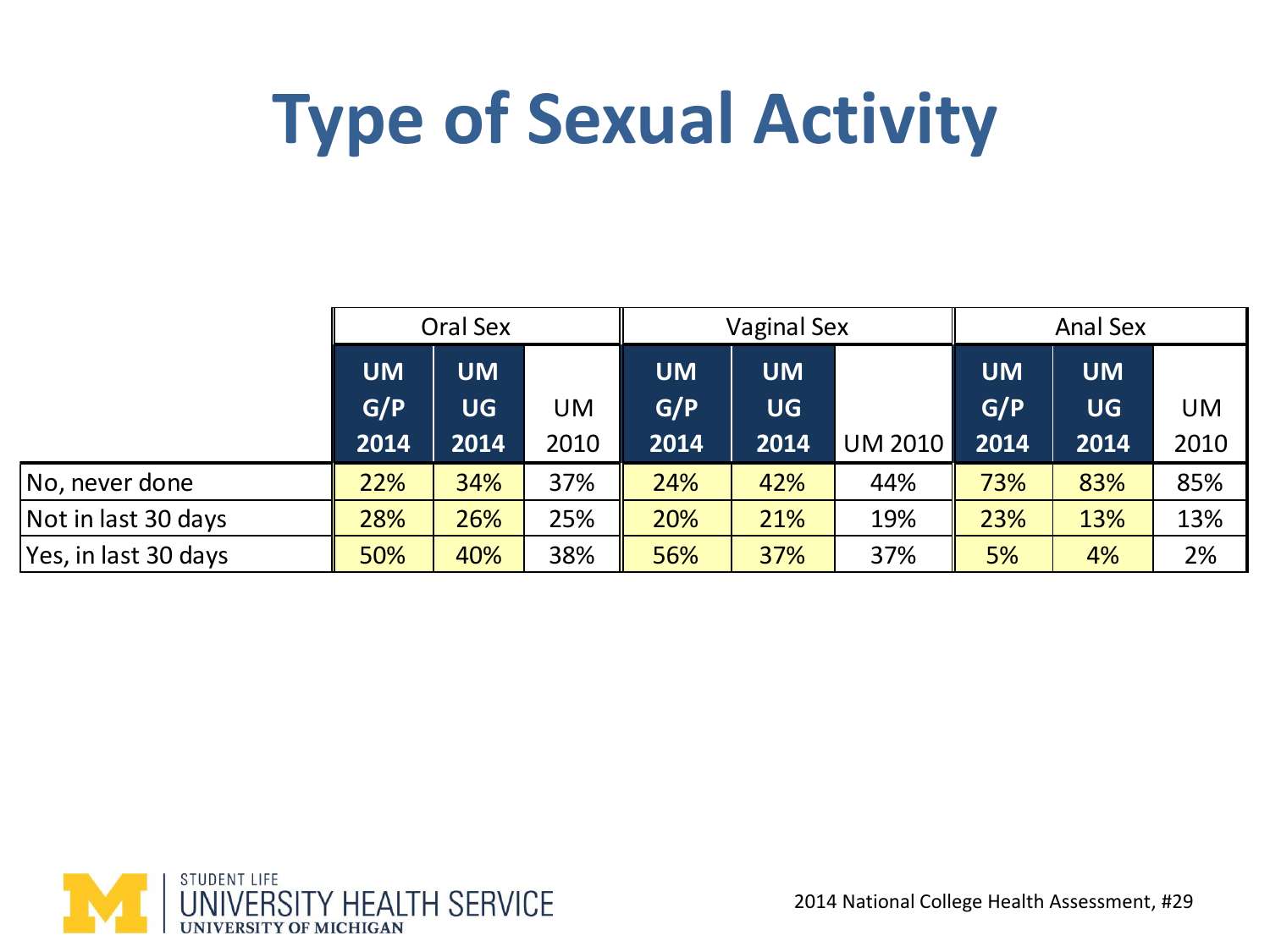## **Condom / Barrier Use at Last Intercourse if reporting past 30-day activity**

|                           |           | Oral Sex  |      |           | <b>Vaginal Sex</b> | <b>Anal Sex</b> |           |      |
|---------------------------|-----------|-----------|------|-----------|--------------------|-----------------|-----------|------|
|                           | <b>UM</b> | <b>UM</b> |      | <b>UM</b> |                    | <b>UM</b>       | <b>UM</b> |      |
|                           | G/P       | <b>UG</b> | UM   | G/P       | UM                 | G/P             | <b>UG</b> | UM   |
| <b>Used Condom</b>        | 2014      | 2014      | 2010 | 2014      | 2010               | 2014            | 2014      | 2010 |
| Never/Rarely              | 96%       | 95%       | 96%  | 47%       | 24%                | 55%             | 51%       | 63%  |
| Sometimes                 | 1%        | 1%        | 1%   | 8%        | 9%                 | 14%             | 15%       | 0%   |
| Most of the time / Always | 3%        | 4%        | 3%   | 45%       | 67%                | 31%             | 34%       | 37%  |

Significant at p<.05 UM 2010 vs. NCHA 2009

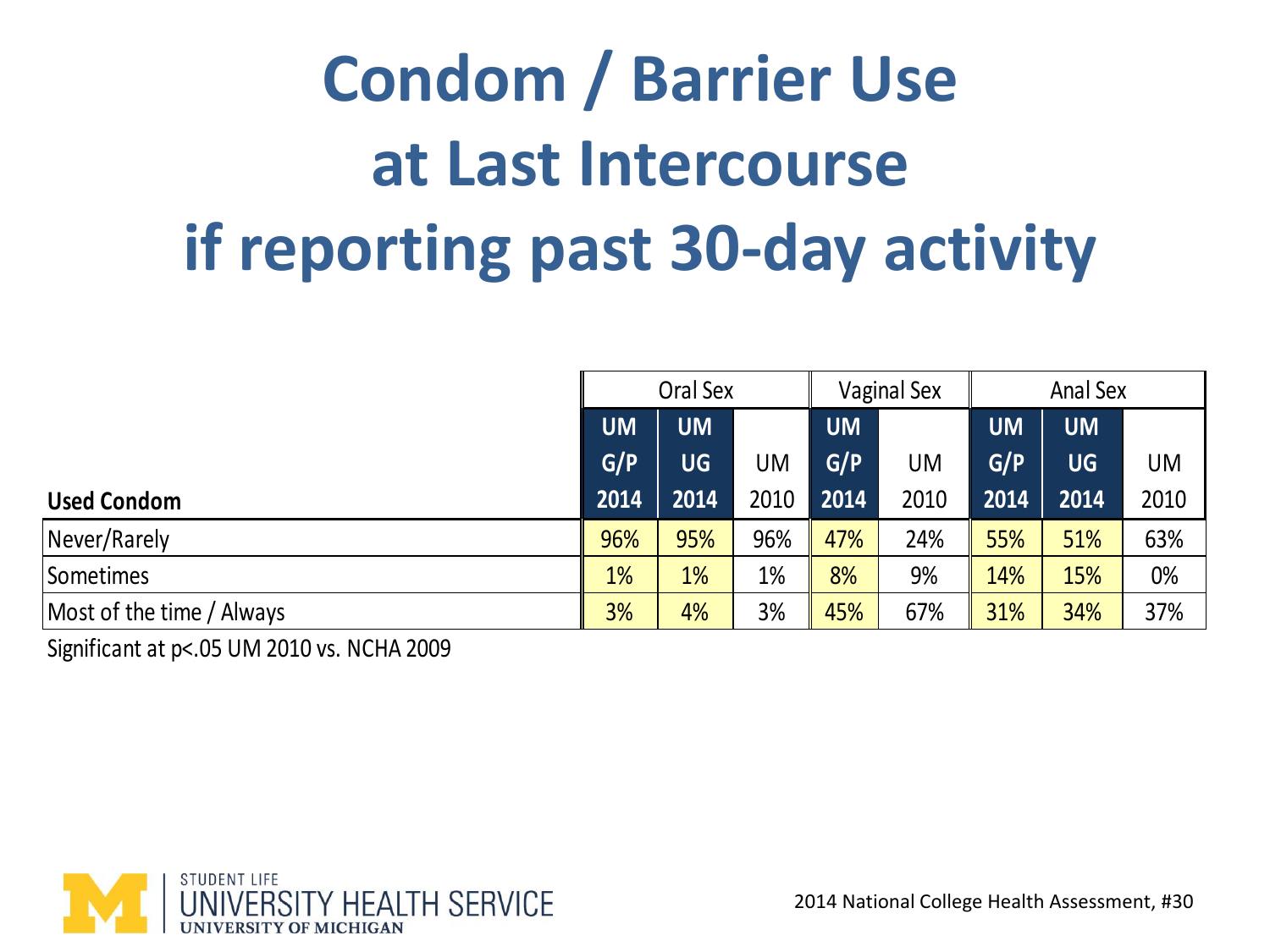### **Number of Sexual Partners**

73% of undergraduates [vs. 75% in 2010] reported 0 or 1 sexual partners in the past year

|                                  | <b>UM</b>        | <b>UM</b> |           |           |
|----------------------------------|------------------|-----------|-----------|-----------|
| <b>Number Sexual Partners in</b> | $\overline{G/P}$ | <b>UG</b> | <b>UM</b> | <b>UM</b> |
| <b>Past 12 Months</b>            | 2014             | 2014      | 2010      | 2006      |
| No partners                      | 24%              | 37%       | 39%       | 36%       |
| 1 partner                        | 57%              | 36%       | 36%       | 41%       |
| 2 partners                       | 8%               | 10%       | 10%       | 8%        |
| 3 partners                       | 5%               | 6%        | 6%        | 7%        |
| 4 or more partners               | 7%               | 11%       | 9%        | 9%        |
| Mean # of partners               | 1.31             | 1.44      | 1.34      | 1.26      |

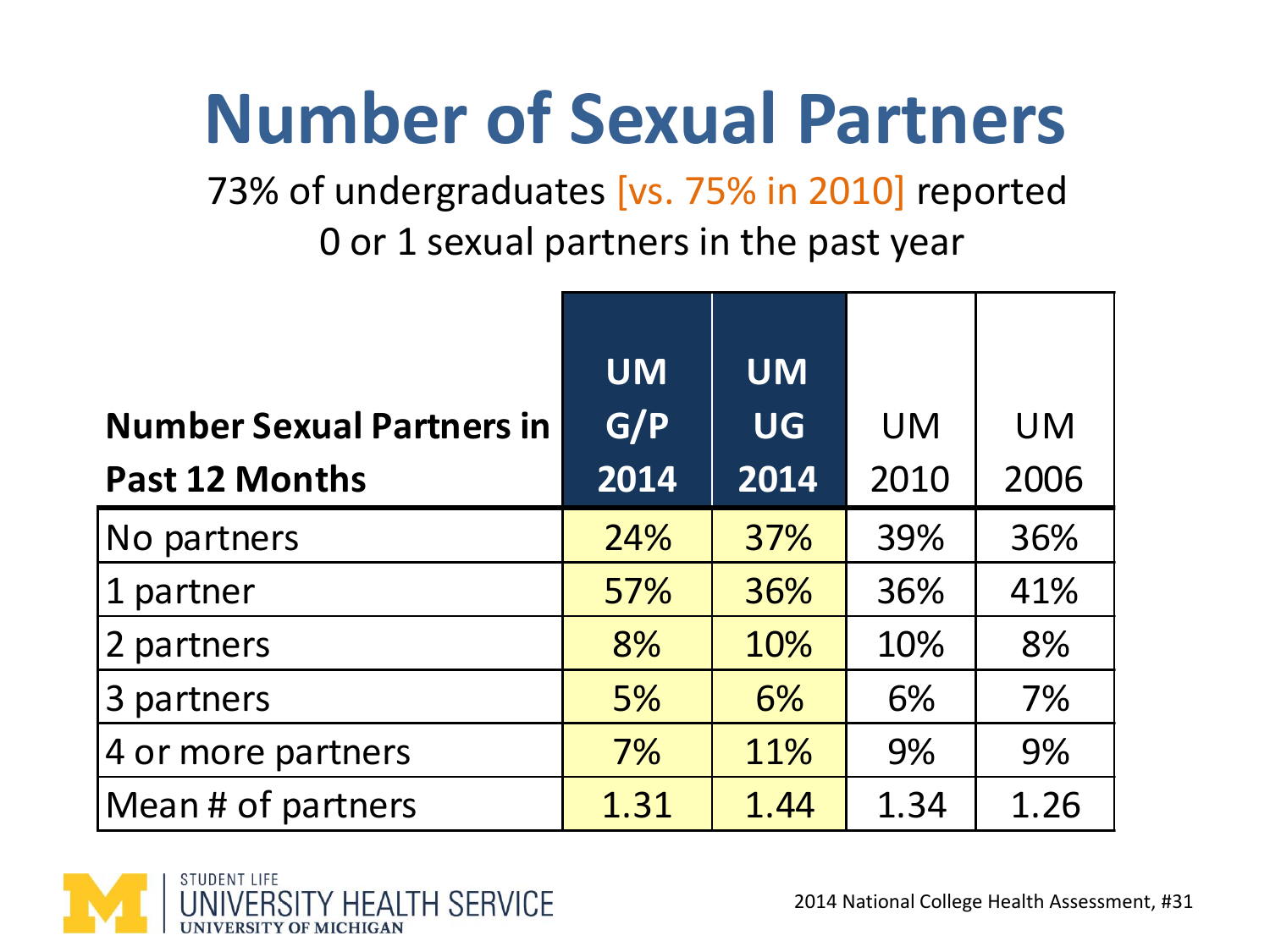## **Sexually Transmitted Infections**

|                                    |           |           |           |           | <b>Healthy</b> |
|------------------------------------|-----------|-----------|-----------|-----------|----------------|
|                                    | <b>UM</b> | <b>UM</b> |           |           | <b>Campus</b>  |
| Within last 12 months, were you    | G/P       | <b>UG</b> | <b>UM</b> | <b>UM</b> | 2020           |
| diagnosed with:                    | 2014      | 2014      | 2010      | 2006      | <b>Goals</b>   |
| Chlamydia                          | 0.6%      | 0.6%      | 0.9%      | 2%        | 3.1%           |
| <b>Genital Herpes</b>              | 0.5%      | 0.0%      | 0.8%      | 1%        | <b>NA</b>      |
| <b>Genital Warts/HPV</b>           | 0.8%      | 0.7%      | 0.7%      | 3%        | <b>NA</b>      |
| Gonorrhea                          | 0.2%      | 0.2%      | 0.5%      | 0.3%      | <b>NA</b>      |
| <b>Pelvic Inflammatory Disease</b> | 0.2%      | 0.0%      | 0.3%      | 0.4%      | <b>NA</b>      |
| <b>HIV Infection</b>               | 0.3%      | 0.2%      | 0.1%      | 0.5%      | <b>NA</b>      |
|                                    |           |           |           |           |                |

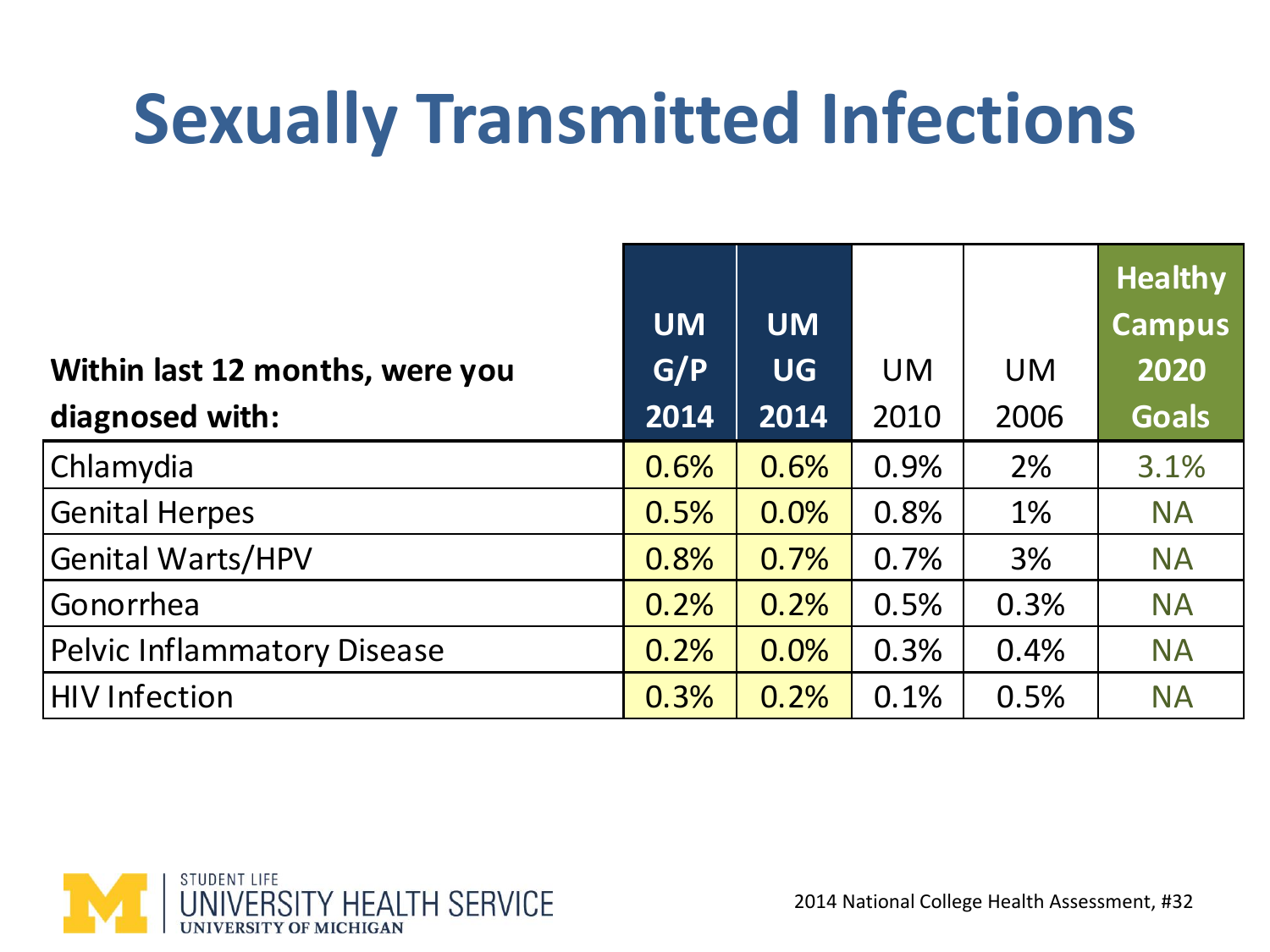## **HIV Testing**

- 34% of Grad/Professional students, 15% of undergrads [vs. 12% in 2010] reported ever being tested for HIV
- Among undergrads, prevalence of ever being tested greater among
	- Females
	- 20+ year olds
	- Those with lower GPAs
	- More sexually active
	- Sexual minorities
	- More frequent users of illegal drugs
	- Those living in fraternity/sorority house or off campus

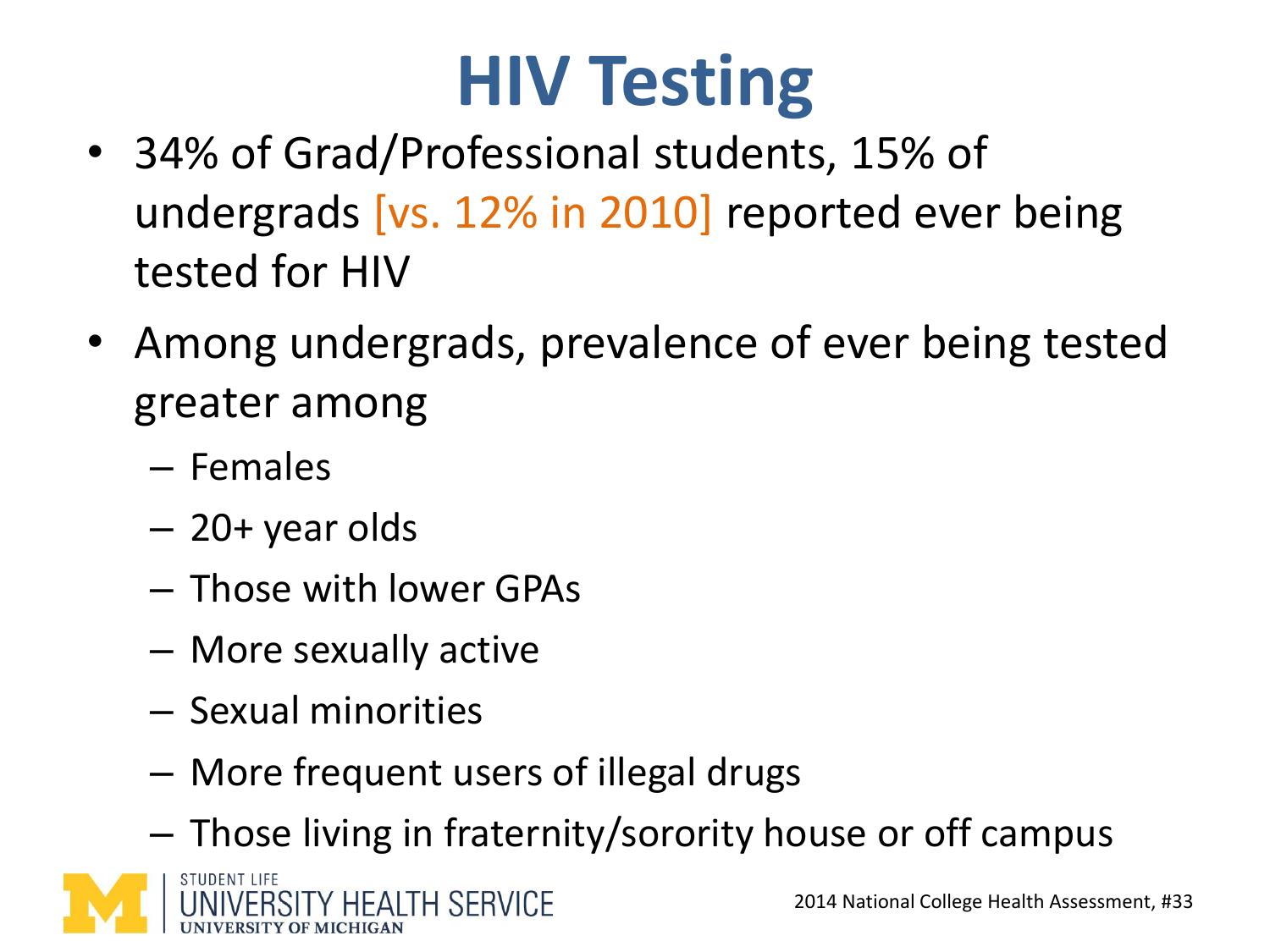#### **Contraception, Emergency Contraception (used by self or partner), and Unintentional Pregnancy**

|                                   |           |           |           | <b>Healthy</b> |
|-----------------------------------|-----------|-----------|-----------|----------------|
|                                   | <b>UM</b> | <b>UM</b> |           | <b>Campus</b>  |
| Contraceptive use at last vaginal | G/P       | <b>UG</b> | <b>UM</b> | 2010           |
| <i>intercourse</i>                | 2014      | 2014      | 2010      | Goal           |
| Any method                        | 83.2%     | 86.7%     | 91%       | 62.3%          |

| Contraceptive use at last vaginal                                                                                      |                          | G/P                            | <b>UG</b>         | <b>UM</b>         | 2010                                         |  |  |
|------------------------------------------------------------------------------------------------------------------------|--------------------------|--------------------------------|-------------------|-------------------|----------------------------------------------|--|--|
| intercourse                                                                                                            |                          | 2014                           | 2014              | 2010              | Goal                                         |  |  |
| Any method                                                                                                             |                          | 83.2%                          | 86.7%             | 91%               | 62.3%                                        |  |  |
| <b>Emergency contraception</b>                                                                                         | <b>UM</b><br>G/P<br>2014 | <b>UM</b><br><b>UG</b><br>2014 | <b>UM</b><br>2010 | <b>UM</b><br>2006 |                                              |  |  |
| Of those who ever had sex                                                                                              | 8%                       | 18%                            | 10%               | 11%               |                                              |  |  |
| Of all students                                                                                                        | 6%                       | 10%                            |                   |                   |                                              |  |  |
|                                                                                                                        |                          |                                |                   |                   |                                              |  |  |
| 0.5% Undergrad [1% in 2010], 0.5% Grad females reported<br>unintentional pregnancy -- 2020 Healthy Campus Goal is 1.4% |                          |                                |                   |                   |                                              |  |  |
| STUDENT LIFE<br>UNIVERSITY HEALTH SERVICE                                                                              |                          |                                |                   |                   | 2014 National College Health Assessment, #34 |  |  |

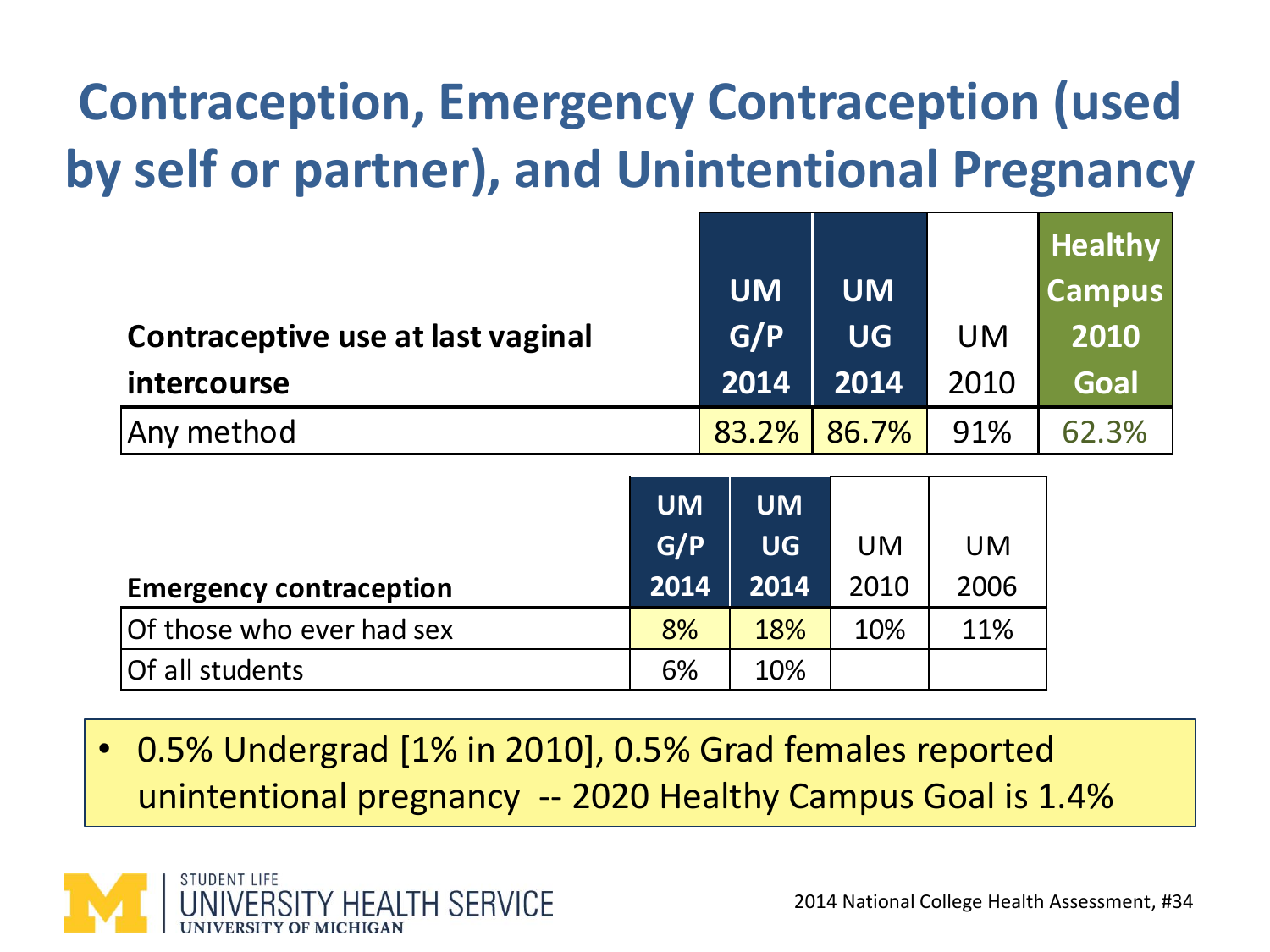#### **Contraceptive Methods at last vaginal intercourse**

|                                                        | <b>UM</b> | <b>UM</b> |           |
|--------------------------------------------------------|-----------|-----------|-----------|
| Contraception use at last vaginal intercourse of those | G/P       | <b>UG</b> | <b>UM</b> |
| who have had vaginal intercourse                       | 2014      | 2014      | 2010      |
| Male Condom                                            | 59%       | 72%       | 75%       |
| <b>Oral Contraceptives</b>                             | 49%       | 67%       | 59%       |
| Withdrawal                                             | 20%       | 32%       | 26%       |
| <b>Fertility Awareness</b>                             | 6%        | 5%        | 7%        |
| Spermicide                                             | 3%        | 3%        | 6%        |
| <b>Ring</b>                                            | 5%        | 3%        | 5%        |
| <b>Intrauterine Device</b>                             | 15%       | 6%        | <b>NA</b> |
| Depo Provera (shots)                                   | 1%        | 2%        | 1%        |
| Patch                                                  | 0.3%      | 0.0%      | 1%        |
| Norplant (implants)                                    | 1.4%      | 0.6%      | 0.8%      |
| Female Condom                                          | 0.4%      | 0.0%      | 0.5%      |
| Diaphragm, Cap                                         | 0.3%      | 0.0%      | 0.5%      |
| <b>Contraceptive Sponge</b>                            | 0.1%      | 0.0%      | <b>NA</b> |
| Sterilization                                          | 0.9%      | 0.0%      | <b>NA</b> |
| <b>Other Method</b>                                    | 0.7%      | 1.4%      | 2%        |
| 2 or more methods                                      | 38%       | 58%       | 99%*      |

\* *Possible discrepancy in coding for tabulation.*

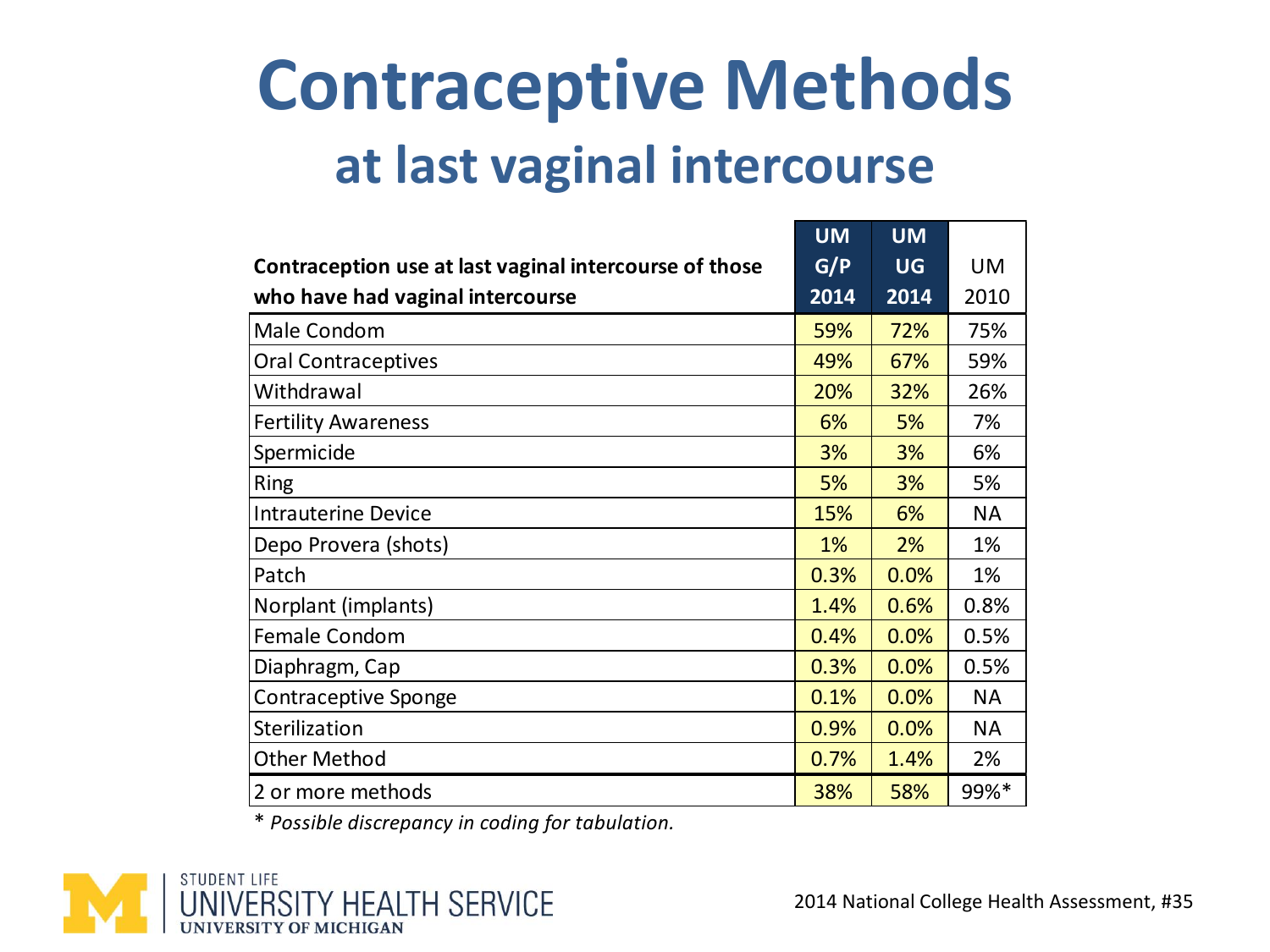## **Physical Activity in Past 7 Days**

|                                                                                                                                                                             | <b>UM</b><br>G/P<br>2014 | <b>UM</b><br><b>UG</b><br>2014 | <b>UM</b><br>2010 | <b>UM</b><br>2006 | <b>Healthy</b><br><b>Campus</b><br>2020<br><b>Goals</b> |
|-----------------------------------------------------------------------------------------------------------------------------------------------------------------------------|--------------------------|--------------------------------|-------------------|-------------------|---------------------------------------------------------|
| Moderate / Intense Exercise $\geq$ 3 days/week                                                                                                                              | 59%                      | 60%                            | 50%               | 41%               | 53.6%                                                   |
| 2010 & 2014 Q: A) Moderate-intensity cardio or aerobic<br>exercise for at least 30 minutes, or B) Vigorous-intensity<br>cardio or aerobic exercise for at least 20 minutes? |                          |                                |                   |                   |                                                         |
| 2006 Q: Participate in vigorous exercise for at least 20                                                                                                                    |                          |                                |                   |                   |                                                         |
| minutes or moderate exercise for at least 30 minutes?                                                                                                                       |                          |                                |                   |                   |                                                         |
| Strength-Training Exercise ≥ 2 days/week                                                                                                                                    | 32%                      | 34%                            | 36%               | 48%               | 41.4%                                                   |
| 2010 & 2014 Q: 8-10 strength-training exercises for 8-12<br>repetitions?                                                                                                    |                          |                                |                   |                   |                                                         |
| 2006 Q: Exercises to strengthen or tone your muscles,<br>such as push-ups, sit-ups, or weight lifting?                                                                      |                          |                                |                   |                   |                                                         |

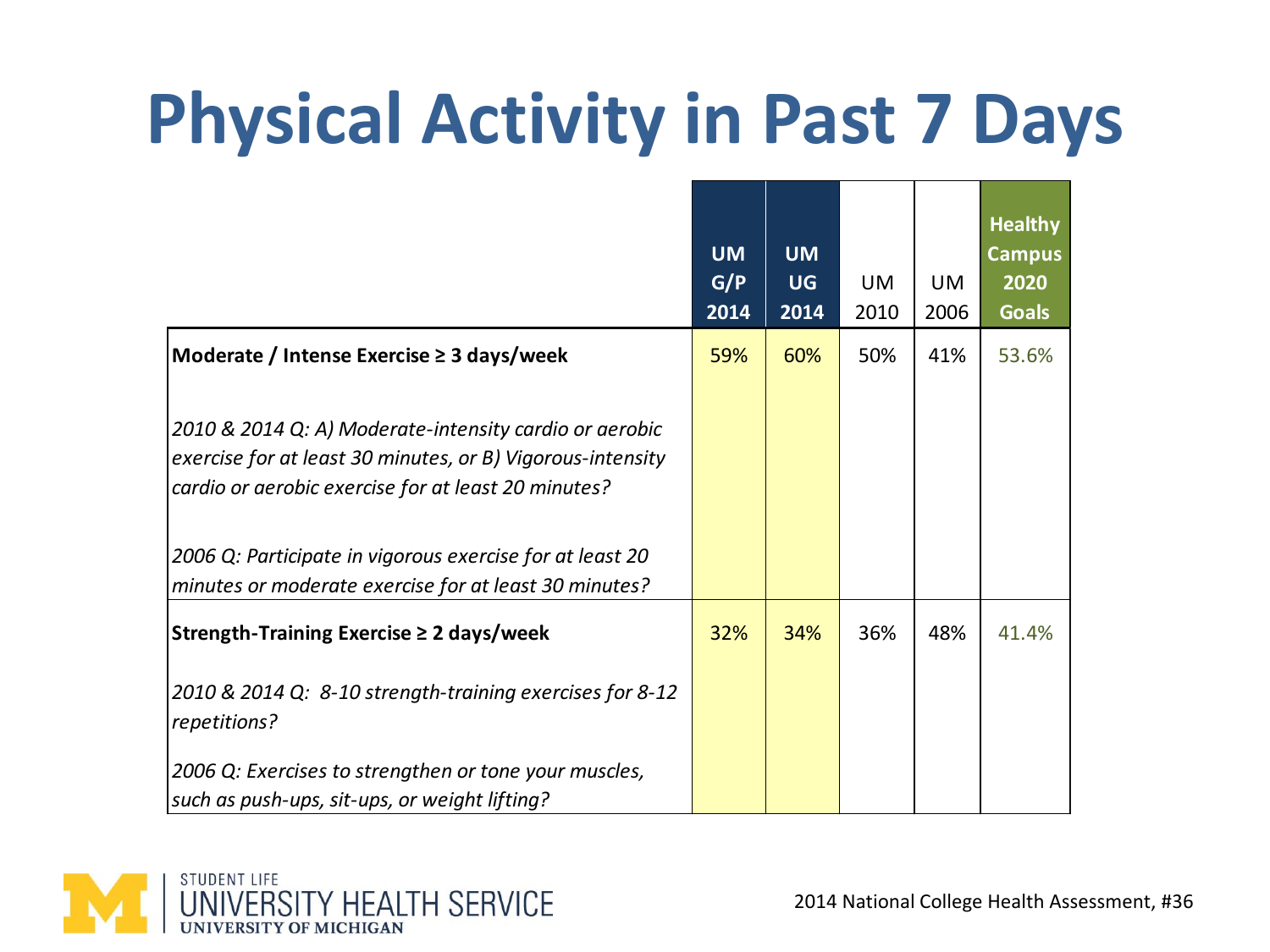## **Physical Activity**

- 43% of G/P, 46% of UG respondents [vs. 48% in 2010] met physical activity goals
	- More likely if white
- Vigorous physical activity (3+ days per week) more likely among:
	- White respondents, higher GPA
- Strength-training exercises (2+ days per week) more likely among:
	- Respondents with higher grades, males, Live off campus

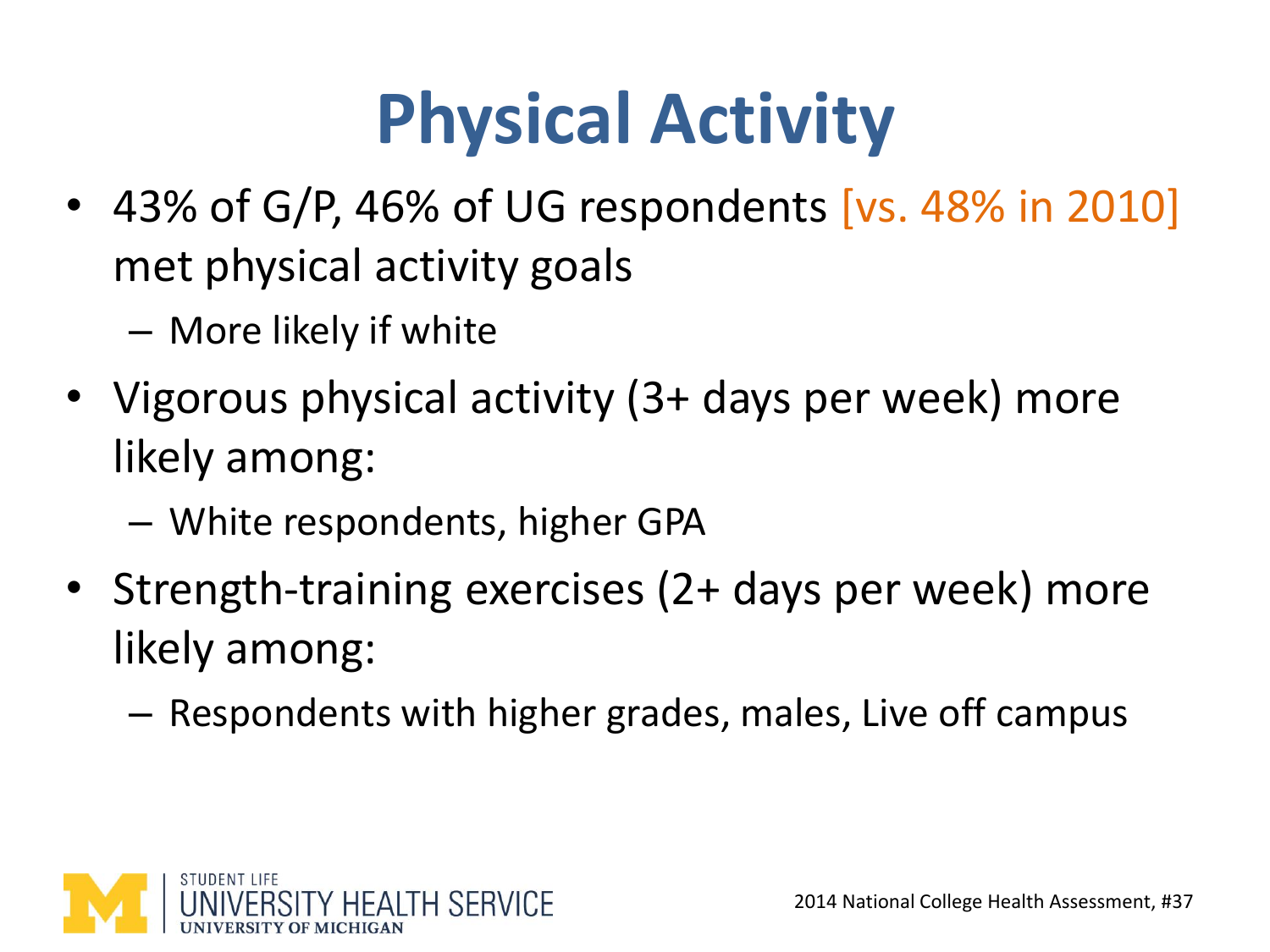## **Fruits and Vegetables**

• 9% of G/P, 6% of UG [vs. 7% in 2010] reported eating 5 or more servings per day

– Healthy Campus 2020 goal is 6.6%

- 53% of G/P, 63% of UG [vs. 62% in 2010] reported eating 2 or fewer servings per day
	- More likely if lower grades, younger, male, international or non-white

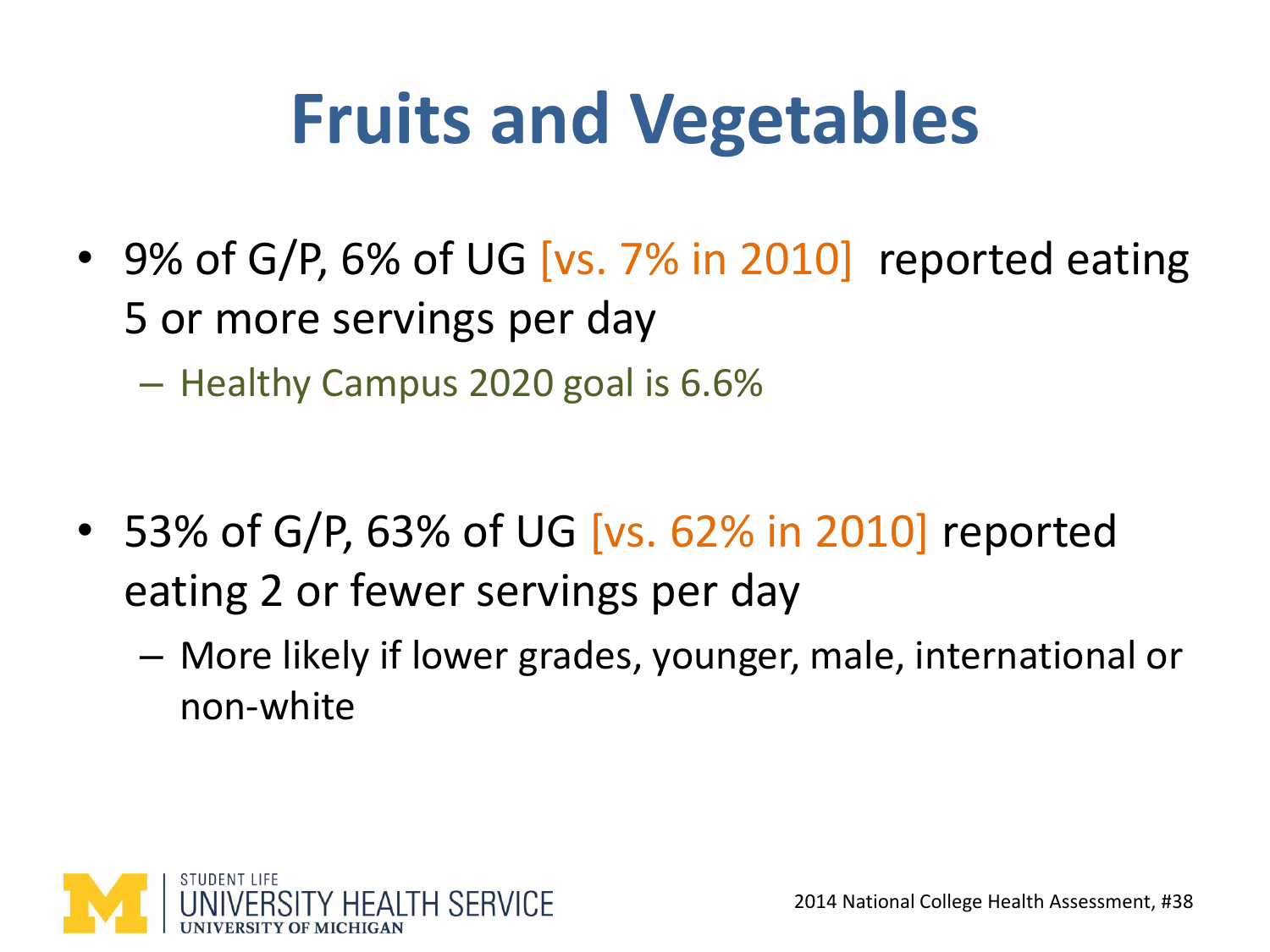#### **Body Mass Index**

|                                     |           |           |           |           | <b>Healthy</b> |
|-------------------------------------|-----------|-----------|-----------|-----------|----------------|
|                                     | <b>UM</b> | <b>UM</b> |           |           | <b>Campus</b>  |
|                                     | G/P       | <b>UG</b> | <b>UM</b> | <b>UM</b> | 2020           |
| <b>BMI Category</b>                 | 2014      | 2014      | 2010      | 2006      | Goal           |
| Underweight (18.5 & under BMI)      | 4%        | 6%        | 4%        | 5%        | No goal        |
| "Normal" or "healthy" weight (18.5- |           |           |           |           |                |
| 24.9 BMI)                           | 65%       | 71%       | 74%       | 69%       | 67.8%          |
|                                     |           |           |           |           |                |
| Obese or overweight (over 25.0 BMI) | 31%       | 23%       | 22%       | 27%       |                |
| Obese (30.0 BMI or greater)         | 7%        | 5%        |           |           | 10.4%          |

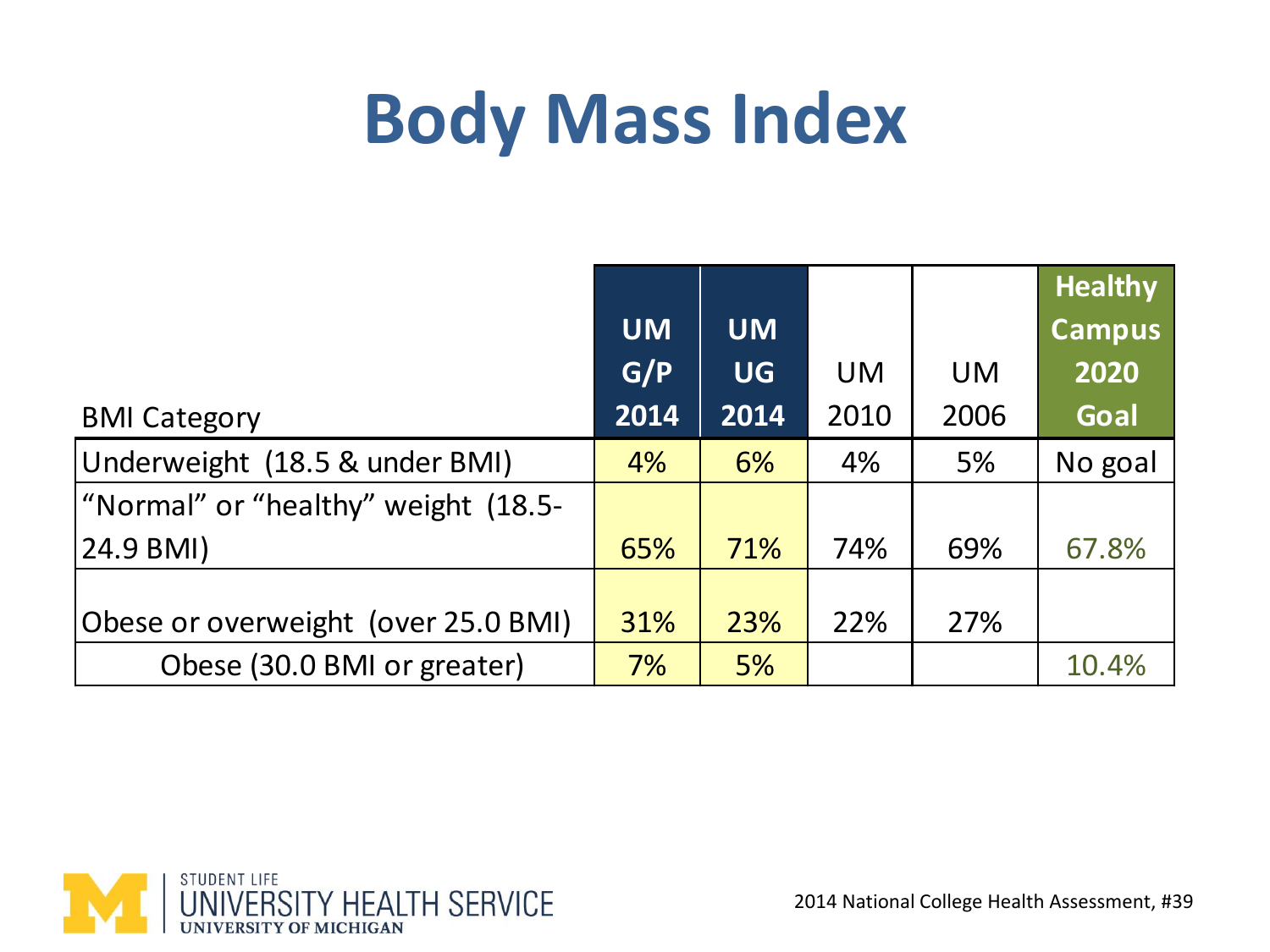## **Body Mass Index**

- The prevalence of being overweight or obese was greater among those who are:
	- Male, have lower GPA's, live off-campus, older, upper classmen or G/P students, domestic students
- Those who were overweight or obese were more likely to report:
	- Lower general health
	- Exercising, dieting to lose weight in the last 30 days

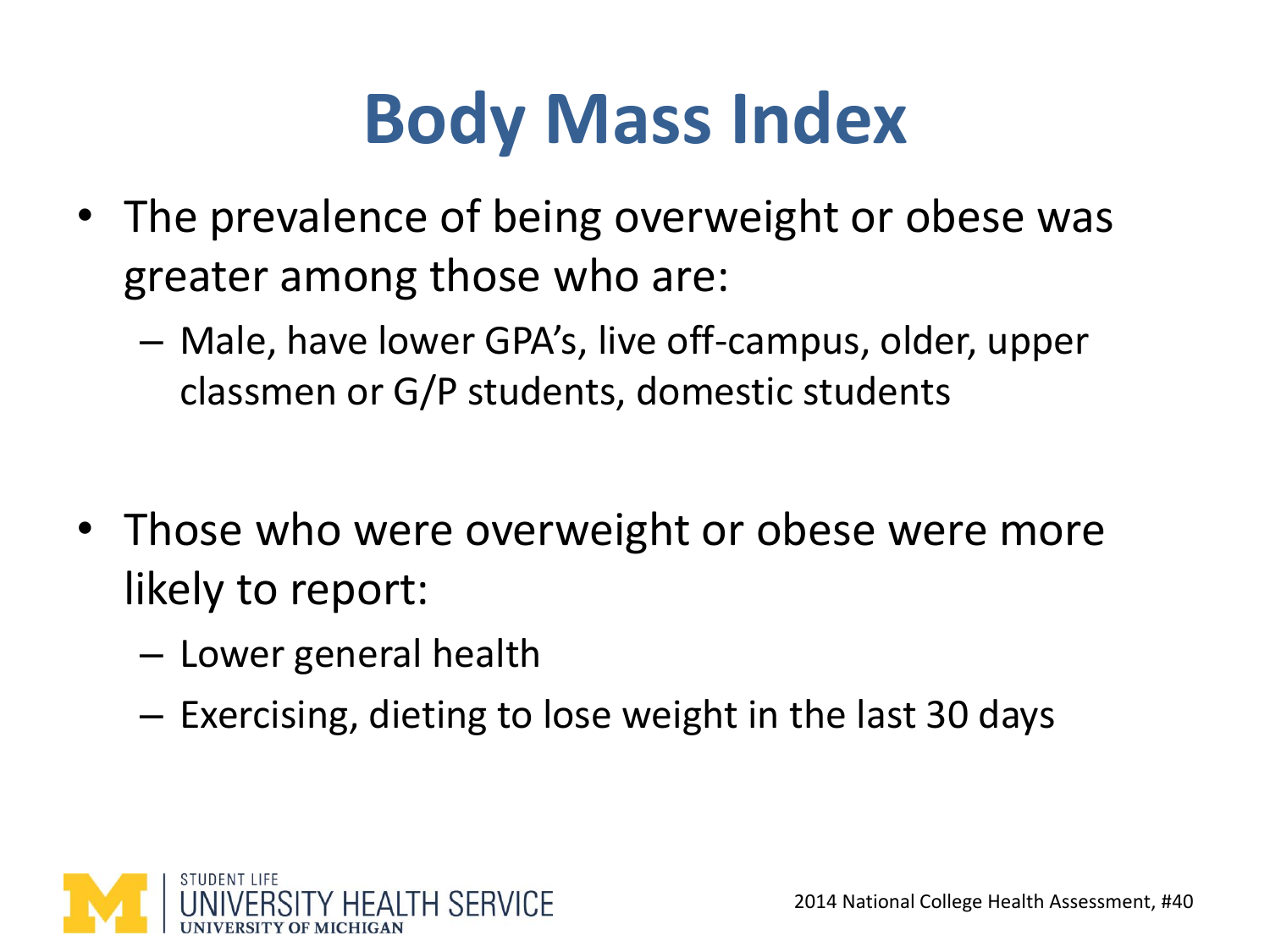## **Perceptions of Weight**

- 14% of G/P students, 10% of UG [vs. 15% in 2010] not overweight describe themselves as slightly overweight or very overweight
- 23% of G/P students, 23% of UG [vs. 19% in 2010, 24% in 2006] overweight or obese describe themselves as about the right weight or underweight

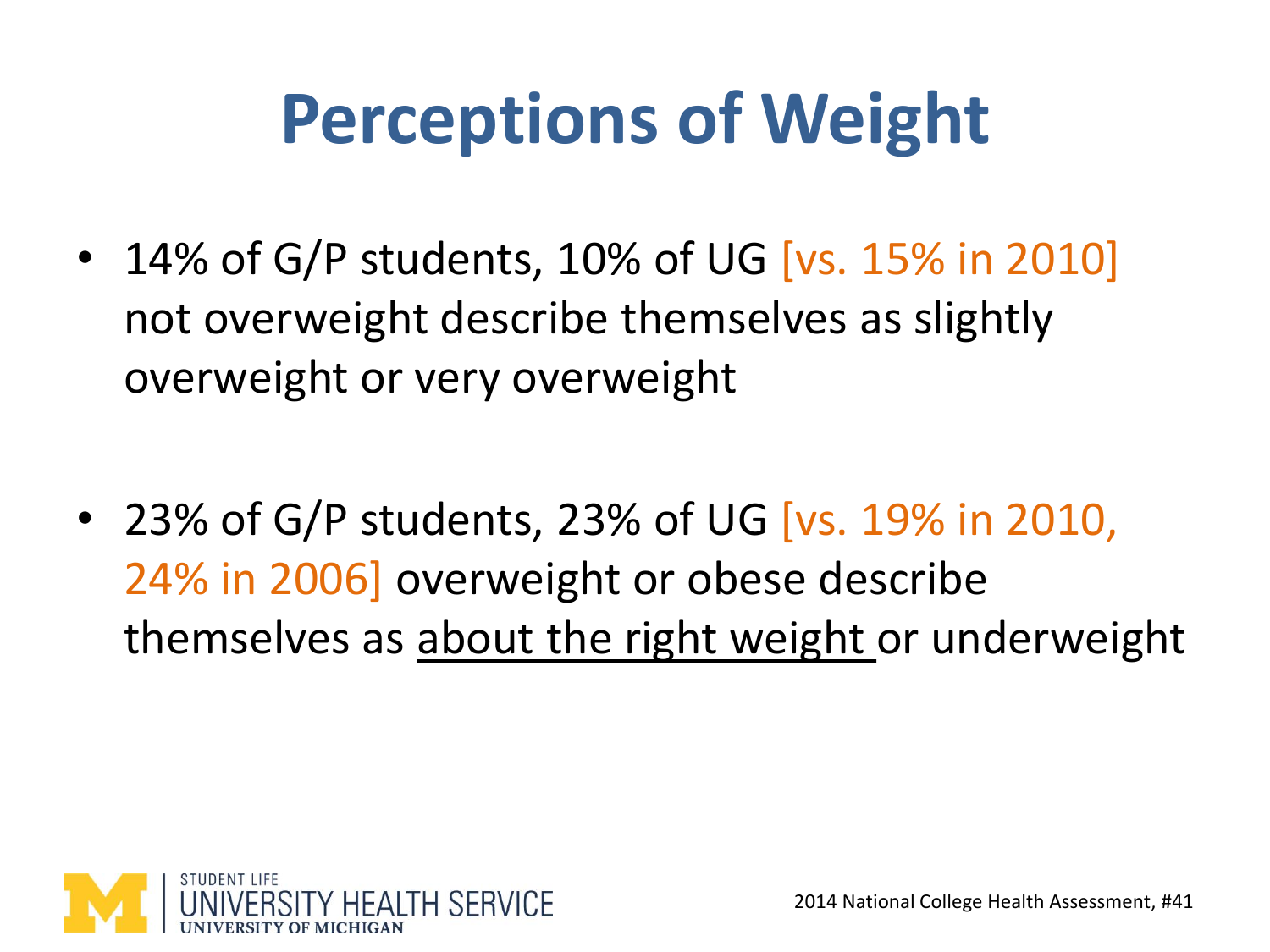## **Weight Intentions and Practices**

|                                       | <b>UM</b> | <b>UM</b> |           |           |
|---------------------------------------|-----------|-----------|-----------|-----------|
| Are you currently trying to do any of | G/P       | <b>UG</b> | <b>UM</b> | <b>UM</b> |
| the following about your weight?      | 2014      | 2014      | 2010      | 2006      |
| Do nothing about weight               | 20%       | 22%       | 17%       | 19%       |
| Stay the same weight                  | 30%       | 27%       | 26%       | 23%       |
| Lose weight                           | 43%       | 39%       | 45%       | 49%       |
| Gain weight                           | 7%        | 12%       | 12%       | 9%        |

| Within the last 30 days, did you do<br>any of the following to lose weight? | <b>UM</b><br>G/P<br>2014 | <b>UM</b><br><b>UG</b><br>2014 | UM<br>2010 | <b>UM</b><br>2006 |
|-----------------------------------------------------------------------------|--------------------------|--------------------------------|------------|-------------------|
| Exercised                                                                   | 48%                      | 47%                            | 52%        | 54%               |
| <b>Nothing</b>                                                              | 48%                      | 48%                            | 44%        | 41%               |
| <b>Dieted</b>                                                               | 32%                      | 31%                            | 33%        | 35%               |
| <b>Vomited/took laxatives</b>                                               | $1\%$                    | 2%                             | 3%         | 3%                |
| Took diet pills                                                             | 1%                       | 2%                             | 1%         | 3%                |

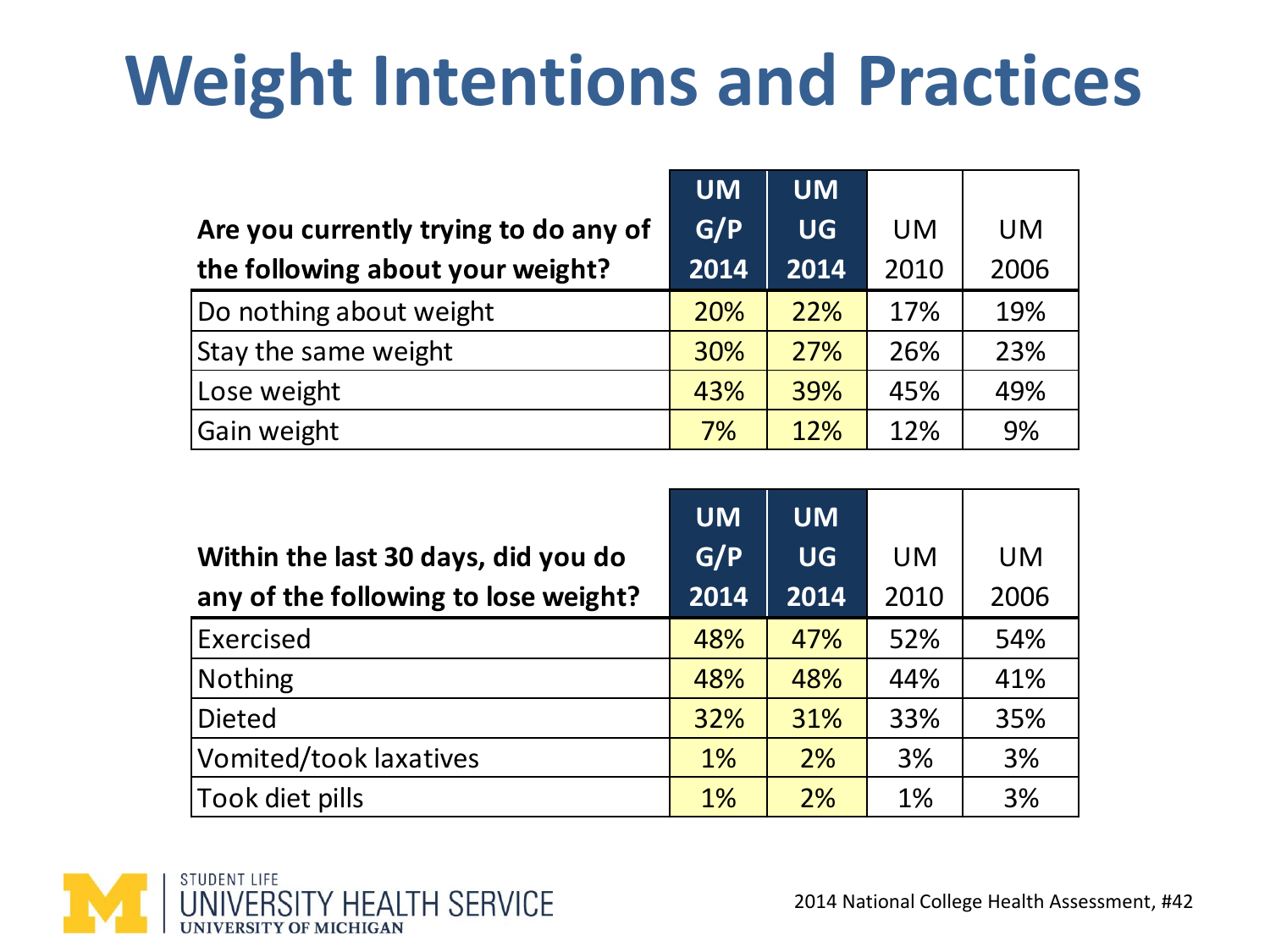# **Mental Health Diagnosis or Treatment in Past 12 Months**

|                           | <b>Diagnosed or Treated</b> |             |           | <b>Type of Treatment (All Students)</b> |            |         |            |
|---------------------------|-----------------------------|-------------|-----------|-----------------------------------------|------------|---------|------------|
|                           |                             |             |           |                                         |            |         | Medi-      |
|                           | UM G/P                      | <b>UMUG</b> | <b>UM</b> |                                         |            | Psycho- | $cation +$ |
| <b>Diagnosis</b>          | 2014                        | 2014        | 2010      | <b>None</b>                             | Medication | therapy | therapy    |
| Anxiety                   | 11%                         | 11%         | 8%        | 2.2%                                    | 2.9%       | 2.3%    | 3.3%       |
| Depression                | 9%                          | 10%         | 7%        | 1.4%                                    | 3.4%       | 1.6%    | 3.3%       |
| <b>Panic Attacks</b>      | 4%                          | 5%          | 4%        | 1.2%                                    | 1.1%       | 0.7%    | 1.0%       |
| <b>ADHD</b>               | 3%                          | 4%          | 3%        | 0.8%                                    | 2.1%       | 0.1%    | 0.5%       |
| Insomnia                  | 3%                          | 3%          | 2%        | 0.9%                                    | 0.9%       | 0.2%    | 0.5%       |
| <b>OCD</b>                | 1%                          | 2%          | 2%        | 0.3%                                    | 0.3%       | 0.4%    | 0.3%       |
| <b>Bipolar Disorder</b>   | 1%                          | $1\%$       | 1%        | 0.1%                                    | 0.3%       | 0.1%    | 0.2%       |
| Phobia                    | 1%                          | 0%          | 1%        | 0.1%                                    | 0.1%       | 0.2%    | 0.1%       |
| Substance Abuse/Addiction | 0%                          | 1%          | 1%        | 0.1%                                    | 0.0%       | 0.3%    | 0.1%       |
| Schizophrenia             | 0%                          | 0%          | 0%        | 0.0%                                    | 0.0%       | 0.1%    | 0.0%       |

• **18% of G/P, 15% of UG [vs. 16% in 2010] report lifetime diagnosis of depression**

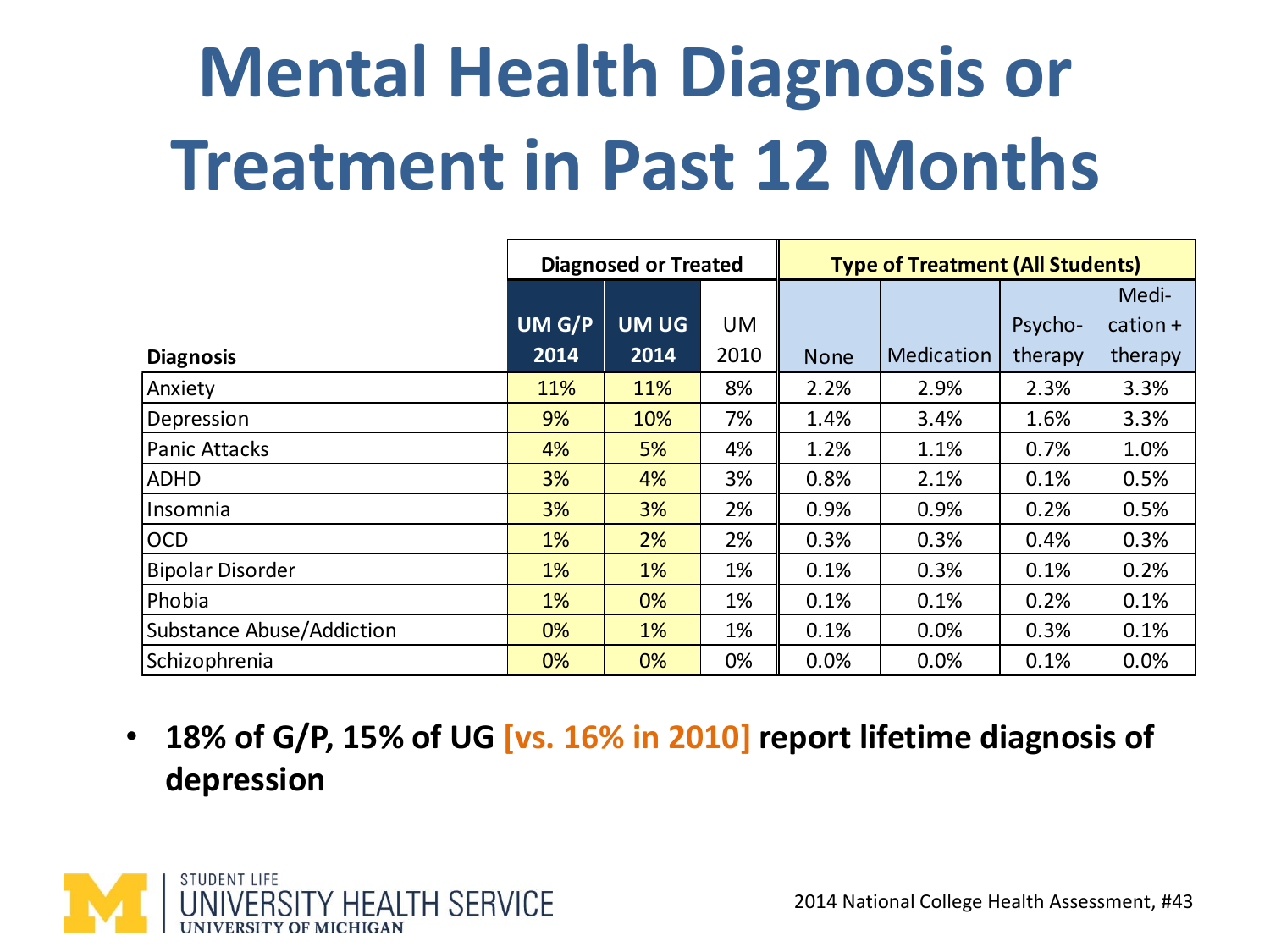#### **Emotional Disturbances**

|                                            | UM G/P | <b>UMUG</b> | <b>UM</b> | <b>UM</b> |
|--------------------------------------------|--------|-------------|-----------|-----------|
| Within the last 12 months, have you        | 2014   | 2014        | 2010      | 2006      |
| Felt overwhelmed by all you had to do*     | 81%    | 90%         | 89%       | 94%       |
| Felt exhausted (not by physical activity)* | 79%    | 84%         | 83%       | 93%       |
| Felt very sad*                             | 55%    | 66%         | 62%       | 80%       |
| Felt very lonely*                          | 53%    | 65%         | 62%       | <b>NA</b> |
| Felt overwhelming anxiety*                 | 46%    | 56%         | 50%       | <b>NA</b> |
| Felt things were hopeless*                 | 36%    | 49%         | 50%       | 62%       |
| Felt overwhelming anger*                   | 27%    | 36%         | 35%       | <b>NA</b> |
| Felt so depressed that it was difficult to |        |             |           |           |
| function*                                  | 29%    | 34%         | 31%       | 42%       |
| Seriously considered attempting suicide*   | 4%     | 7%          | 7%        | 11%       |
| Intentionally injured self                 | 3%     | 4%          | 5%        | <b>NA</b> |
| Attempted suicide                          | 0%     | 1%          | 1%        | 1%        |

\* Significant at p<.05 UM G/P vs. UM UG

• **Healthy Campus 2020 goal for attempted suicide is < 1.2%**

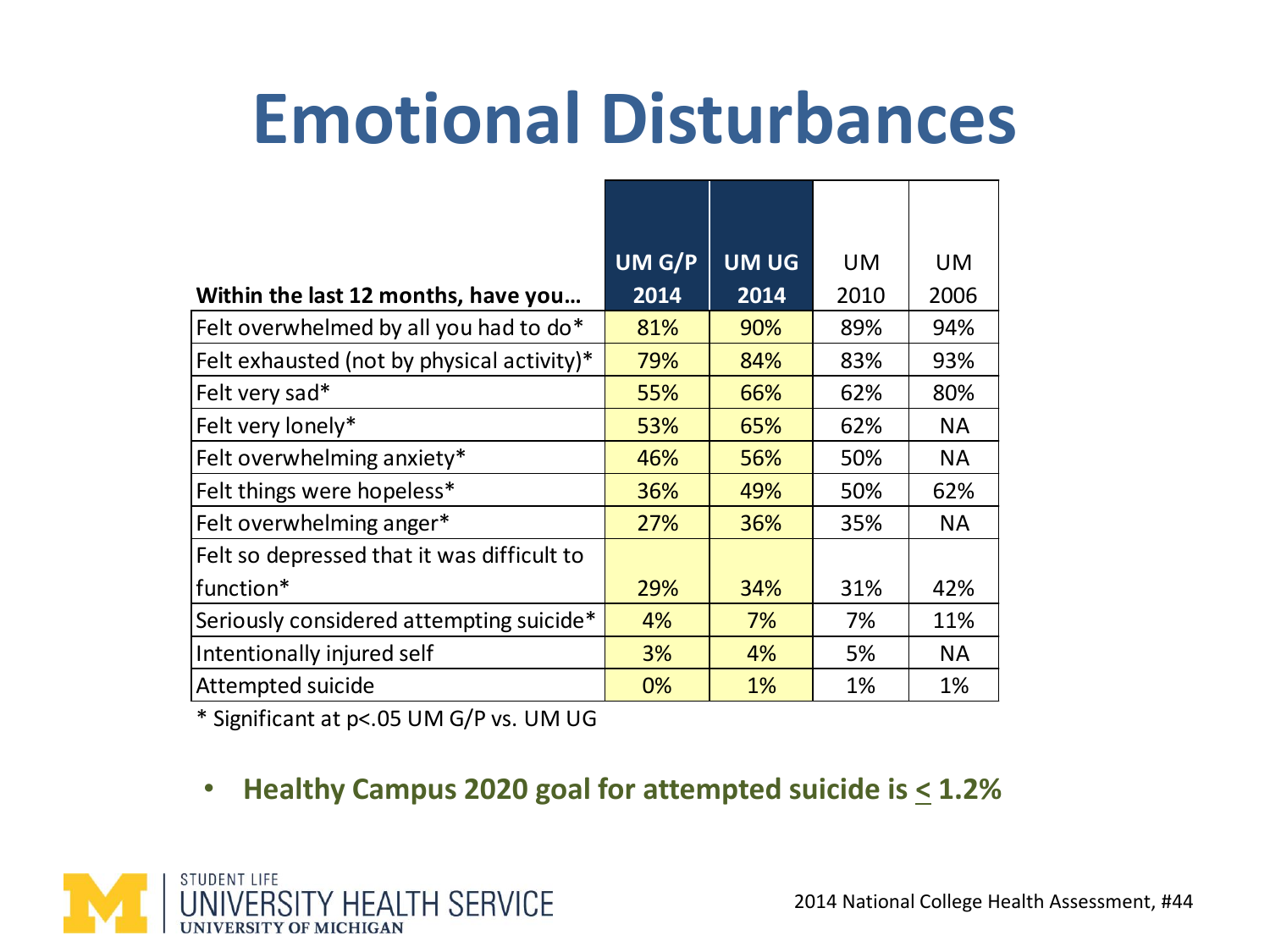## **Emotionally Disturbing Events**

#### **More likely to be reported by:**

- Females vs. males
- Undergrads vs. grad/professional
- Domestic (especially minorities) vs. international
- LGB vs. heterosexuals
- Alcohol users vs. non-drinkers
- Those who experienced 1+ harmful consequence of drinking in past year
- Those who misused 1+ prescription drugs in past year
- Those who got fewer days of restful sleep per week
- Those who exercised fewer days per week

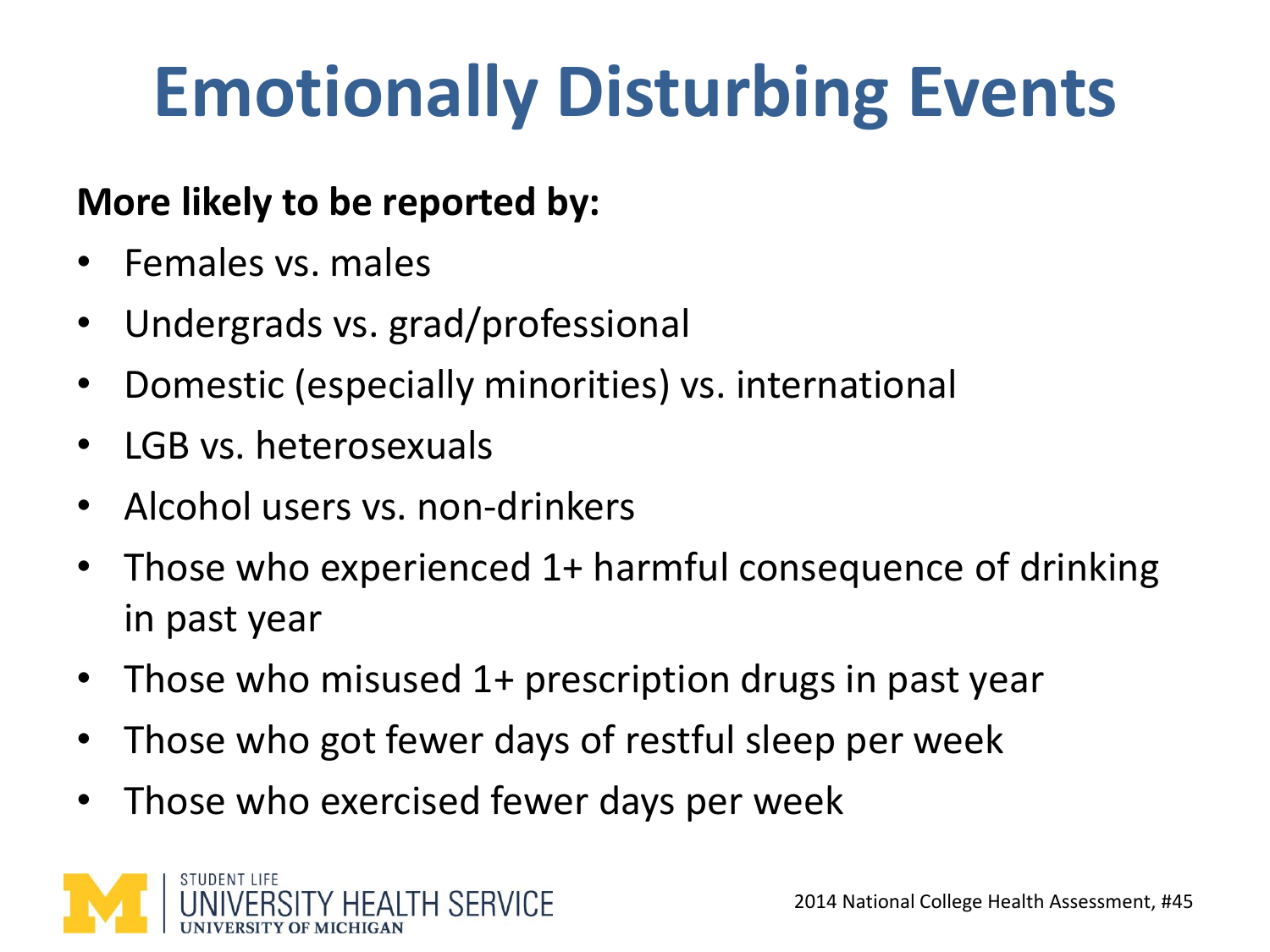## **Number Emotional Problems and Self-Harm**



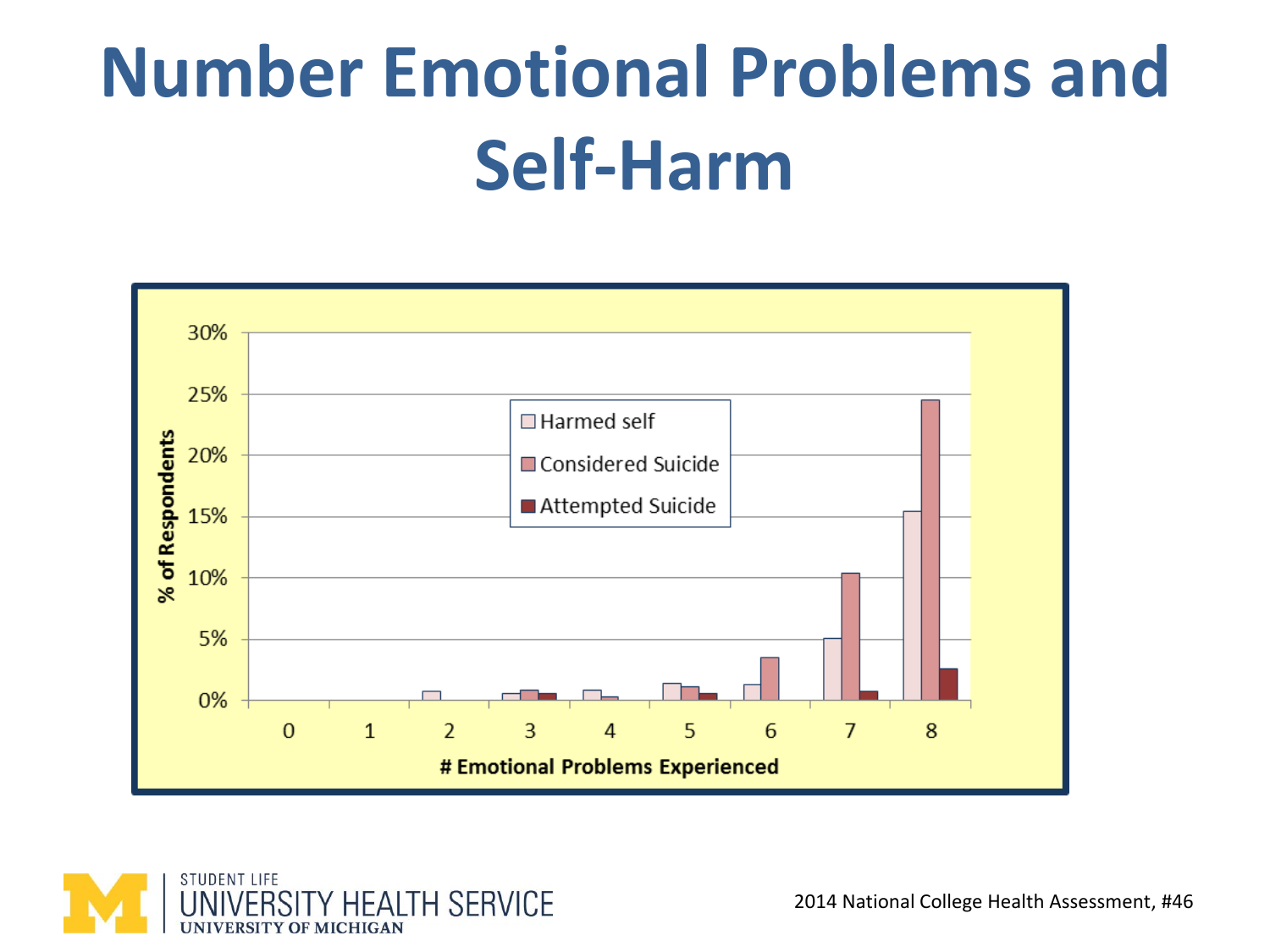#### **Stress**

- 7% of G/P, 9% of UG [vs. 9% in 2010] reported less than average or no stress
- 33% of G/P, 36% of UG [vs. 42% in 2010] reported average stress
- 58% of G/P, 57% of UG [vs. 49% in 2010] reported more than average or tremendous stress
- Greater stress more likely to be reported by:
	- Females , domestic students, those with lower GPA's, upper classmen
- Higher stress levels are significantly correlated with:
	- Increased emotional disturbances, victimization, and more traumatic/very difficult problems encountered

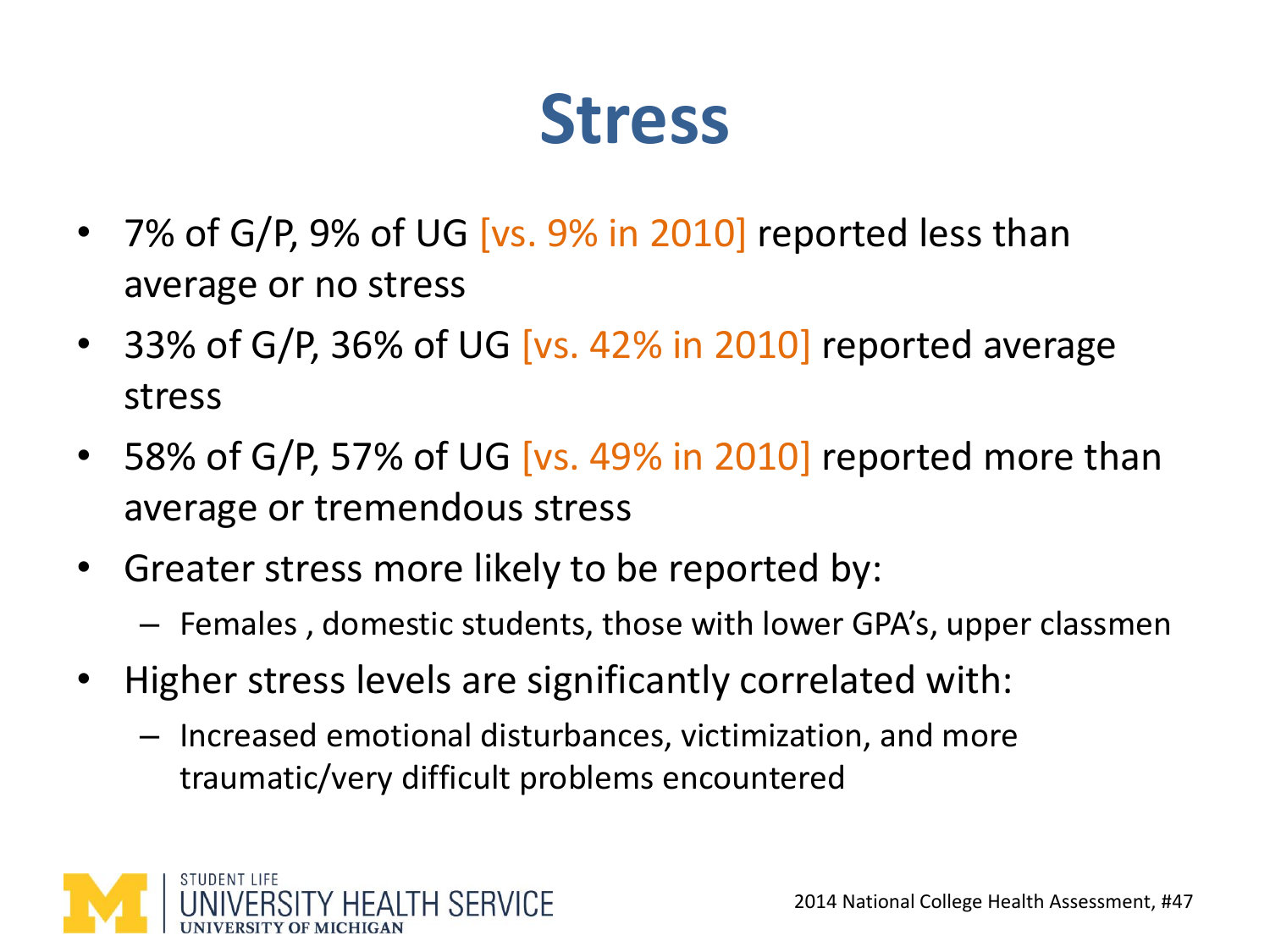#### **Traumatic or Difficult Situations**

| Within the last 12 months, have any of the<br>following been traumatic or very difficult to | UM G/P | <b>UM UG</b> | <b>UM</b> |
|---------------------------------------------------------------------------------------------|--------|--------------|-----------|
| handle:                                                                                     | 2014   | 2014         | 2010      |
| Academics*                                                                                  | 40%    | 53%          | 48%       |
| Intimate relationships*                                                                     | 24%    | 29%          | 29%       |
| <b>Finances</b>                                                                             | 22%    | 22%          | 26%       |
| Other social relationships*                                                                 | 14%    | 24%          | 25%       |
| Sleep difficulties *                                                                        | 19%    | 22%          | 25%       |
| Career-related issues*                                                                      | 34%    | 26%          | 23%       |
| Family problems*                                                                            | 16%    | 21%          | 22%       |
| Personal appearance*                                                                        | 11%    | 20%          | 21%       |
| Personal health issue*                                                                      | 13%    | 15%          | 17%       |
| Health problem of family member or partner                                                  | 12%    | 13%          | 15%       |
| Death of a family member or friend *                                                        | 10%    | 13%          | 12%       |

\* Significant at p<.05 UM G/P vs. UM UG 2014

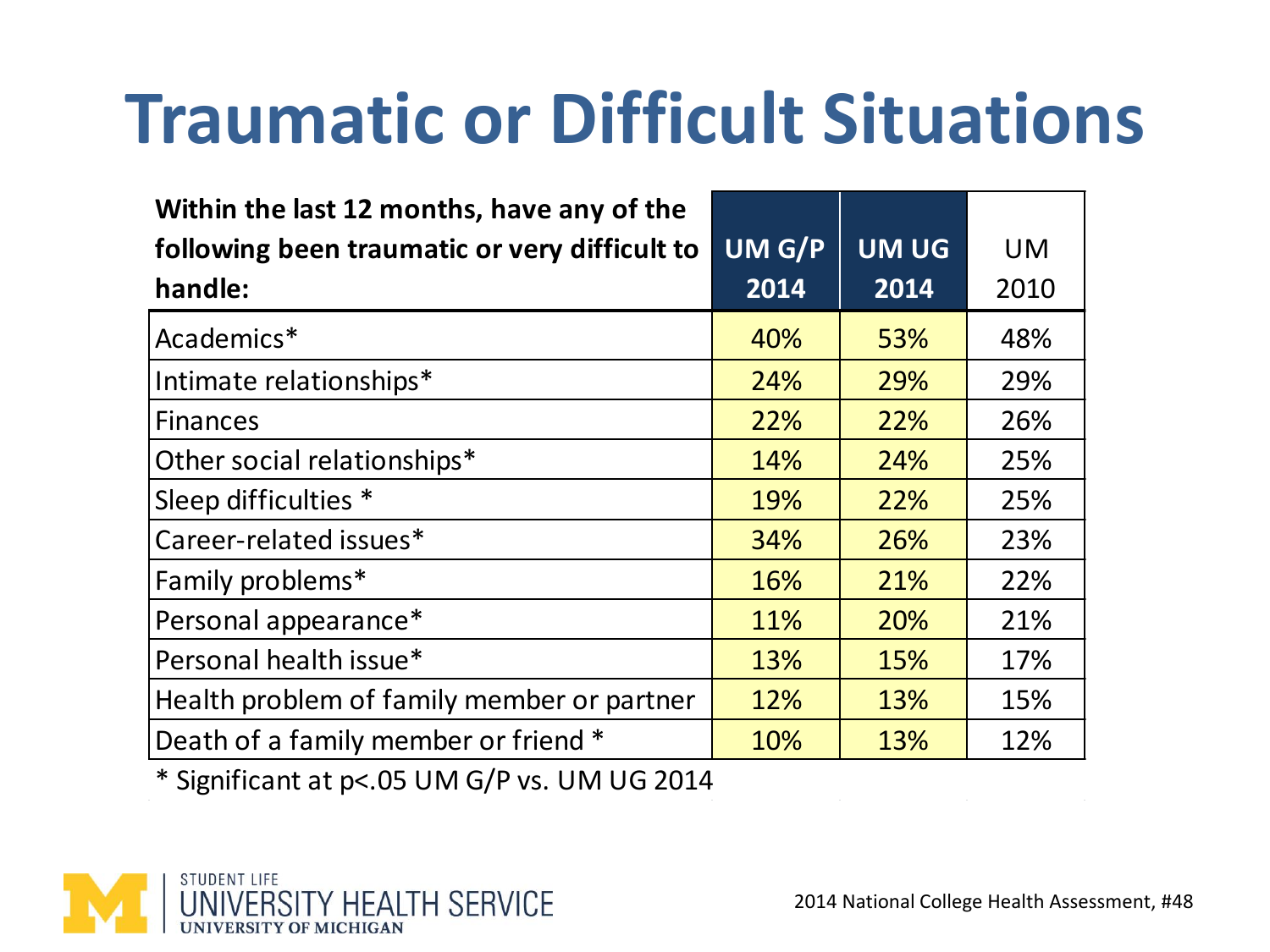# **Lifetime Use of Mental Health Services**

- A Counselor/Psychologist:
	- 38% of G/P, 32% of UG [vs. 27% in 2010]
- A Psychiatrist
	- 15% of G/P, 12% of UG [vs. 10% in 2010]
- Other Medical Provider
	- 12% of G/P, 12% of UG [vs. 8% in 2010]
- Member of Clergy
	- 7% of G/P, 4% of UG [vs. 4% in 2010]
- UM Counseling or Health Center
	- 19% of G/P, 18% of UG [vs. 14% in 2010]

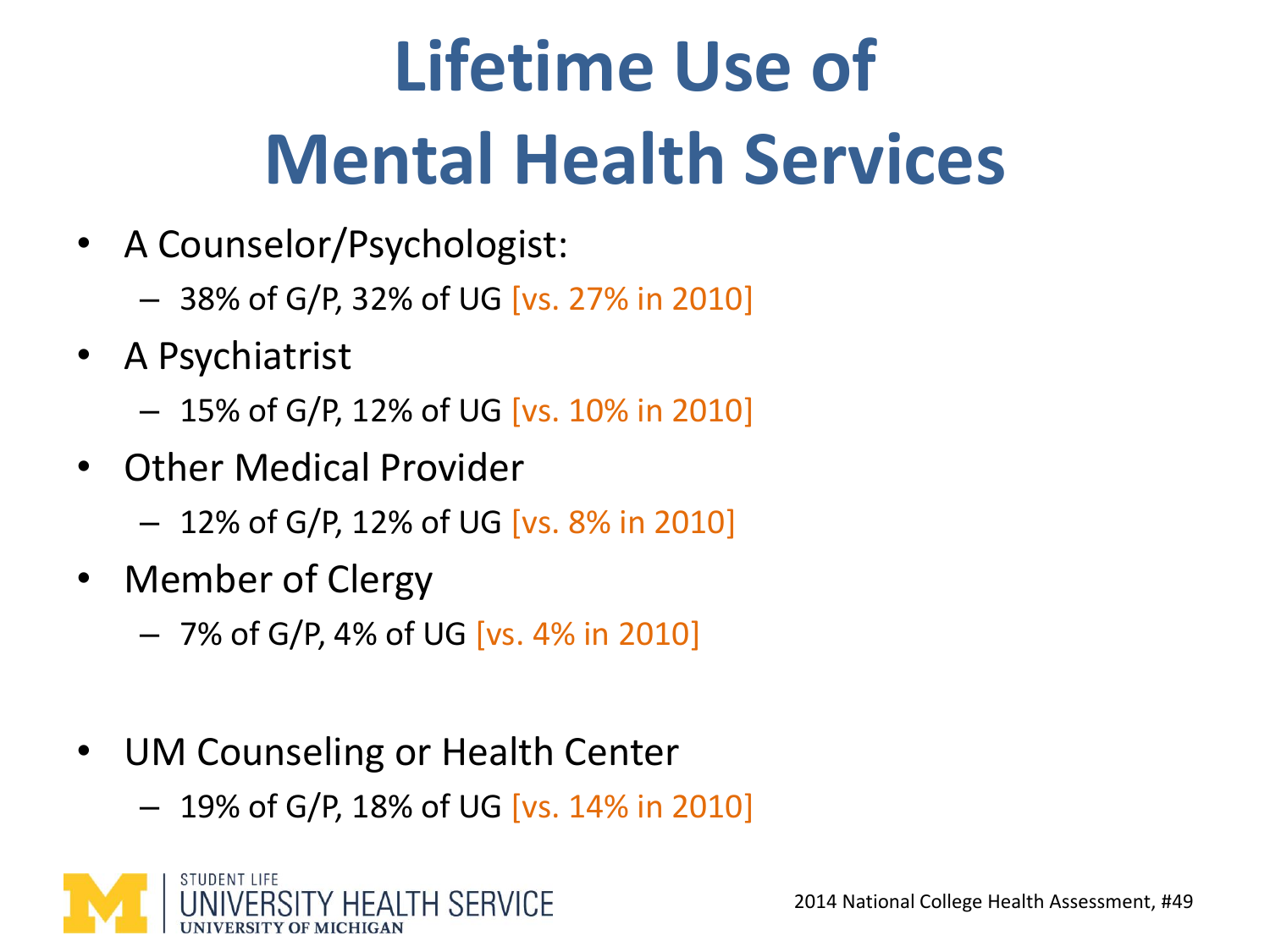## **Sleep Quality**

- 33% of G/P, 37% of UG did not sleep enough to feel rested on 5 or more days/week [vs. 75% in 2010\*]
- 11% of G/P, 20% of UG [vs. 19% in 2010] reported that sleep difficulties affected their academic performance
- Poor sleep quality more common among:
	- Females, younger students, those with lower GPA, minorities/internationals
- Poor sleep quality correlated with:
	- Increased instances of emotional disturbance
	- Victimization
	- Higher BAC at last time "partied or socialized"
	- Fewer days of vigorous exercise in the past week



\* Possible discrepancy in coding

2014 National College Health Assessment, #50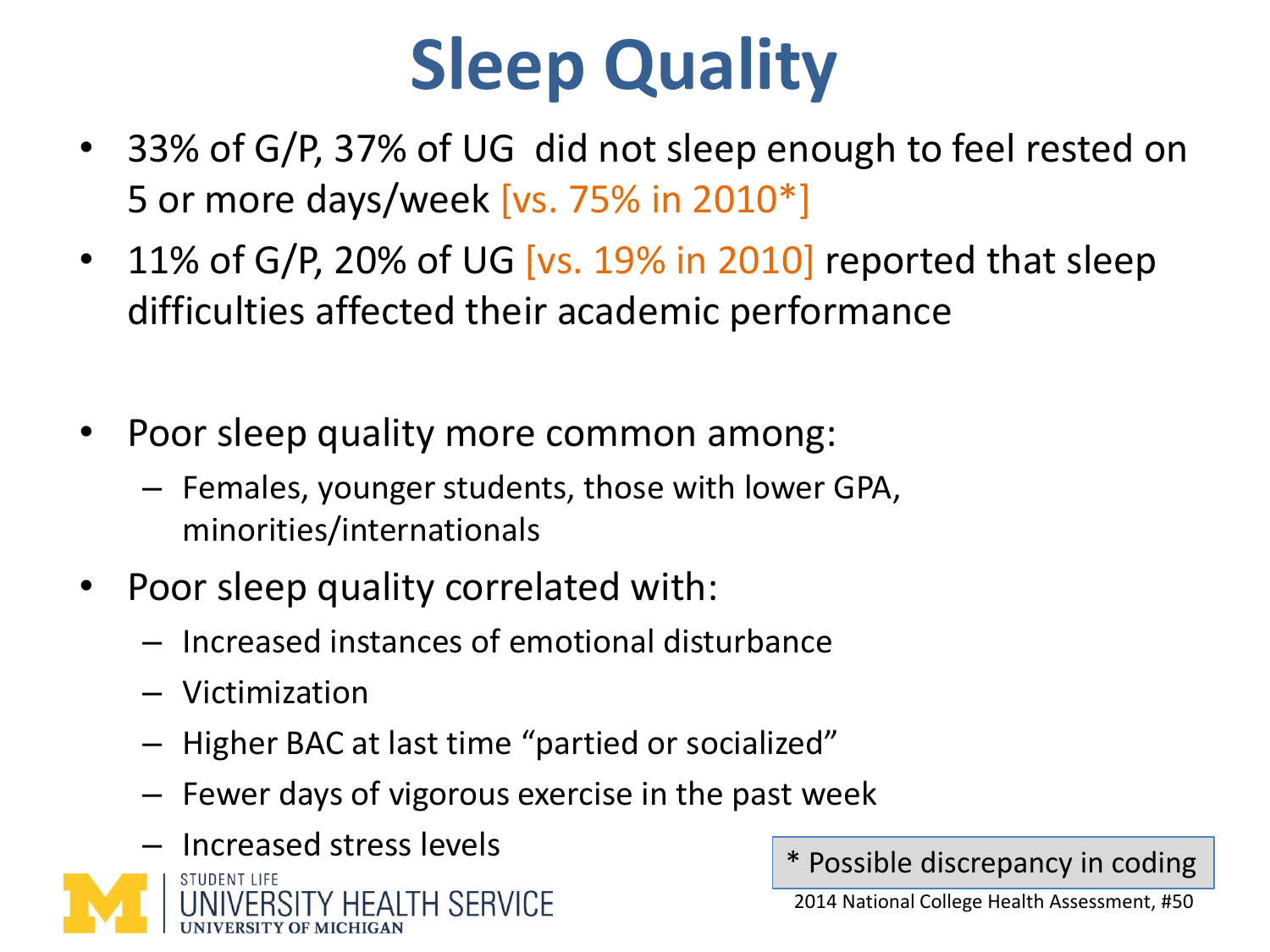## **Disability or Medical Conditions**

**18% of G/P, 18% of UG [vs. 16% in 2010] reported one or more disabilities or medical conditions**

|                                  | UM G/P | UM UG | <b>UM</b> |
|----------------------------------|--------|-------|-----------|
| <b>Condition</b>                 | 2014   | 2014  | 2010      |
| Psychiatric condition            | 6%     | 7%    | 4%        |
| <b>ADHD</b>                      | 5%     | 5%    | 4%        |
| <b>Chronic Illness</b>           | 5%     | 4%    | 4%        |
| Partially sighted or blind       | $1\%$  | 2%    | 2%        |
| Other disability                 | $1\%$  | 1%    | 2%        |
| Deaf or hard of hearing          | 1.4%   | 0.7%  | 2%        |
| Learning disability              | 2%     | 2%    | 1%        |
| Speech or language disorder      | 0.8%   | 0.7%  | 0.7%      |
| Mobility or dexterity disability | 0.9%   | 0.6%  | 0.6%      |

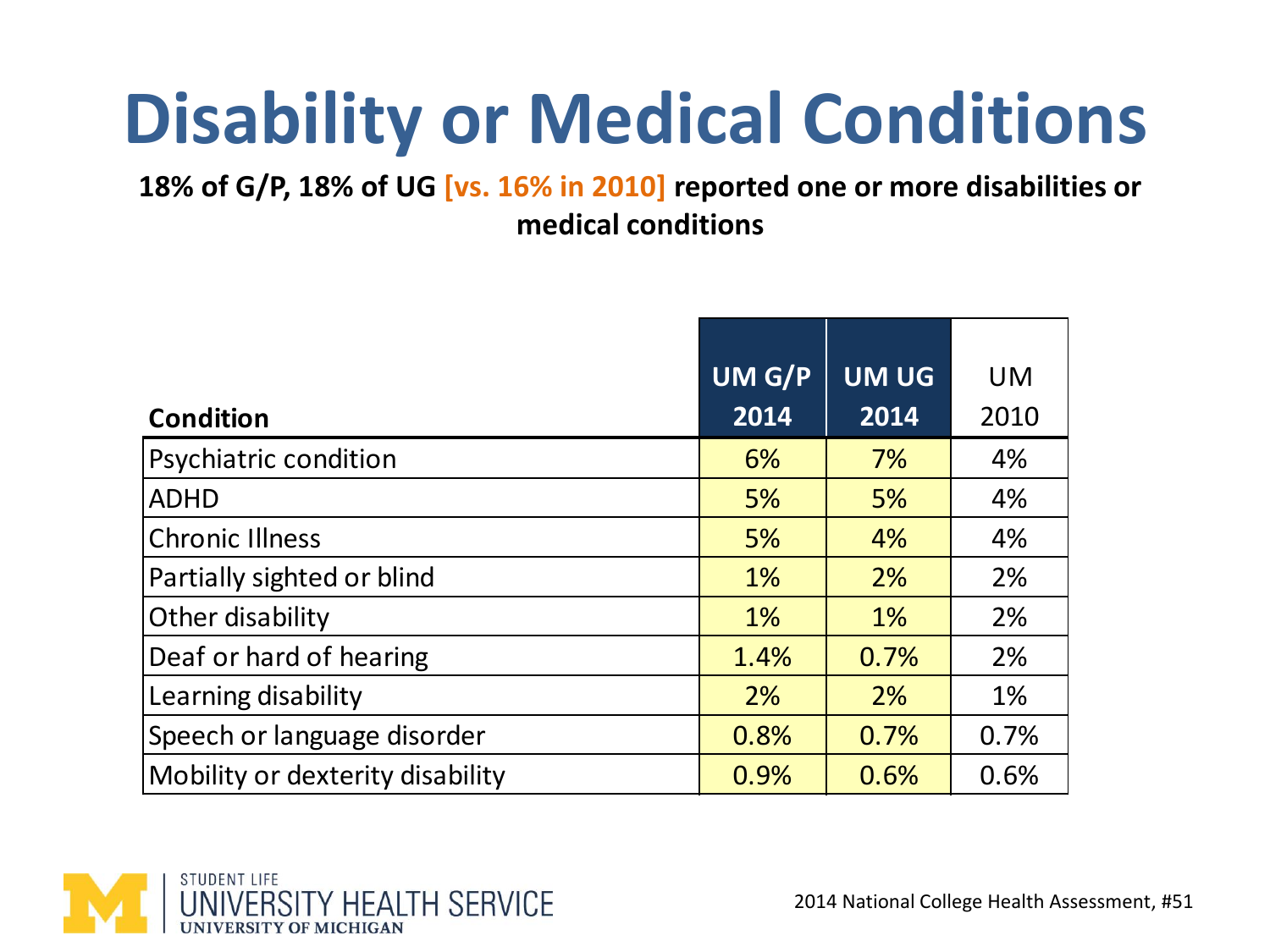# **Received Information from UM**

|                                                 |                                  |           |      | <b>Interested In Receiving</b> |           |           |                |                          |
|-------------------------------------------------|----------------------------------|-----------|------|--------------------------------|-----------|-----------|----------------|--------------------------|
|                                                 | <b>Ever Received Information</b> |           |      | <b>Information</b>             |           |           | <b>Healthy</b> |                          |
|                                                 | <b>UM</b>                        | <b>UM</b> |      |                                | <b>UM</b> | <b>UM</b> |                | <b>Campus</b>            |
|                                                 | G/P                              | <b>UG</b> | UM   | UM                             | G/P       | <b>UG</b> | UM             | 2020                     |
| Topic:                                          | 2014                             | 2014      | 2010 | 2006                           | 2014      | 2014      | 2010           | Goal                     |
| <b>Suicide Prevention</b>                       | 30%                              | 38%       | 32%  |                                | 31%       | 38%       | 31%            | 33.1%                    |
| <b>Violence Prevention</b>                      | 27%                              | 43%       | 42%  | 30%                            | 29%       | 33%       | 32%            | 39.6%                    |
| <b>Pregnancy Prevention</b>                     | 21%                              | 48%       | 48%  | 23%                            | 25%       | 29%       | 31%            | 45.1%                    |
| <b>STI Prevention</b>                           | 36%                              | 63%       | 68%  | 42%                            | 34%       | 39%       | 42%            | 57.4%                    |
| <b>Alcohol and Other Drug Use</b>               | 50%                              | 91%       | 89%  | 55%                            | 22%       | 26%       | 28%            | 71.3%                    |
| Injury and Violence Prevention                  | 22%                              | 27%       | 26%  |                                | 34%       | 31%       | 32%            | 31.7%                    |
| <b>Tobacco Use</b>                              | 27%                              | 30%       | 30%  | 19%                            | 18%       | 17%       | 19%            | 38.6%                    |
| Nutrition                                       | 38%                              | 55%       | 65%  | 32%                            | 56%       | 57%       | 61%            | 57.6%                    |
| <b>Physical Activity</b>                        | 58%                              | 60%       | 62%  | 30%                            | 54%       | 52%       | 56%            | 62.6%                    |
| Cold/Flu/Sore Throat                            | 61%                              | 67%       | 84%  |                                | 42%       | 38%       | 47%            | $\sim$ $\sim$            |
| Sexual Assault/Relationship Violence Prevention | 59%                              | 85%       | 84%  | 58%                            | 36%       | 38%       | 38%            | $\sim$ $\sim$            |
| Depression/Anxiety                              | 67%                              | 73%       | 73%  |                                | 50%       | 51%       | 47%            | ۰.                       |
| <b>Stress Reduction</b>                         | 60%                              | 65%       | 67%  |                                | 61%       | 65%       | 63%            | --                       |
| <b>Eating Disorders</b>                         | 23%                              | 37%       | 40%  |                                | 26%       | 26%       | 25%            | --                       |
| How to Help Others in Distress                  | 23%                              | 37%       | 36%  |                                | 53%       | 54%       | 54%            | --                       |
| <b>Grief and Loss</b>                           | 22%                              | 27%       | 31%  |                                | 32%       | 34%       | 36%            | $\sim$ $\sim$            |
| <b>Relationship Difficulties</b>                | 24%                              | 49%       | 27%  |                                | 36%       | 33%       | 36%            | --                       |
| Problem Use of Internet/Computer Games          | 12%                              | 12%       | 23%  |                                | 23%       | 19%       | 23%            | $\overline{\phantom{a}}$ |
| <b>Sleep Difficulties</b>                       | 19%                              | 19%       | 21%  |                                | 50%       | 55%       | 54%            | --                       |
| = Met/Exceeded Goal                             |                                  |           |      |                                |           |           |                |                          |

= Met/Exceeded Goal

= Have Not Met Goal

= No "Healthy Campus Goal Established

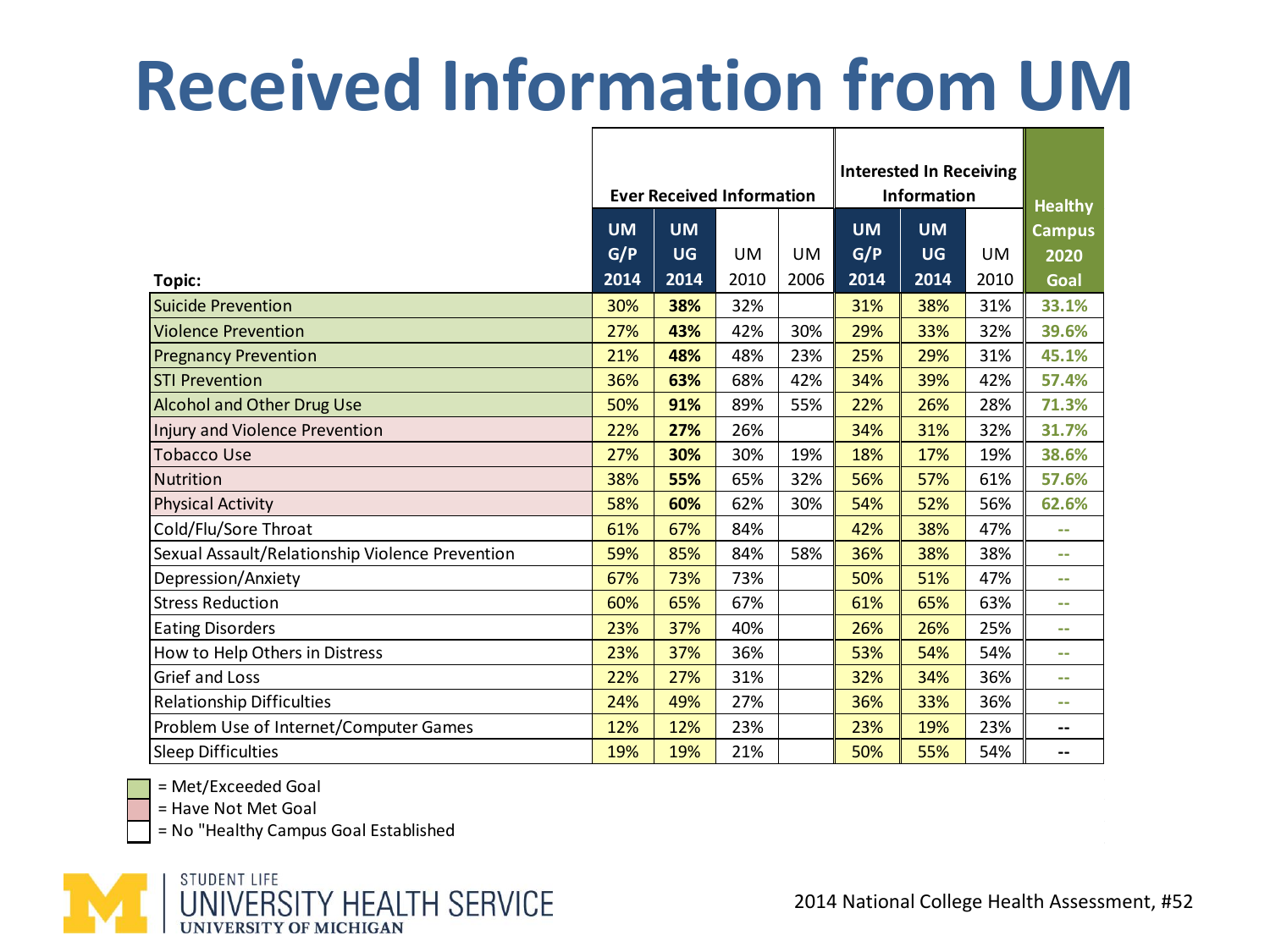#### **Received Information from UM:**

#### **All Students**

| <b>Healthy</b> |                     |
|----------------|---------------------|
| Campus 2020    | <b>UM</b> 2014:     |
| Goal           | <b>All Students</b> |
| 33.1%          | 35.5%               |
| 39.6%          | 37.0%               |
| 45.1%          | 38.4%               |
| 57.4%          | 53.8%               |
| 71.3%          | 77.0%               |
| 31.7%          | 25.2%               |
| 38.6%          | 29.0%               |
| 57.6%          | 49.0%               |
| 62.6%          | 59.4%               |
|                | 64.8%               |
| --             | 75.8%               |
|                | 70.6%               |
|                | 63.3%               |
|                | 32.2%               |
|                | 32.0%               |
|                | 25.7%               |
|                | 39.9%               |
|                | 12.0%               |
|                | 18.5%               |
|                |                     |

= Met/Exceeded Goal

= Have Not Met Goal

= No "Healthy Campus Goal Established

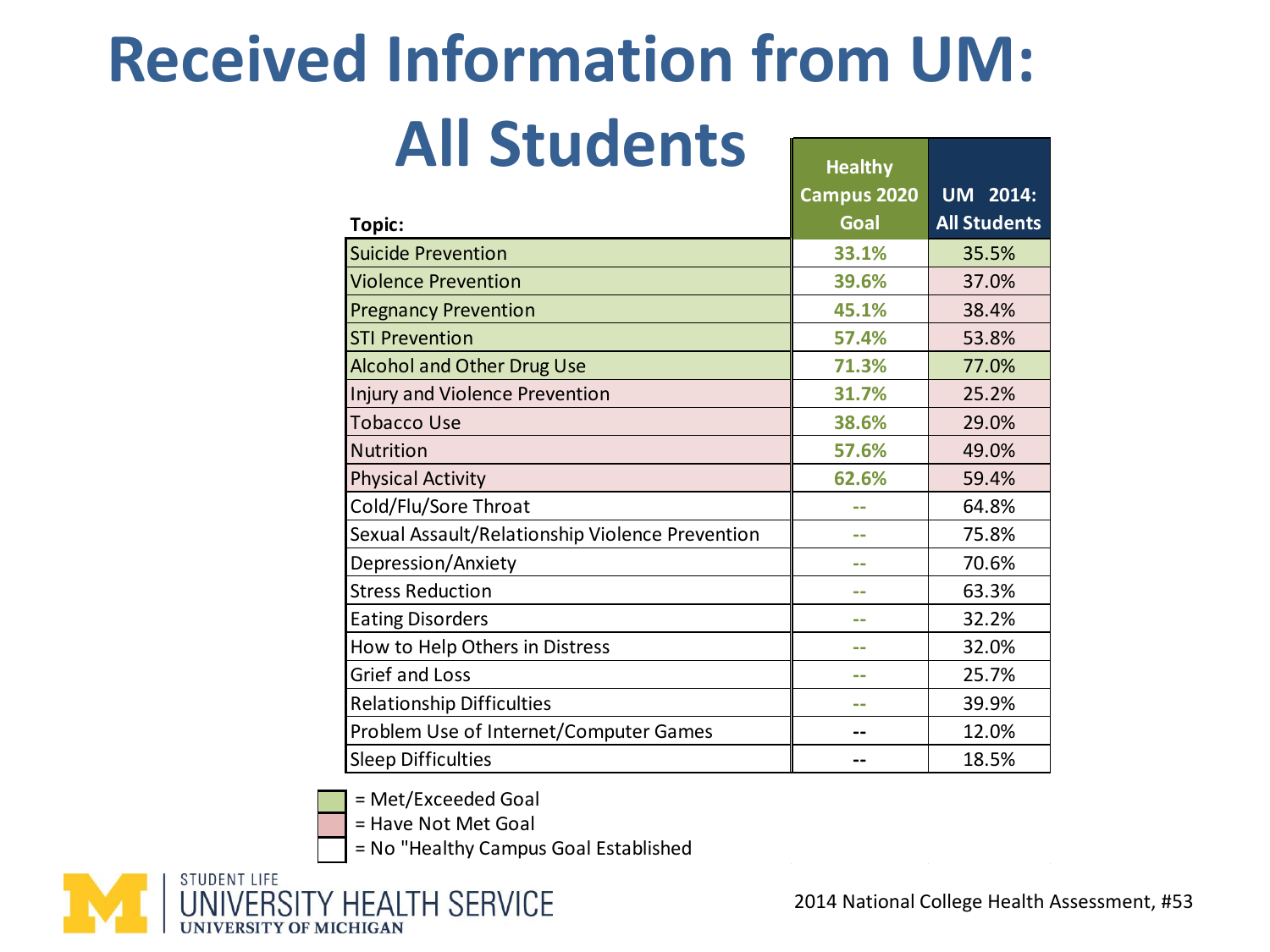#### **Healthy Campus 2020 Summary-UM met goals (undergraduates) for:**

- **Information received by students from UM re**:
	- alcohol & other drugs, STI prevention, pregnancy prevention, violence prevention, suicide prevention
- **Prevalence of academic impairment from**:
	- sleep difficulties, cold/flu/sore throat, work, eating disorders
- **Prevalence of**:
	- abusive relationship, physical assault, physically abusive relationship,
	- cigarette smoking, smokeless tobacco use,
	- chlamydia,
	- contraception use, unintended pregnancy
	- moderate exercise, normal weight, obesity,
	- attempted suicide

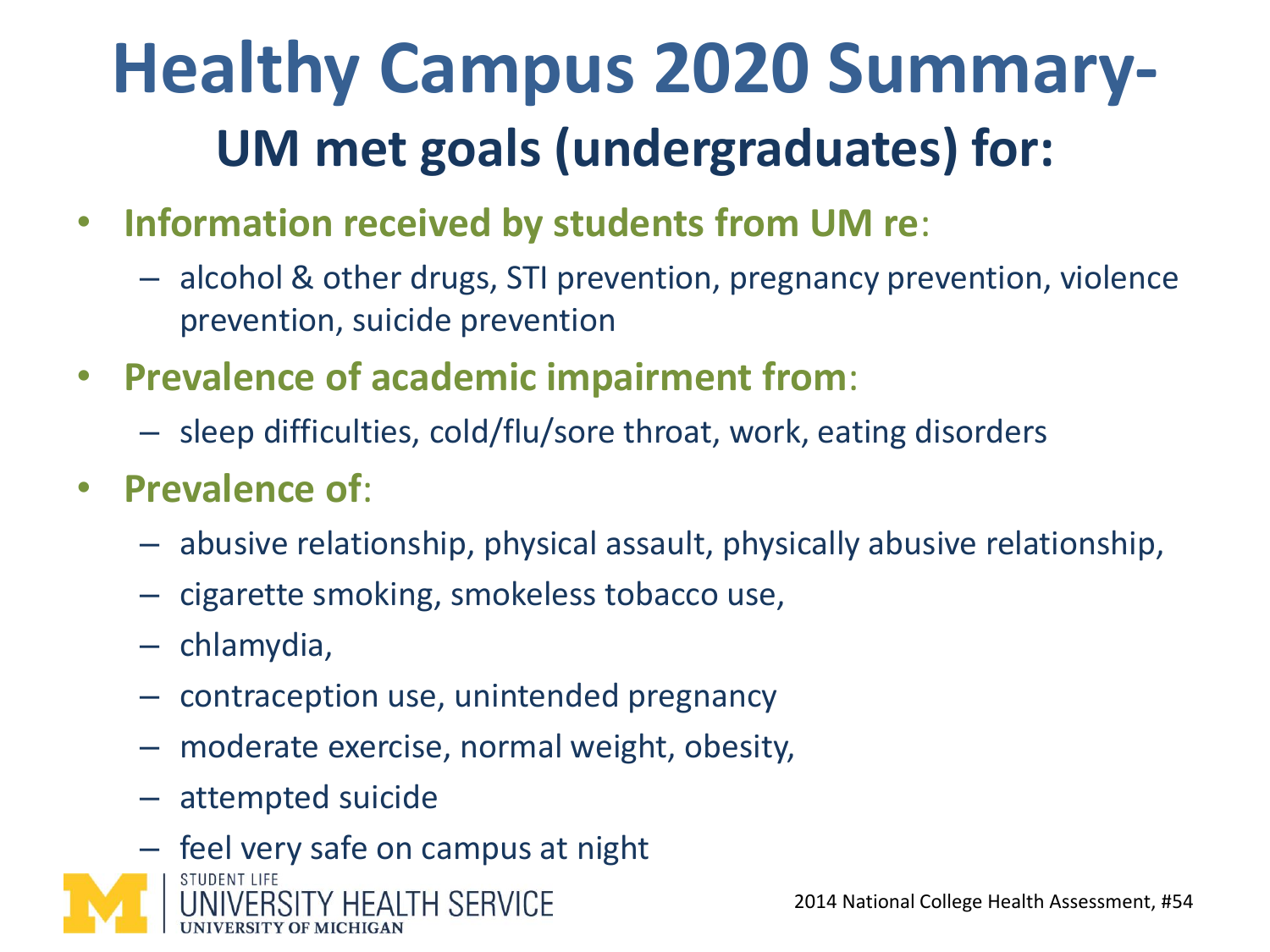#### **Healthy Campus 2020 Summary-UM 2014 did not meet goals (undergraduates) for:**

- **Information received by students from UM re**:
	- nutrition, physical activity, tobacco use, injury & violence prevention
- **Prevalence of academic impairment from**:
	- stress, anxiety
- **Prevalence of:**
	- sexually touched against will, sexually penetrated w/out consent, sexually abusive relationship,
	- smoking from hookah, marijuana use,
	- injured self drinking, binge drinking,
	- fruits & vegetable consumption,
	- strength training
	- bicyclists, motorcyclists wearing helmets